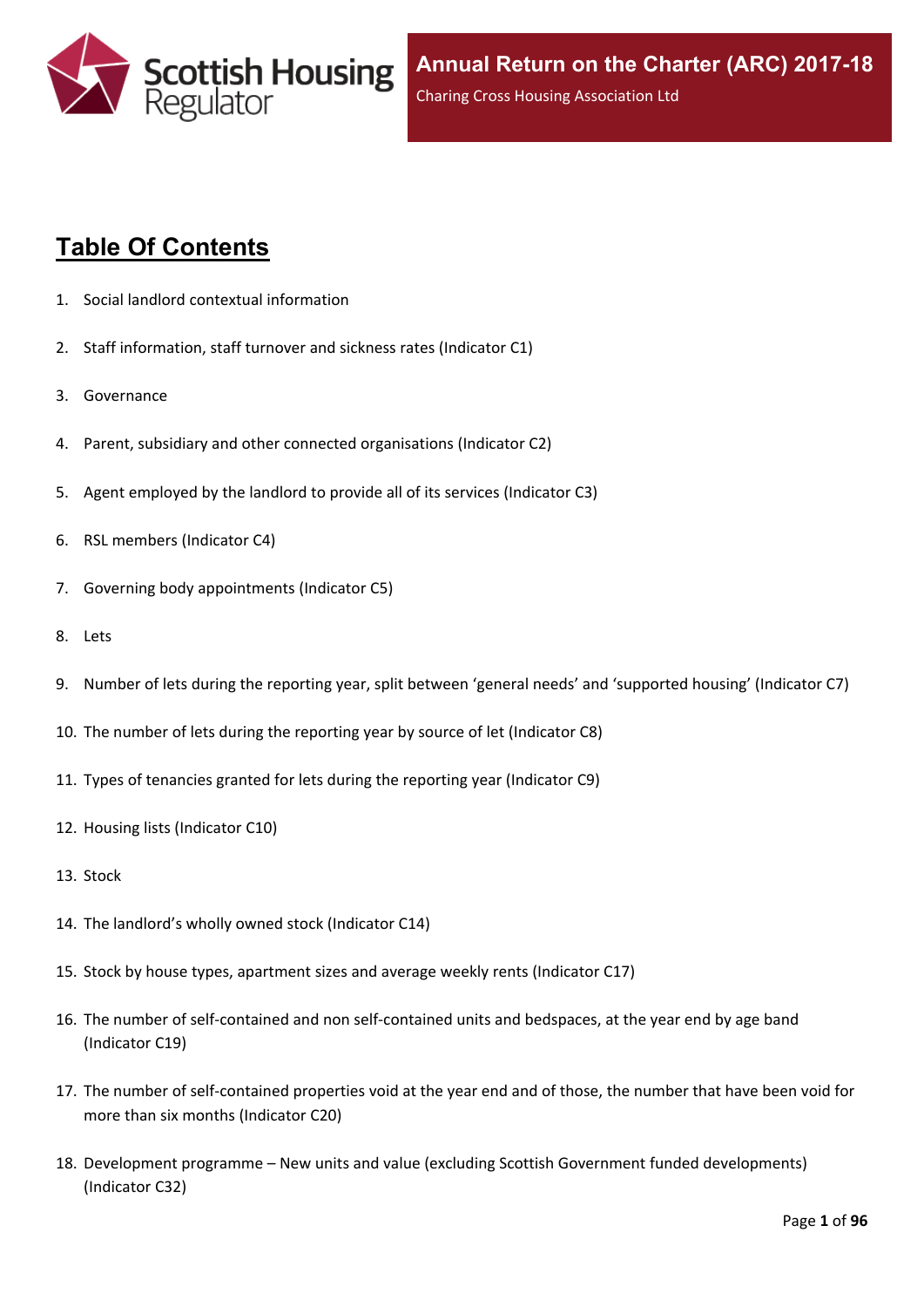

- 19. Comments (Social landlord contextual [information\)](#page-25-0)
- 20. Overall [satisfaction](#page-26-0)
- 21. [Percentage](#page-27-0) of tenants satisfied with the overall service provided by their landlord (Indicator 1)
- 22. Comments (Overall [satisfaction\)](#page-29-0)
- 23. The [Customer/Landlord](#page-30-0) relationship
- 24. Ethnic origins and disability details of service users, staff and for RSLs only, [governing](#page-31-0) body members (Indicator [2\)](#page-31-0)
- 25. [Percentage](#page-33-0) of tenants who feel their landlord is good at keeping them informed about their services and [decisions](#page-33-0) [\(Indicator](#page-33-0) 3)
- 26. Percentage of tenants satisfied with the [opportunities](#page-34-0) given to them to participate in their landlord's decision making [processes](#page-34-0) (Indicator 6)
- 27. Comments (The customer / landlord [relationship\)](#page-35-0)
- 28. Housing Quality and [Maintenance](#page-36-0)
- 29. Quality of [Housing](#page-37-0)
- 30. Scottish Housing Quality [Standard](#page-38-0) (SHQS) [–](#page-38-0) Stock condition survey [information](#page-38-0) (Indicator C24)
- 31. Scottish Housing Quality [Standard](#page-39-0) (SHQS) [–](#page-39-0) Stock summary [\(Indicator](#page-39-0) C25)
- 32. Scottish Housing Quality [Standard](#page-41-0) (SHQS) [–](#page-41-0) Stock failing by criterion [\(Indicator](#page-41-0) C26)
- 33. Scottish Housing Quality [Standard](#page-42-0) (SHQS) [–](#page-42-0) Working towards the standard [\(Indicator](#page-42-0) C27)
- 34. Scottish Housing Quality Standard (SHQS) [\(Indicator](#page-43-0) C28.1)
- 35. Scottish Housing Quality [Standard](#page-44-0) (SHQS) [–](#page-44-0) [Abeyances](#page-44-0) at the year end (Indicator C28.2)
- 36. Scottish Housing Quality [Standard](#page-45-0) (SHQS) [–](#page-45-0) Actual and projected investment by [criteria/element](#page-45-0) (Indicator C29)
- 37. [Percentage](#page-46-0) of stock meeting the Scottish Housing Quality Standard (SHQS) (Indicator 7)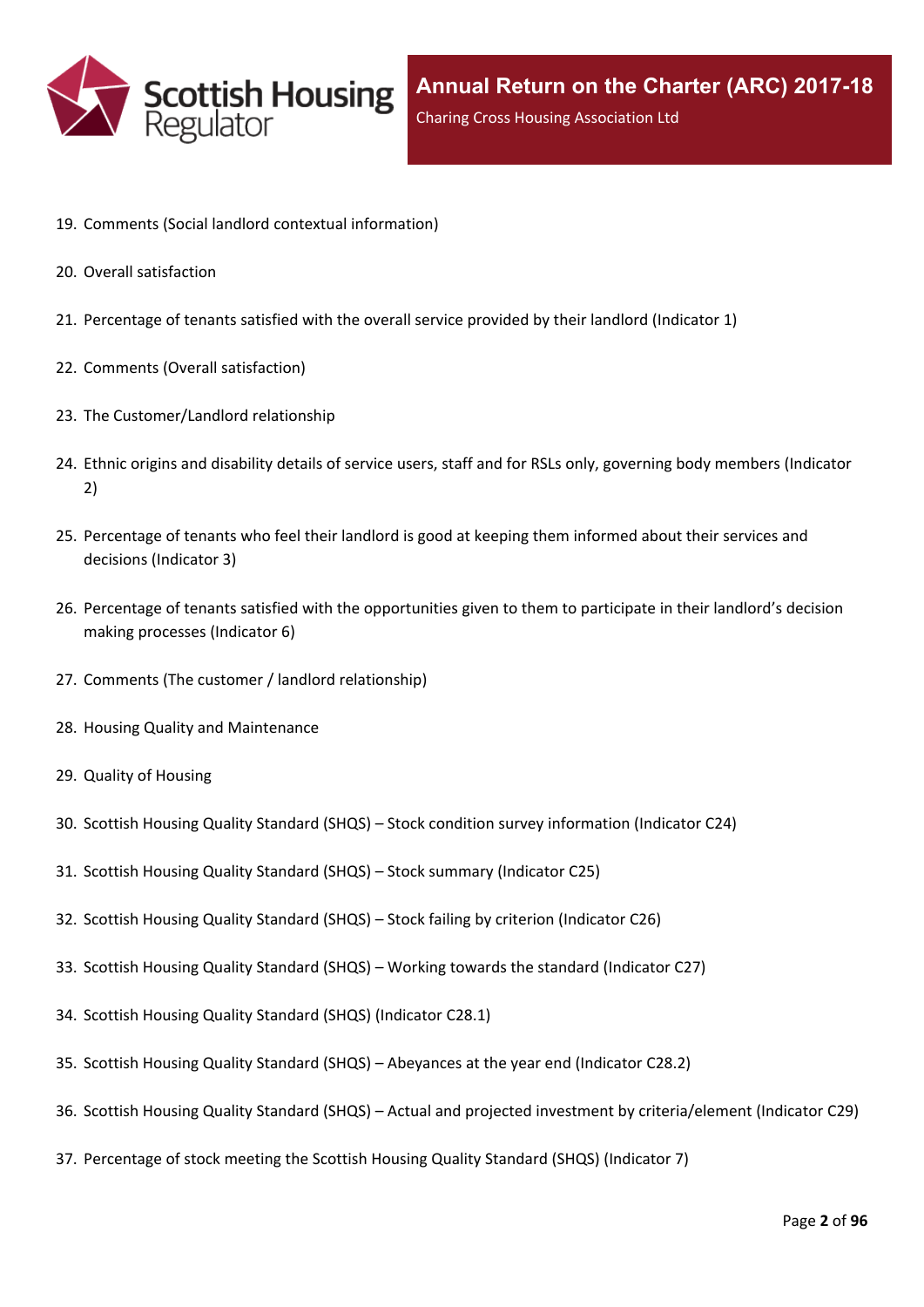

- 38. Percentage of properties at or above the [appropriate](#page-47-0) NHER or SAP ratings specified in element 35 of the SHQS, as at 31 March each year [\(Indicator](#page-47-0) 8)
- 39. [Percentage](#page-48-0) of tenants satisfied with the standard of their home when moving in (Indicator 9)
- 40. [Percentage](#page-49-0) of tenants satisfied with the quality of their home (Indicator 10)
- 41. Repairs, Maintenance & [Improvements](#page-50-0)
- 42. Average number of reactive repairs [completed](#page-51-0) per occupied property (Indicator C13)
- 43. Average length of time taken to complete [emergency](#page-52-0) repairs (Indicator 11)
- 44. Average length of time taken to complete [non-emergency](#page-53-0) repairs (Indicator 12)
- 45. [Percentage](#page-54-0) of reactive repairs carried out in the last year completed right first time (Indicator 13)
- 46. Percentage of repairs [appointments](#page-55-0) kept (Indicator 14)
- 47. [Percentage](#page-56-0) of properties that require a gas safety record which had a gas safety check and record completed by the [anniversary](#page-56-0) date (Indicator 15)
- 48. Percentage of tenants who have had repairs or [maintenance](#page-57-0) carried out in last 12 months satisfied with the repairs and [maintenance](#page-57-0) service (Indicator 16)
- 49. Comments (Housing quality and [maintenance\)](#page-58-0)
- 50. [Neighbourhood](#page-59-0) and Community
- 51. Estate [Management,](#page-60-0) anti-social behaviour, neighbour nuisance and tenancy disputes
- 52. [Percentage](#page-61-0) of 1st and 2nd stage complaints resolved by the landlord (Indicators 4 & 5)
- 53. Percentage of tenants satisfied with the management of the [neighbourhood](#page-64-0) they live in (Indicator 17)
- 54. [Percentage](#page-65-0) of tenancy offers refused during the year (Indicator 18)
- 55. [Percentage](#page-66-0) of anti-social behaviour cases reported in the last year which were resolved within locally agreed targets [\(Indicator](#page-66-0) 19)
- 56. [Percentage](#page-67-0) of the court actions initiated which resulted in eviction and the reasons for eviction (Indicator 24)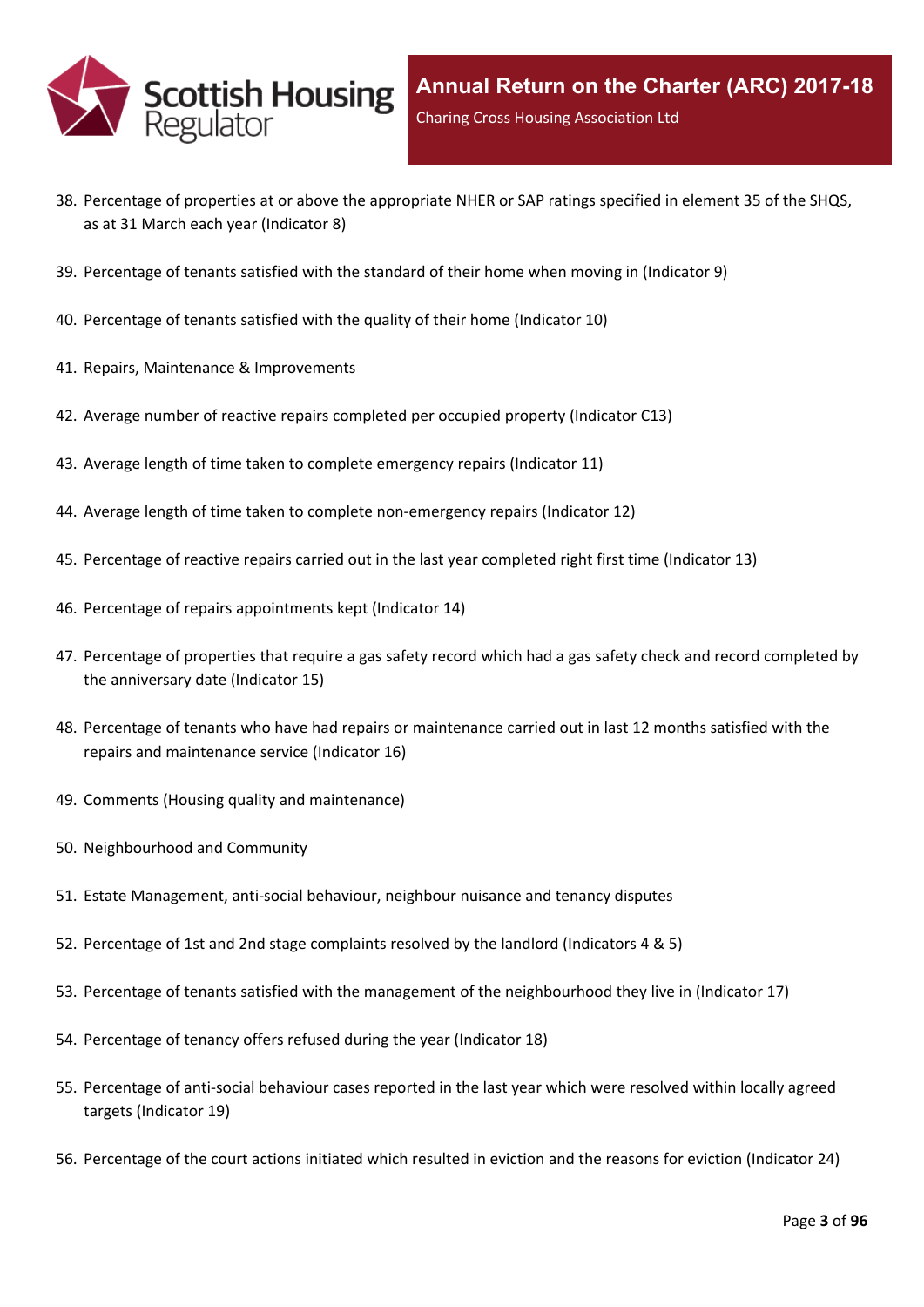

- 57. [Abandoned](#page-68-0) properties (Indicator C11)
- 58. Number of notices of [proceedings](#page-69-0) issued and court action initiated (Indicator C12)
- 59. Comments [\(Neighbourhood](#page-70-0) & community)
- 60. Access to [housing](#page-71-0) and support
- 61. [Housing](#page-72-0) Options and Access to Social Housing
- 62. [Percentage](#page-73-0) of lettable houses that became vacant in the last year (Indicator 21)
- 63. Average time to re-let [properties](#page-74-0) in the last year (Indicator 35)
- 64. Percentage of approved [applications](#page-75-0) for medical adaptations completed during the reporting year and the average time to complete [applications](#page-75-0) (Indicators 22 & 23)
- 65. [Percentage](#page-76-0) of new tenancies sustained for more than a year, by source of let (Indicator 20)
- 66. [Comments](#page-78-0) (Access to housing and support)
- 67. Getting good value from rents and service [charges](#page-79-0)
- 68. Value for [money](#page-80-0)
- 69. [Percentage](#page-81-0) of tenants who feel that the rent for their property represents good value for money (Indicator 29)
- 70. [Percentage](#page-82-0) of factored owners satisfied with the factoring service they receive (Indicator 33)
- 71. Rents and service [charges](#page-83-0)
- 72. Rent collected as [percentage](#page-84-0) of total rent due in the reporting year (Indicator 30)
- 73. Gross rent arrears (all tenants) as at 31 March each year as a [percentage](#page-85-0) of rent due for the reporting year [\(Indicator](#page-85-0) 31)
- 74. Average annual [management](#page-86-0) fee per factored property (Indicator 32)
- 75. [Percentage](#page-87-0) of rent due lost through properties being empty during the last year (Indicator 34)
- 76. Rent increase [\(Indicator](#page-88-0) C21)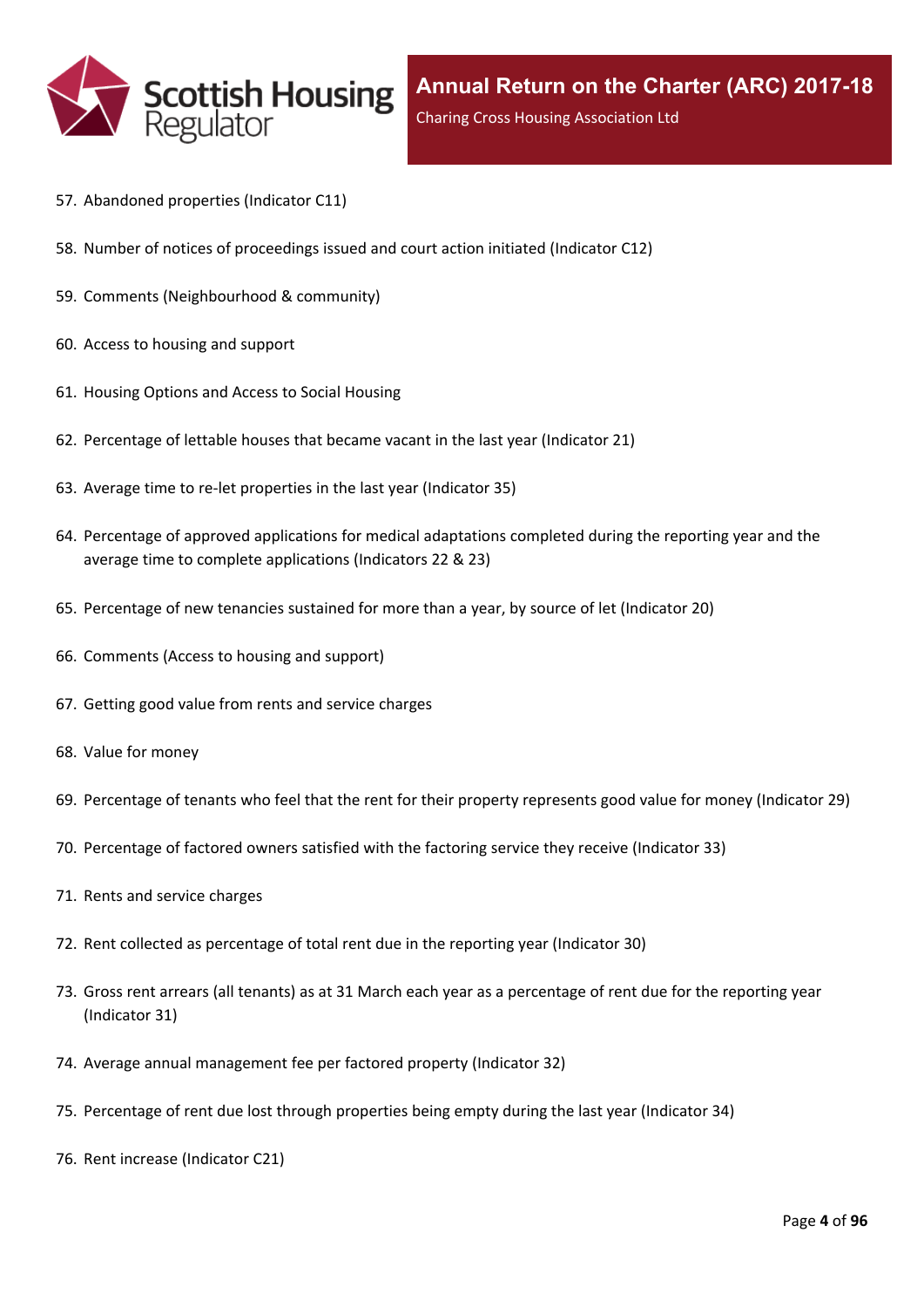

- 77. The number of [households](#page-89-0) for which landlords are paid housing costs directly and the total value of payments received in the reporting year [\(Indicator](#page-89-0) C22)
- 78. Amount and [percentage](#page-90-0) of former tenant rent arrears written off at the year end (Indicator C23)
- 79. [Comments](#page-91-0) (Getting good value from rents and service charges)
- 80. Other [Customers](#page-92-0)
- 81. [Gypsies/travellers](#page-93-0) [–](#page-93-0) Average weekly rent per pitch [\(Indicator](#page-93-0) 36)
- 82. For those who [provide](#page-94-0) sites [–](#page-94-0) percentage of [gypsies/travellers](#page-94-0) satisfied with the landlord's management of the site [\(Indicator](#page-94-0) 37)
- 83. Comments (Other [customers\)](#page-95-0)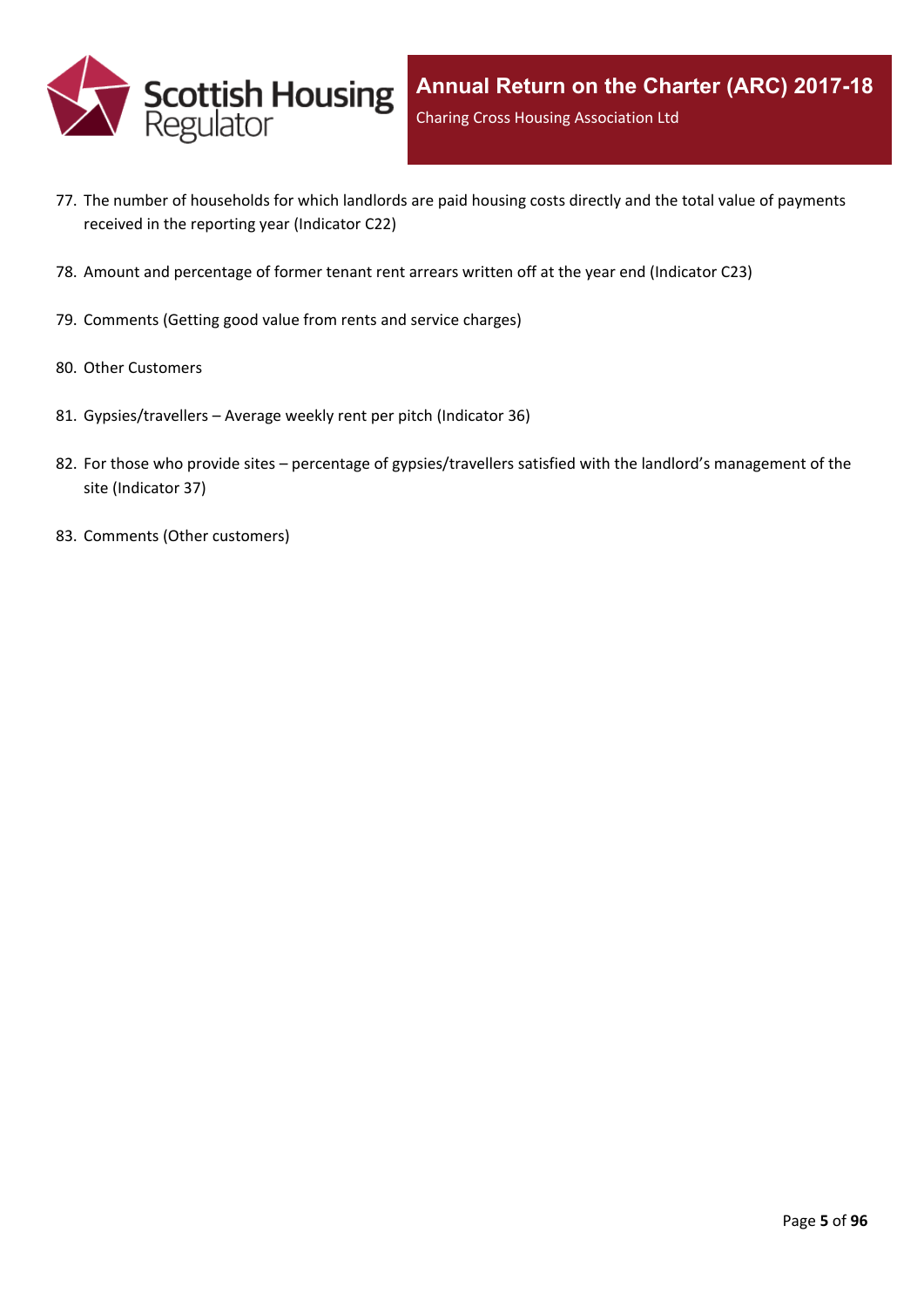

#### <span id="page-5-0"></span>*Social landlord contextual information*

The information you give us here will allow us to build a profile of you as a landlord and the housing sector. We **will use this information to assess performance against the Charter.**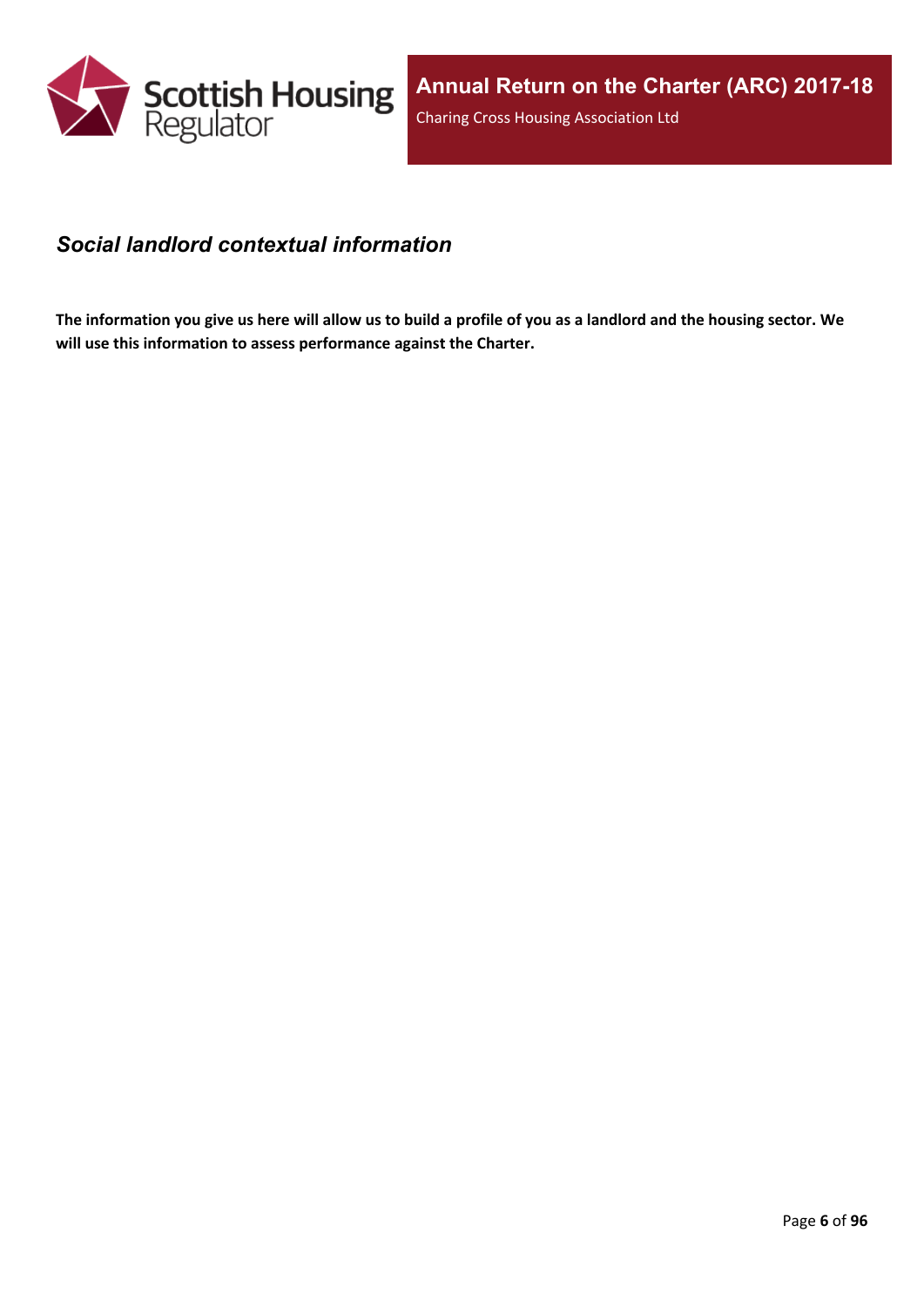

#### <span id="page-6-0"></span>*Staff information, staff turnover and sickness rates (Indicator C1)*

The information you give us here will allow us to build a profile of you as a landlord and the housing sector. We **will use this information to assess performance against the Charter.**

| C1.2 Staff employed by the RSL:                                                            |                                                                                             |                |
|--------------------------------------------------------------------------------------------|---------------------------------------------------------------------------------------------|----------------|
| C1.2.1 the number of senior staff                                                          |                                                                                             | $\overline{4}$ |
|                                                                                            |                                                                                             |                |
| C1.1 the name of Chief Executive                                                           | <b>Elaine Lister</b>                                                                        |                |
|                                                                                            |                                                                                             |                |
|                                                                                            |                                                                                             |                |
| C1.2.2 the number of office based staff                                                    |                                                                                             | 12             |
|                                                                                            |                                                                                             |                |
|                                                                                            |                                                                                             |                |
| C1.2.3 the number of care / support staff                                                  |                                                                                             | $\pmb{0}$      |
|                                                                                            |                                                                                             |                |
|                                                                                            |                                                                                             |                |
| C1.2.4 the number of concierge staff                                                       |                                                                                             | $\mathbf 0$    |
|                                                                                            |                                                                                             |                |
|                                                                                            |                                                                                             |                |
| C1.2.5 the number of direct labour staff                                                   |                                                                                             | $\pmb{0}$      |
|                                                                                            |                                                                                             |                |
|                                                                                            |                                                                                             |                |
| C1.2.6 the total number of staff                                                           |                                                                                             | 16.0           |
|                                                                                            |                                                                                             |                |
|                                                                                            |                                                                                             |                |
| C1.3 Staff turnover and sickness absence:                                                  |                                                                                             |                |
|                                                                                            | C1.3.1 the percentage of senior staff turnover in the year to the end of the reporting year | $\mathbf 0$    |
|                                                                                            |                                                                                             |                |
|                                                                                            |                                                                                             |                |
| C1.3.2 the percentage of total staff turnover in the year to the end of the reporting year |                                                                                             | 6.25           |
|                                                                                            |                                                                                             |                |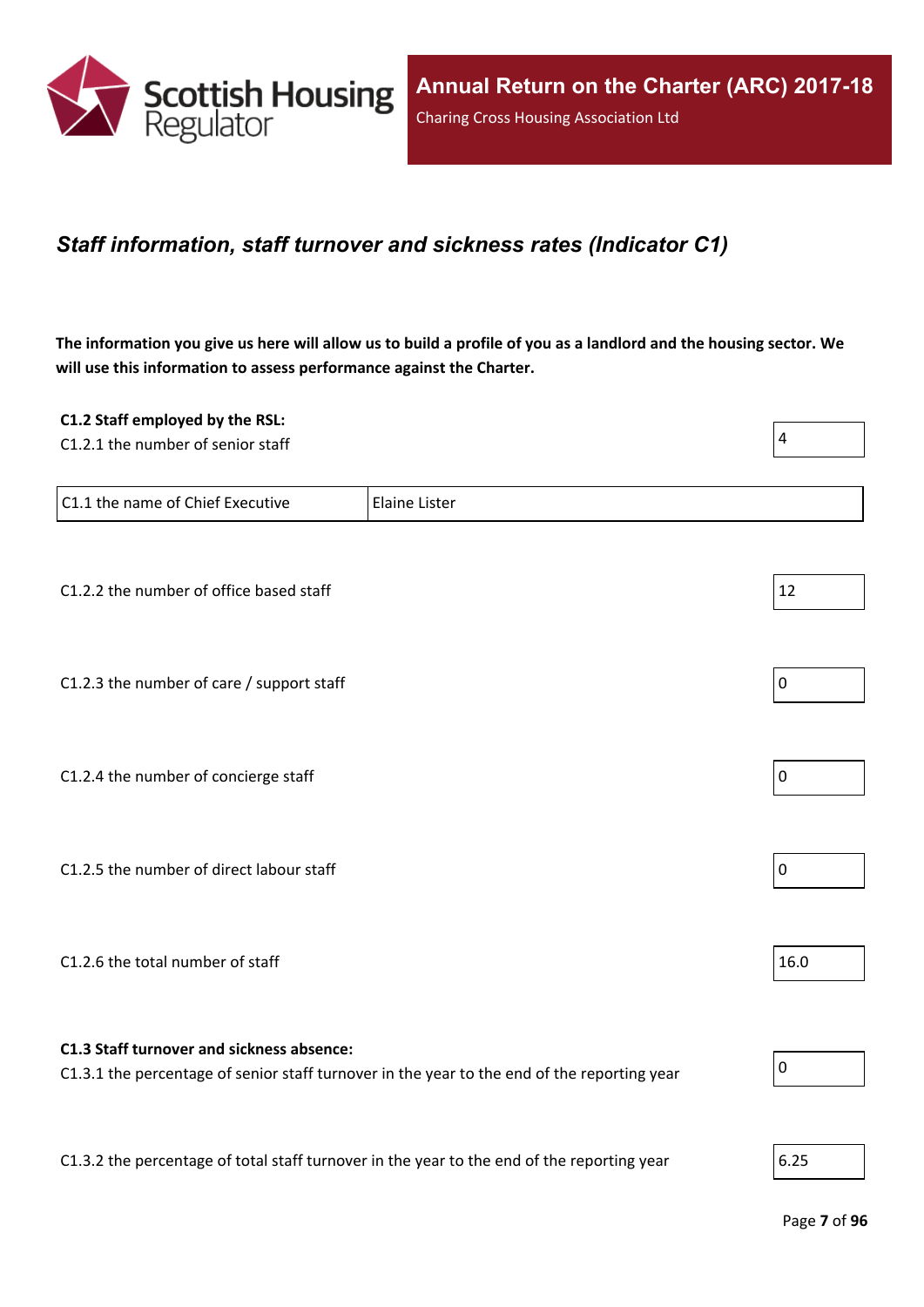

C1.3.3 the percentage of days lost through staff sickness absence in the reporting year  $\vert$  5.01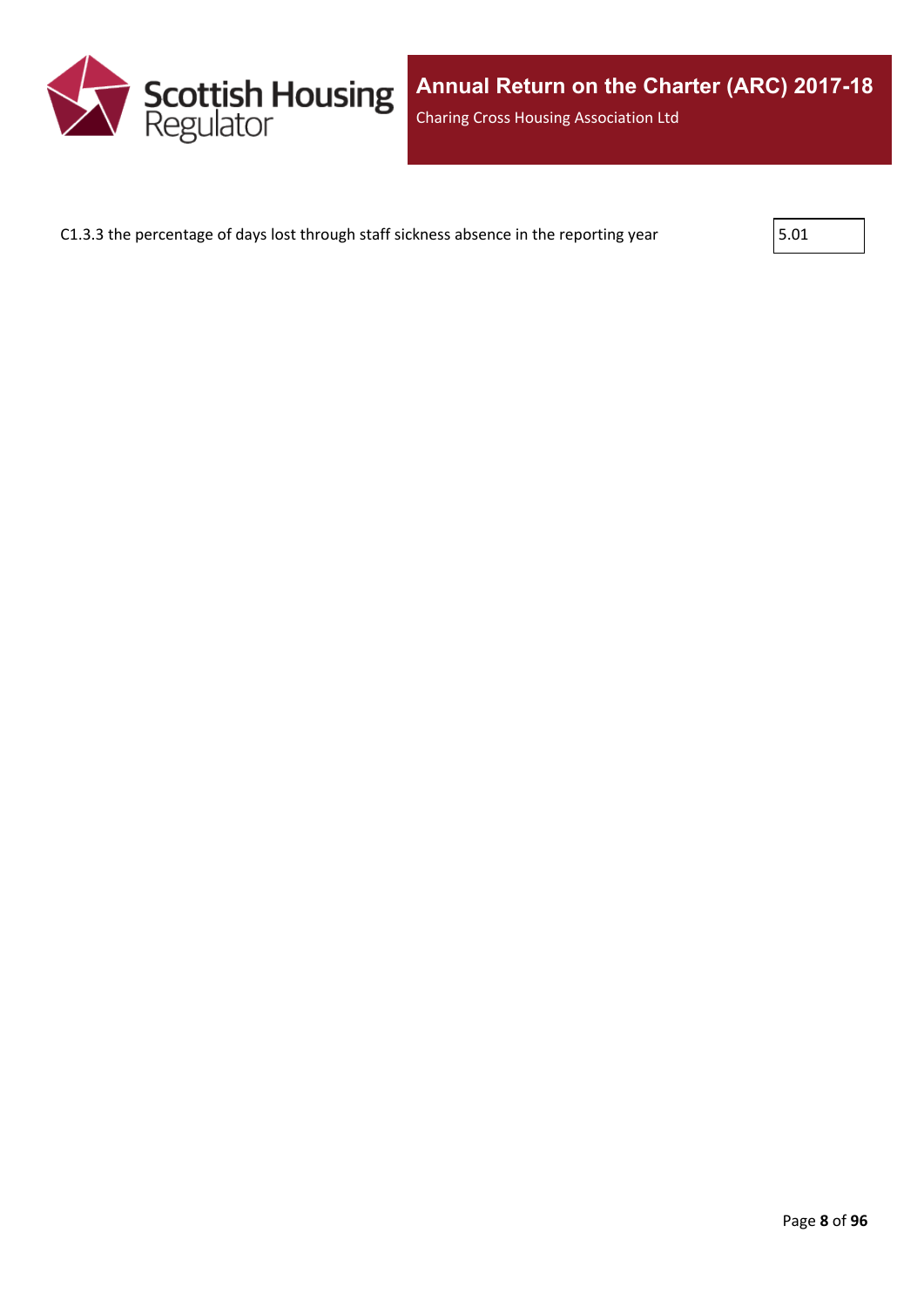

#### <span id="page-8-0"></span>*Governance*

The information you give us here will tell us about your governing body and how your organisation is structured.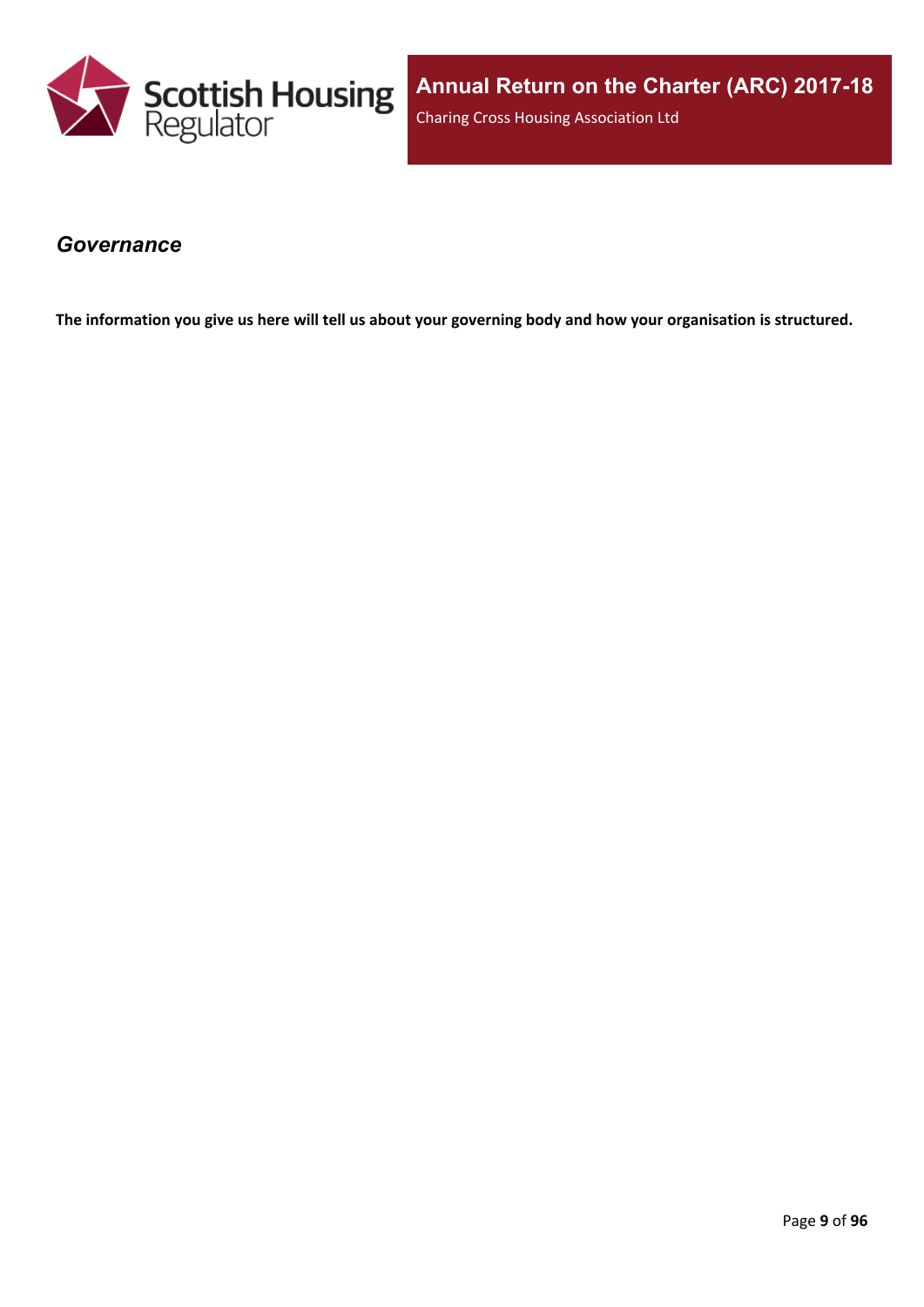

### <span id="page-9-0"></span>*Parent, subsidiary and other connected organisations (Indicator C2)*

**If parent organisation**

**C2.2 If subsidiary of another organisation, please state:**

C2.2.1 the name of the parent organisation

C2.2.2 the address of the parent organisation

**If connected with another organisation, please state:**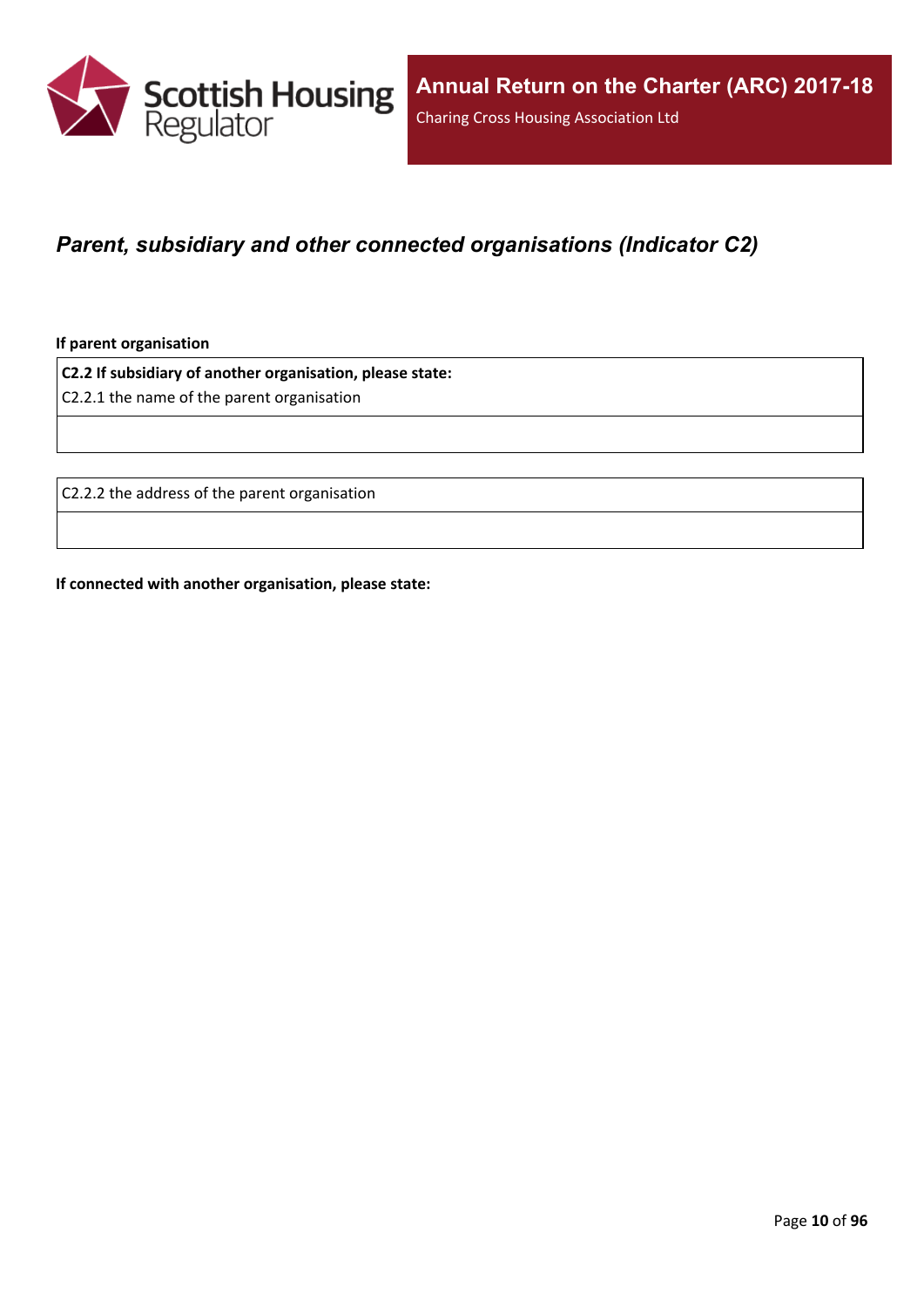

### <span id="page-10-0"></span>*Agent employed by the landlord to provide all of its services (Indicator C3)*

**If an agent is employed by the landlord to provide all its services, please state:**

#### **(i) the name of the organisation**

#### **(ii) contact details of the organisation**

C3.1 The name of organisation

C3.2.3 surname

C3.2 Contact name: C3.2.1 title (Select) C3.2.2 forename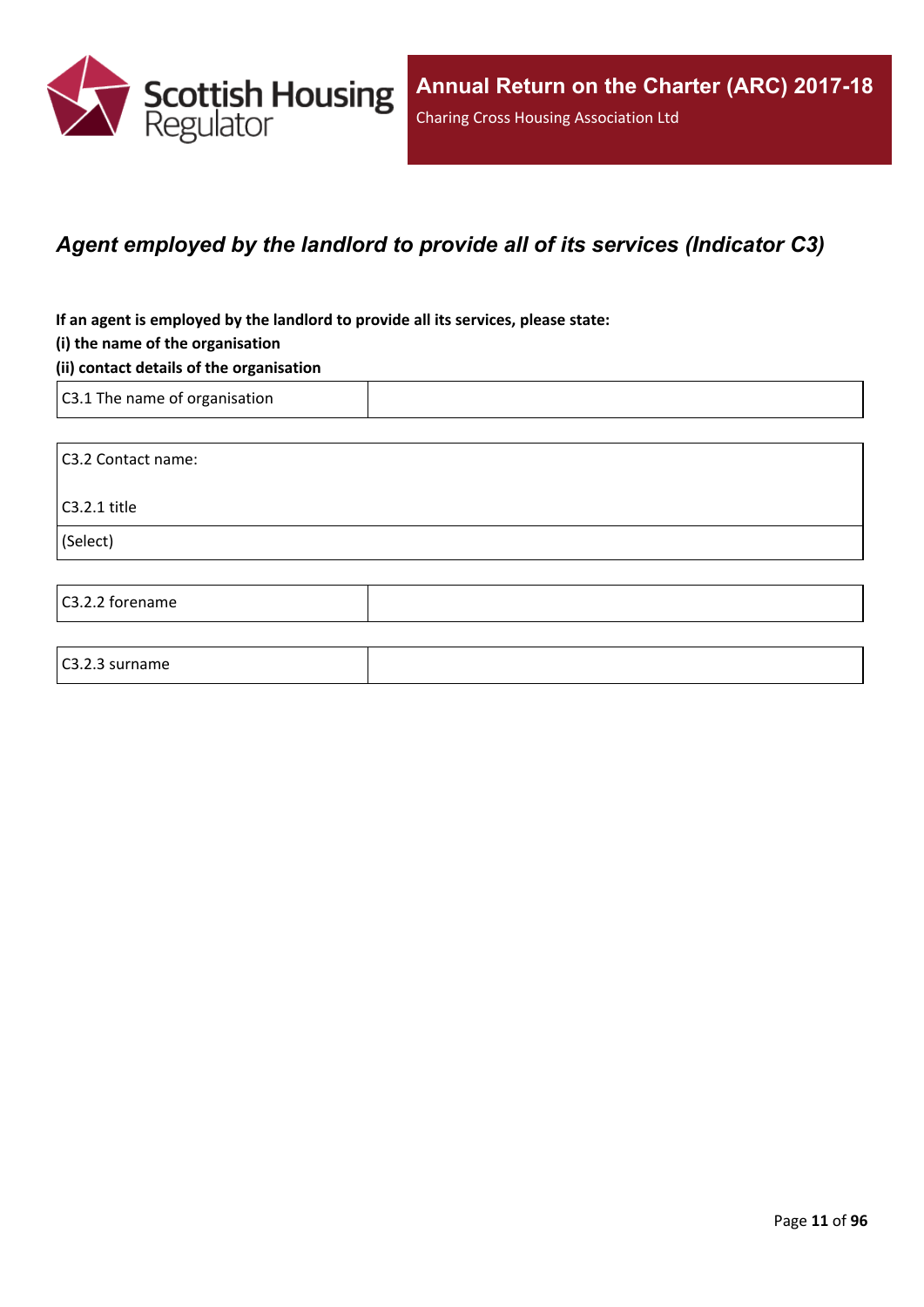

#### <span id="page-11-0"></span>*RSL members (Indicator C4)*

**Please state:**

C4.1 The total number of RSL members as at the time of the last Annual General Meeting 382

C4.2 The number of members attending last RSL Annual General Meeting  $31$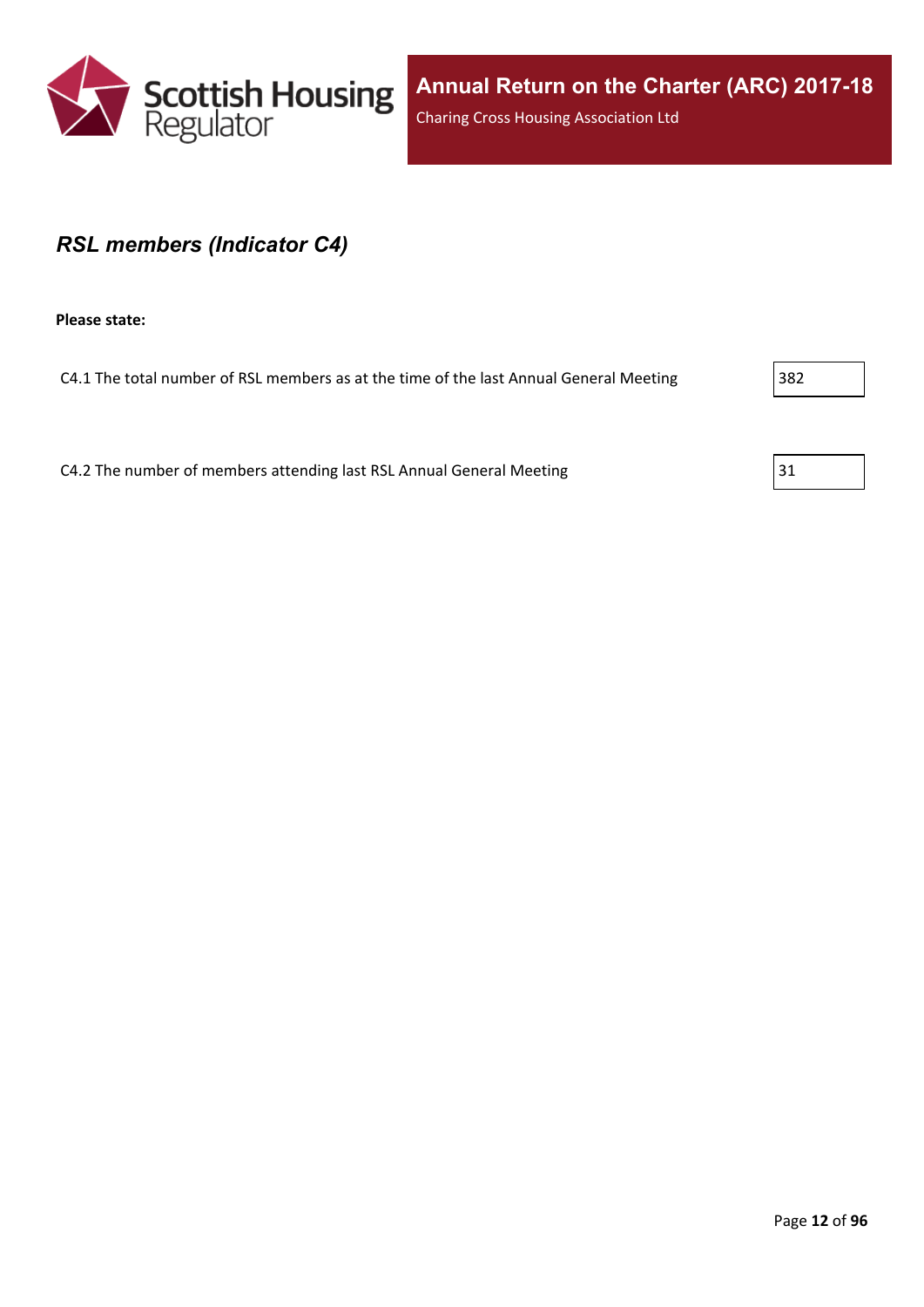

## <span id="page-12-0"></span>*Governing body appointments (Indicator C5)*

**Please state:**

C5.1 The number of governing body vacancies at last Annual General Meeting  $\vert 4 \vert$ 

 $C$ 5.2 The number of candidates for the vacancies  $\vert 4 \vert$ 

C5.3 The number of vacancies filled  $\vert 4 \vert$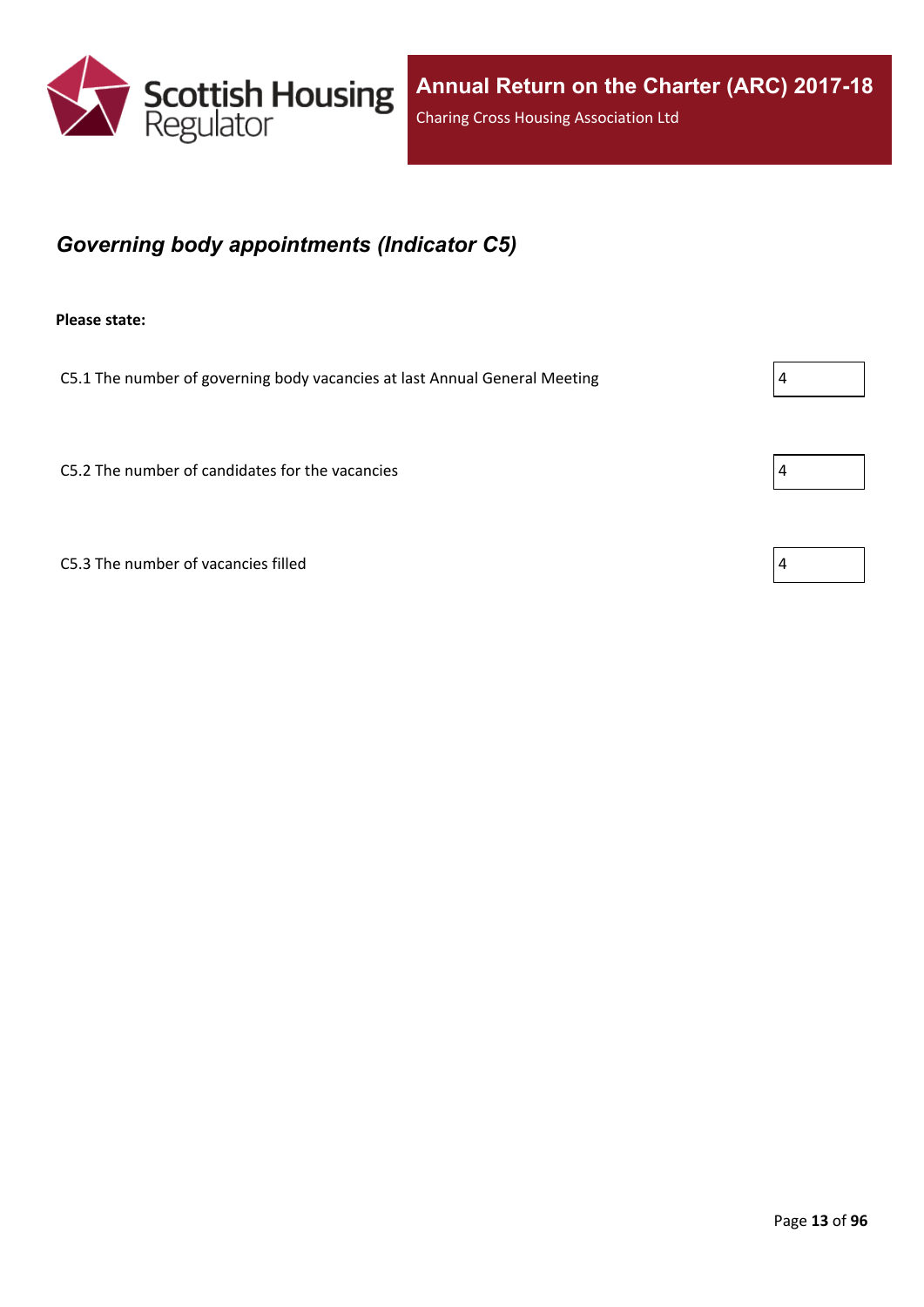

#### <span id="page-13-0"></span>*Lets*

**The information you give us here will allow us to build a profile of your lets.**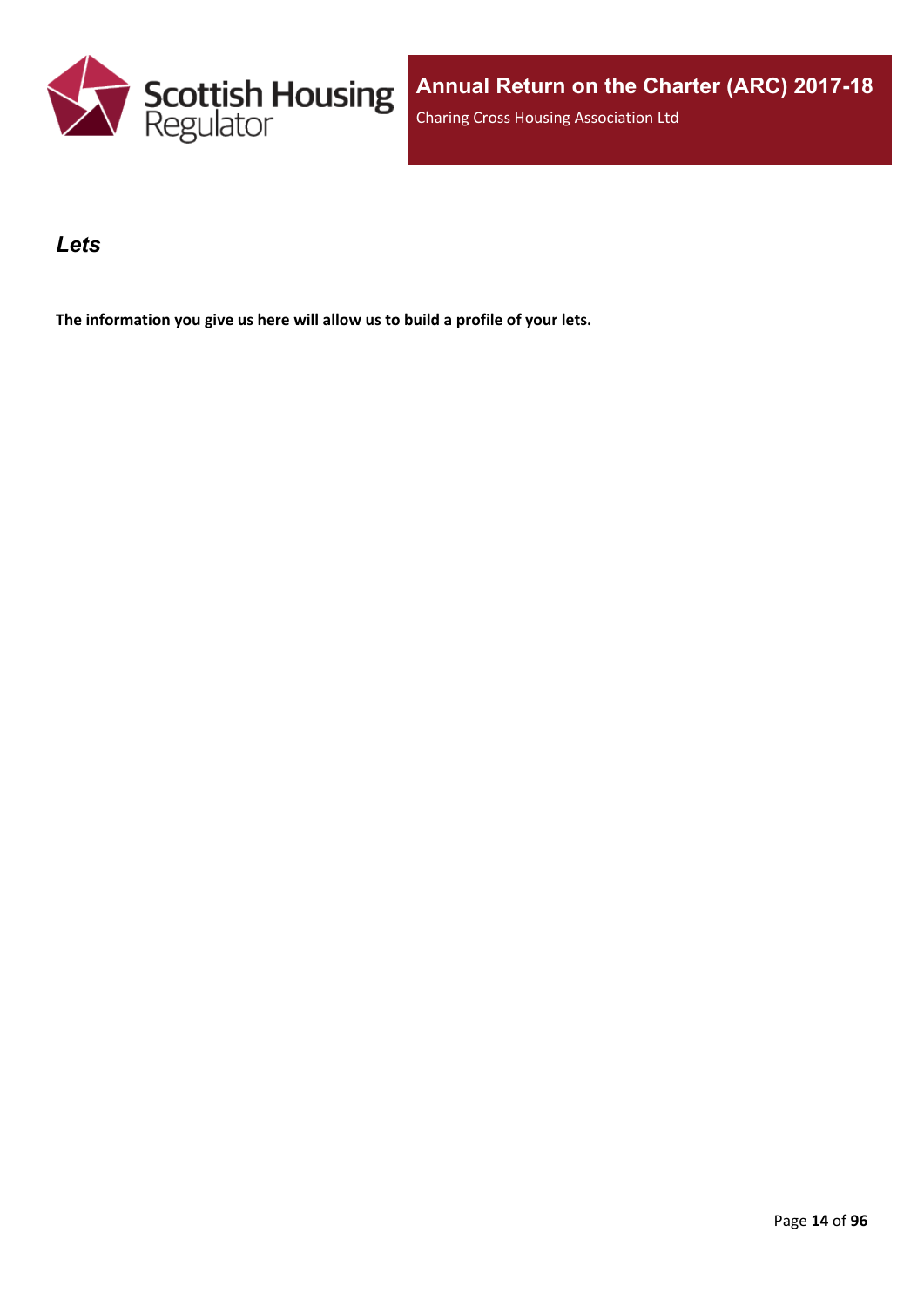

## <span id="page-14-0"></span>*Number of lets during the reporting year, split between 'general needs' and 'supported housing' (Indicator C7)*

**Please state, excluding mutual exchanges:**

C7.1 The number of 'general needs' lets during the reporting year 29

C7.2 The number of 'supported housing' lets during the reporting year  $4 \frac{4}{3}$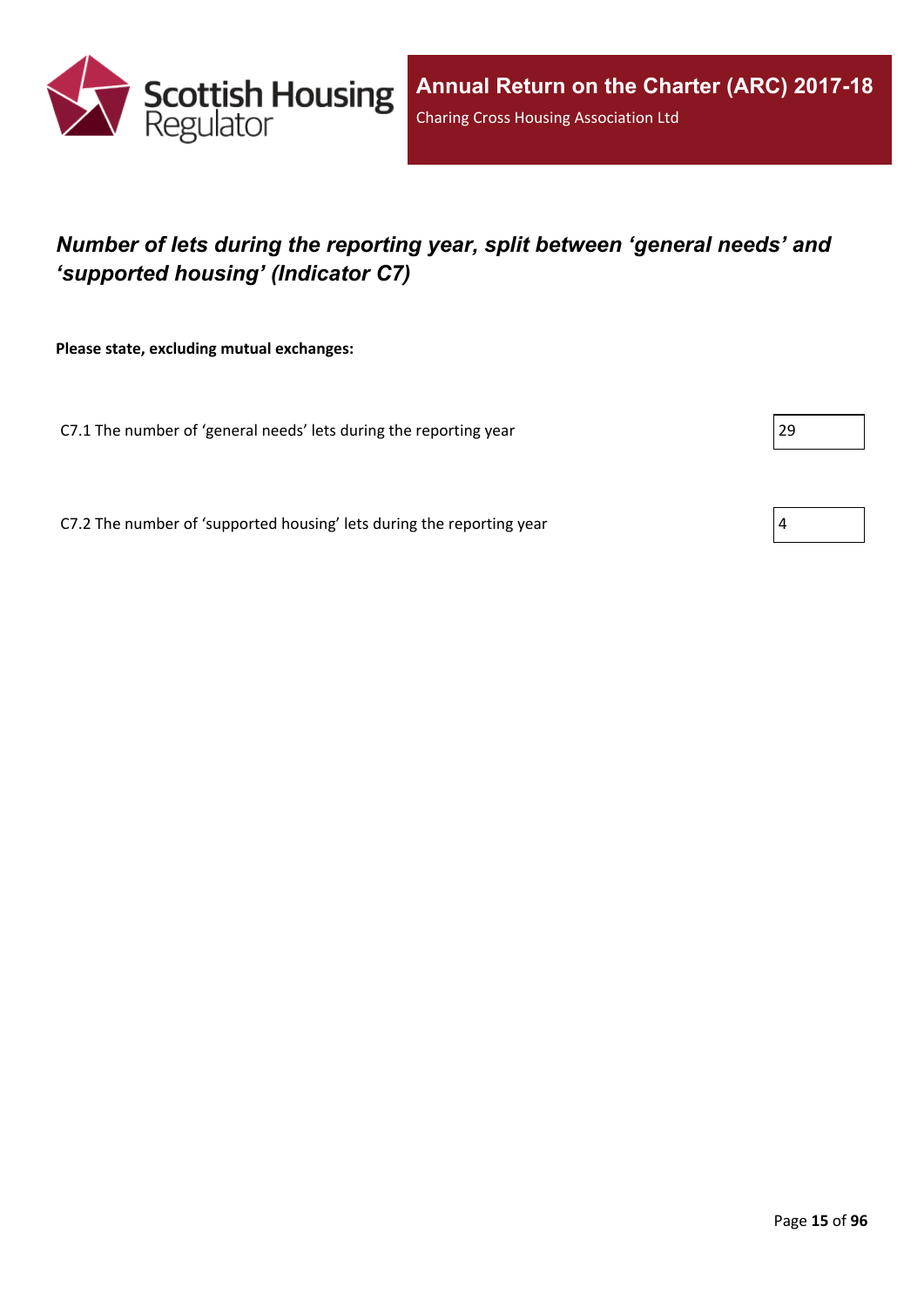

#### <span id="page-15-0"></span>*The number of lets during the reporting year by source of let (Indicator C8)*

#### **Please state:**

| C8.1 The number of lets to existing tenants                                               | $\overline{7}$ |
|-------------------------------------------------------------------------------------------|----------------|
|                                                                                           |                |
|                                                                                           |                |
| C8.2 The number of lets to housing list applicants                                        | 15             |
|                                                                                           |                |
| C8.3 The number of mutual exchanges                                                       | $\mathbf{1}$   |
|                                                                                           |                |
|                                                                                           |                |
| C8.4 The number of lets from other sources                                                | $\mathbf 0$    |
|                                                                                           |                |
| C8.5 The number of applicants who have been assessed as statutorily homeless by the local |                |
| authority as:                                                                             |                |
| C8.5.1 section 5 referrals                                                                | 11             |
|                                                                                           |                |
| C8.5.2 nominations from the local authority                                               | $\mathbf 0$    |
|                                                                                           |                |
|                                                                                           |                |
| C8.5.3 other                                                                              | $\mathbf 0$    |

C8.6 the number of other nominations from local authorities  $\vert_0$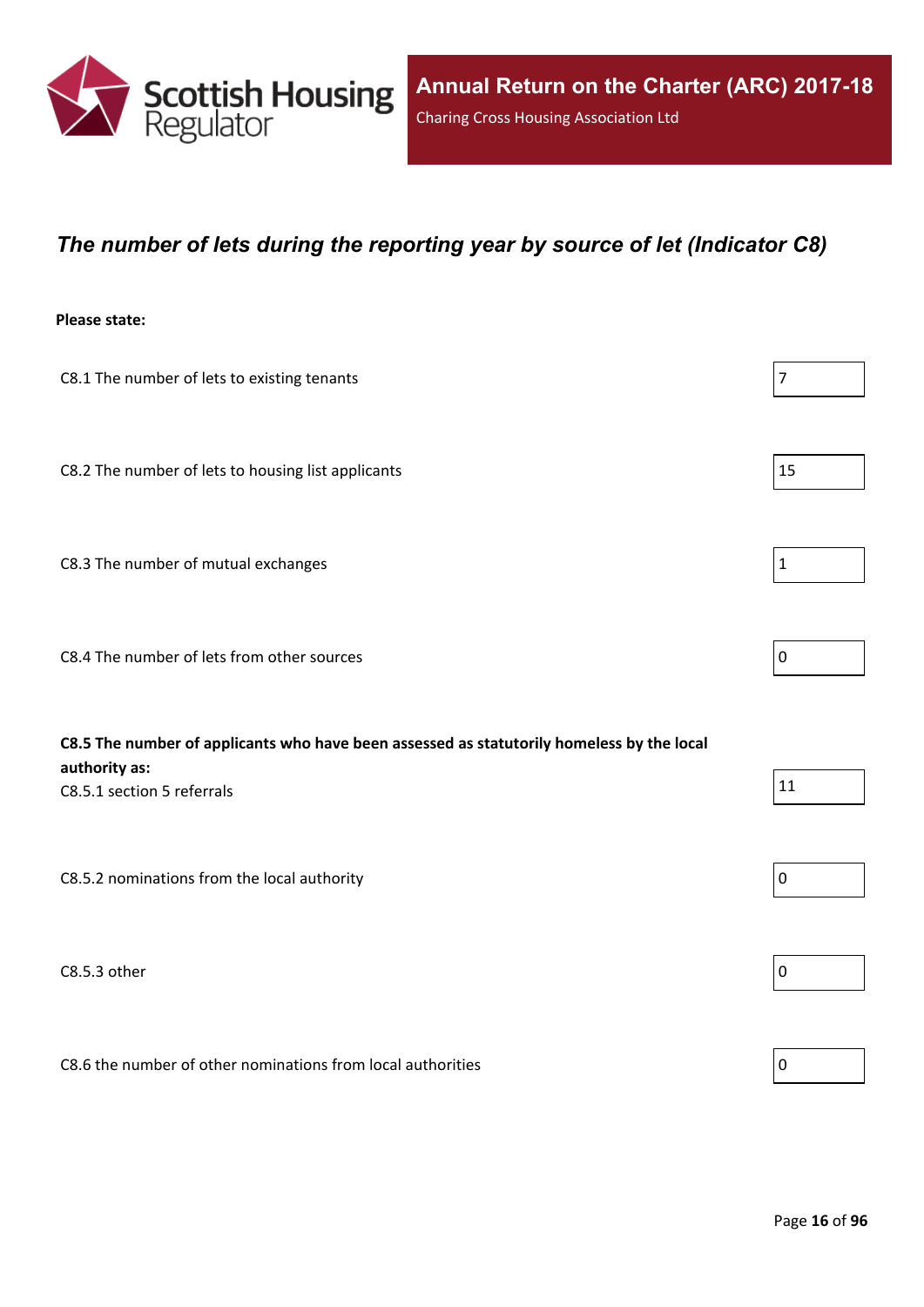

### <span id="page-16-0"></span>*Types of tenancies granted for lets during the reporting year (Indicator C9)*

**Please state, excluding mutual exchanges:**

C9.1 The number of occupancy agreements granted in the reporting year  $\vert 0 \rangle$ 

C9.2 The number of short SSTs granted in the reporting year  $\vert$  0

C9.3 The number of SSTs granted in the reporting year  $\vert$  33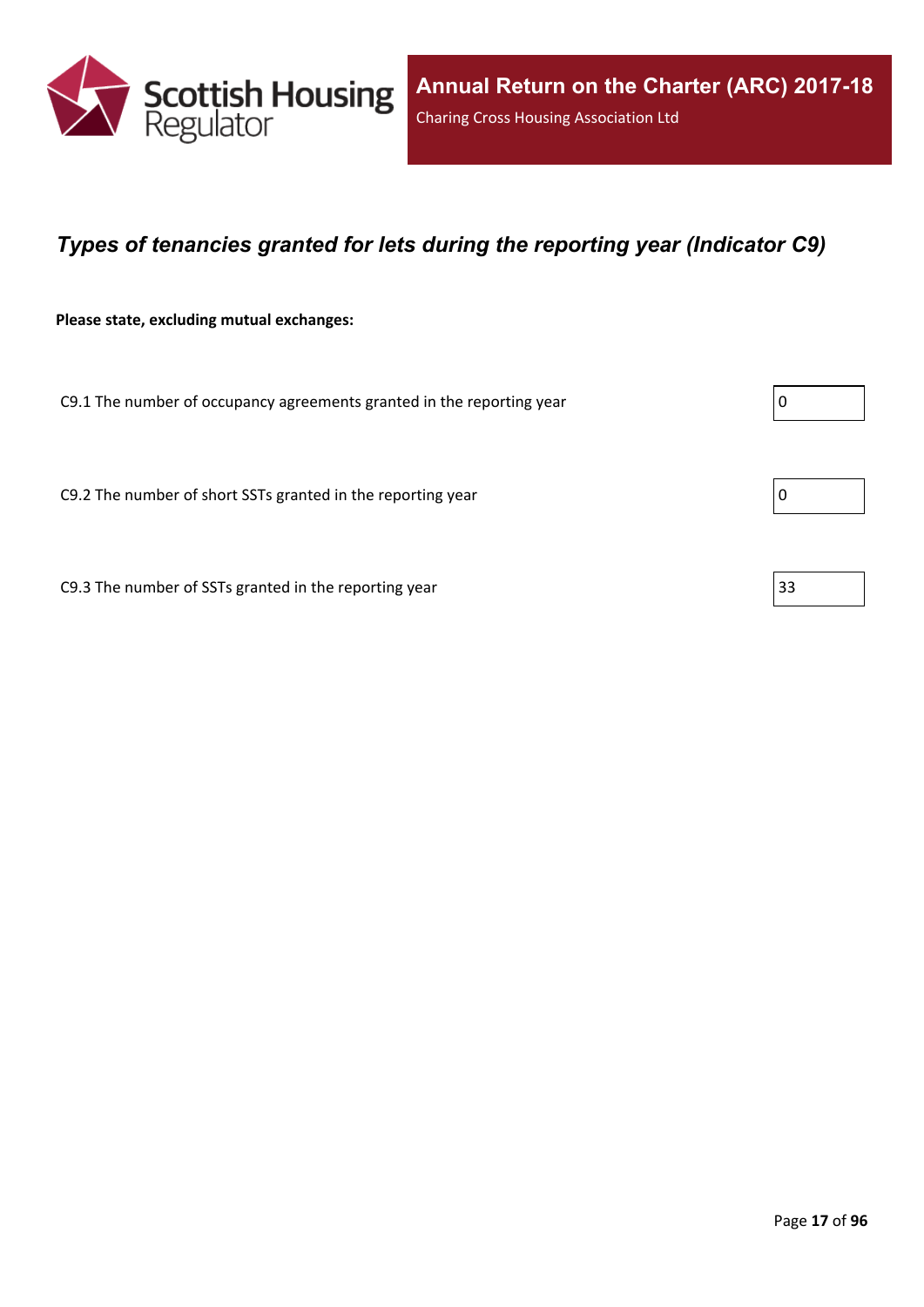

### <span id="page-17-0"></span>*Housing lists (Indicator C10)*

#### **Please state:**

C10.1 What type of housing list do you operate (select all that apply) Your own housing list,Common housing register,Mutual exchange scheme C10.2 The number of new applicants added to the housing list(s)  $|794|$ C10.3 The number of applicants on the housing list(s) at end of reporting year  $|1630|$ C10.4 The number of suspensions from the housing list at end of reporting year  $\vert$  0 C10.5 The number of applications cancelled from the housing list during the reporting year  $\vert$ 33 C10.6 The number of Section 5 referrals received during the last reporting year 21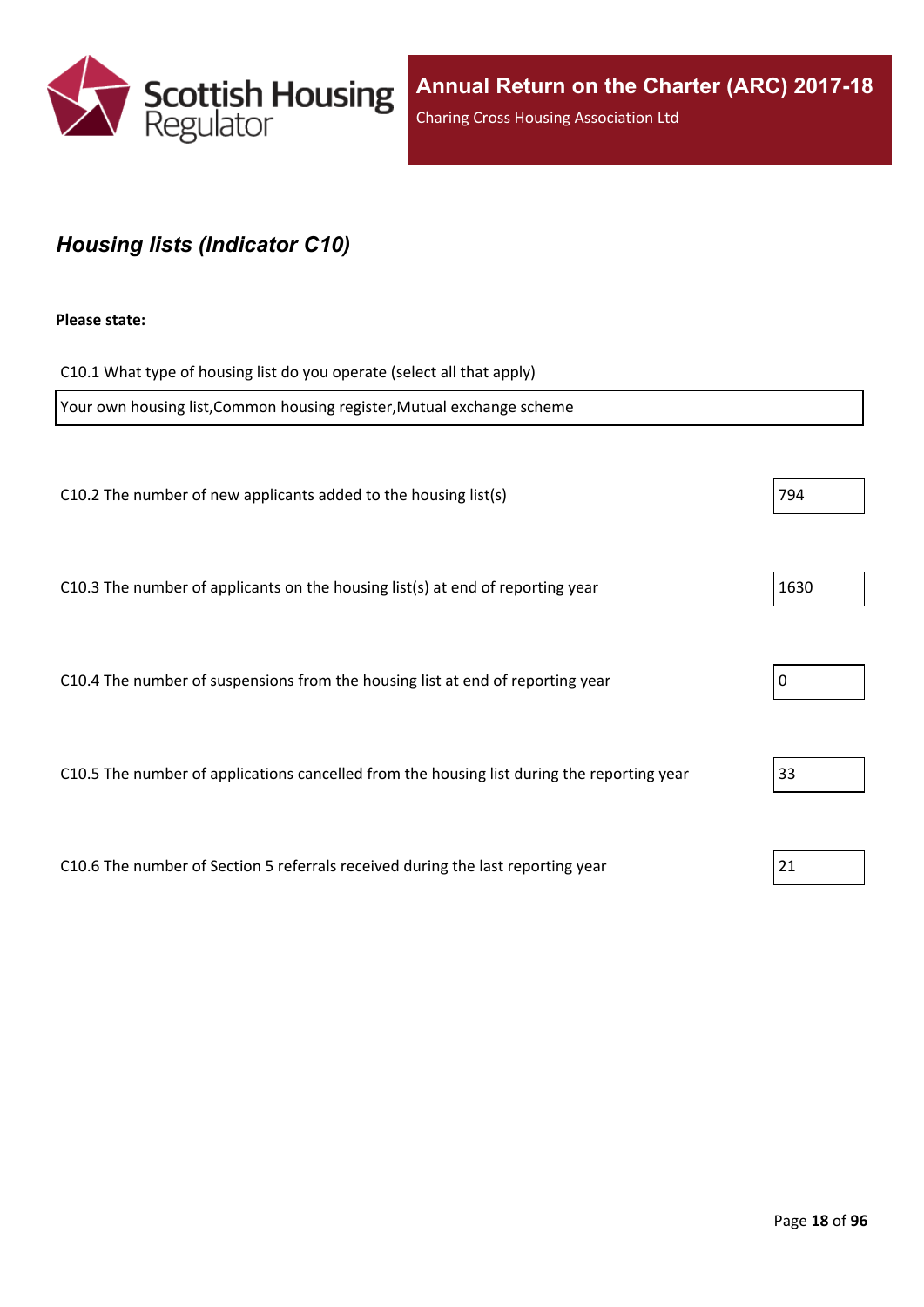

#### <span id="page-18-0"></span>*Stock*

The information you give us here will allow us to build a profile of your stock and your average weekly rents.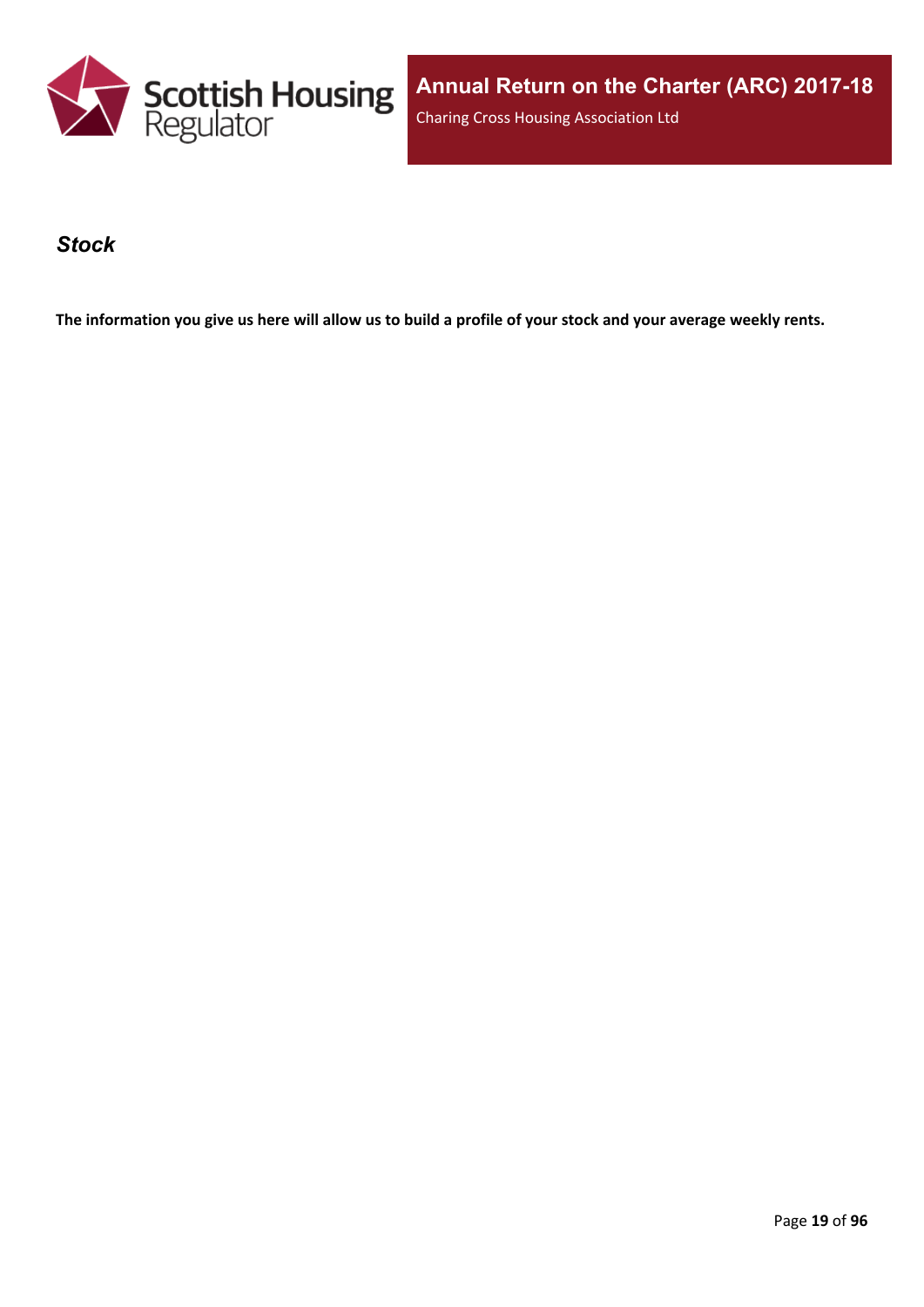

## <span id="page-19-0"></span>*The landlord's wholly owned stock (Indicator C14)*

**Self contained dwellings are properties where the household has exclusive use of WC, bathroom and kitchen facilities contained within the property.**

**Non-self contained units/bedspaces are properties where WC, bathroom or kitchen facilities are communal or shared.**

**Non-housing units are properties that could be used for respite care; commercial activities; office space.** Please note, parts (a), (b) and (c) of indicator C14 are located at the 'Organisation details' section on the Portal and are not included in the ARC return itself. Further information on this is available in the FAQs at the 'Help & **Guidance' section.**

**Please state:**

|                                                   |                                                                            | Of the<br>stock at<br>year end: |                  |                   |           |                                            |             |
|---------------------------------------------------|----------------------------------------------------------------------------|---------------------------------|------------------|-------------------|-----------|--------------------------------------------|-------------|
|                                                   |                                                                            | (d) Low<br>Demand               |                  | (e)<br>unlettable |           | (f) used for<br>temporary<br>accommodation |             |
| For the<br>landlord's<br>wholly<br>owned<br>stock | C14.1 The<br>number of<br>self-<br>contained<br>units                      | $\mathbf 0$                     |                  | $\overline{3}$    |           | $\mathbf 0$                                |             |
|                                                   | C14.2 The<br>number of<br>non self-<br>contained<br>units $/$<br>bedspaces | $\mathbf 0$                     | $\boldsymbol{0}$ | $\mathbf 0$       | $\pmb{0}$ | $\mathbf 0$                                | $\mathbf 0$ |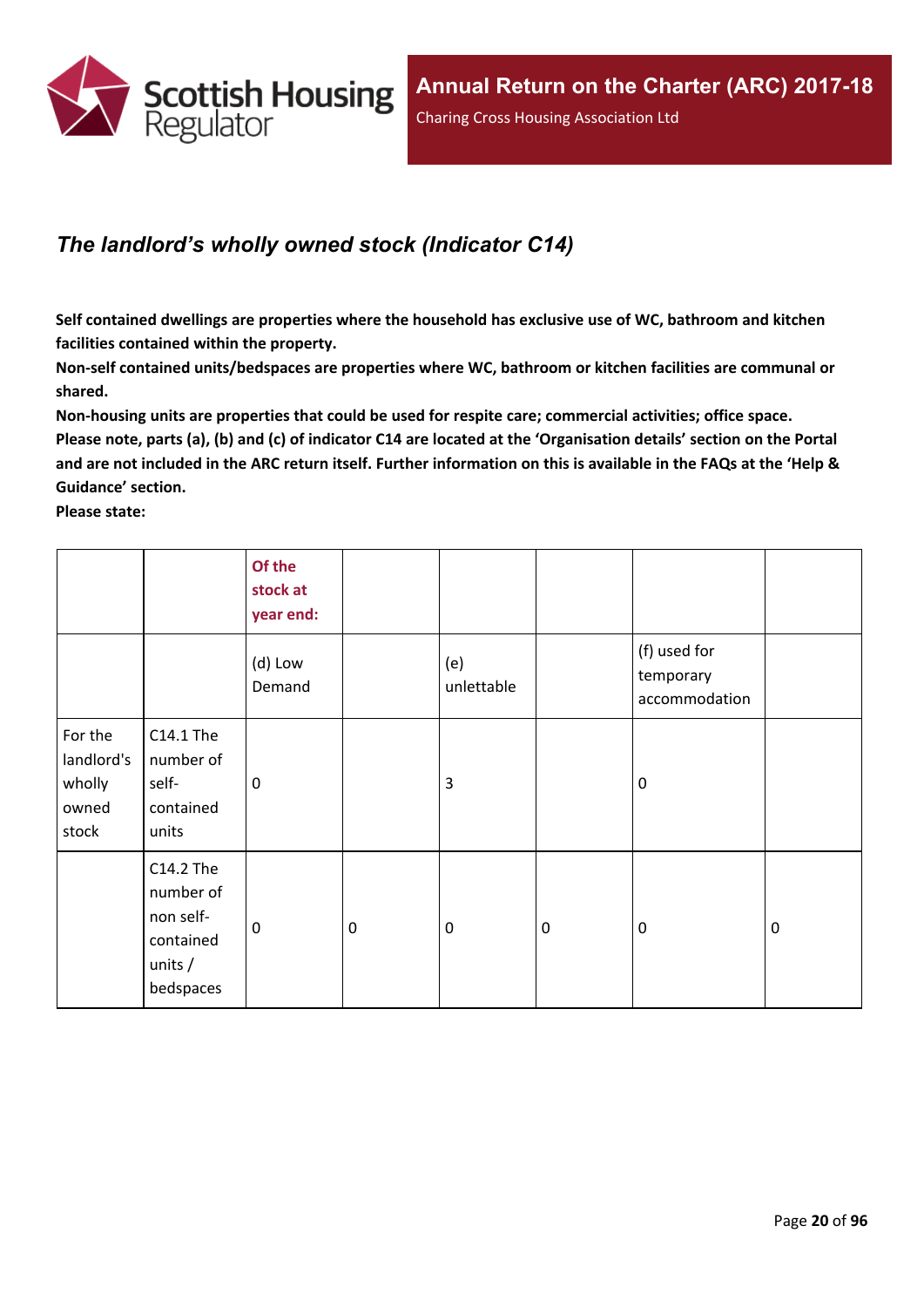

## <span id="page-20-0"></span>*Stock by house types, apartment sizes and average weekly rents (Indicator C17)*

The stock by type and apartment size reported in this indicator are wholly owned by the landlord and should **match the totals provided at C14.**

The average weekly rent in this indicator includes service or other charges and is calculated for lettable stock only. **For all wholly owned stock, please state:**

| C17 Stock<br>by type,<br>apartment<br>size and<br>rent | House          | High rise   | Tenement | 4 in a block | Other flat<br>/ maisonett<br>e | Total | Nos. of<br>lettable<br>units | Average<br>weekly rent<br>$\pmb{\mathsf{f}}$ |
|--------------------------------------------------------|----------------|-------------|----------|--------------|--------------------------------|-------|------------------------------|----------------------------------------------|
| 1 Apt                                                  | $\overline{0}$ | $\mathbf 0$ | 19       | $\mathbf 0$  | 0                              | 19    | 18                           | 62.98                                        |
| 2 Apt                                                  | $\overline{0}$ | $\mathbf 0$ | 216      | $\mathbf 0$  | 1                              | 217   | 217                          | 68.90                                        |
| 3 Apt                                                  | $\mathbf{0}$   | $\mathbf 0$ | 174      | $\mathbf 0$  | 5                              | 179   | 177                          | 75.23                                        |
| 4 Apt                                                  | $\overline{0}$ | $\mathbf 0$ | 79       | $\mathbf 0$  | 4                              | 83    | 83                           | 83.13                                        |
| $5$ Apt +                                              | $\overline{0}$ | $\mathbf 0$ | 15       | $\mathbf 0$  | 3                              | 18    | 18                           | 88.33                                        |
| <b>Total SC</b>                                        | $\overline{0}$ | $\mathbf 0$ | 503      | $\mathbf 0$  | 13                             | 516   | 513                          | 73.86                                        |

Number of lettable non self contained units at year end 2

Number of lettable non self contained bed spaces at year end  $|70 \rangle$ 

Average weekly rent charge per bed space for the reporting year  $|43.84\rangle$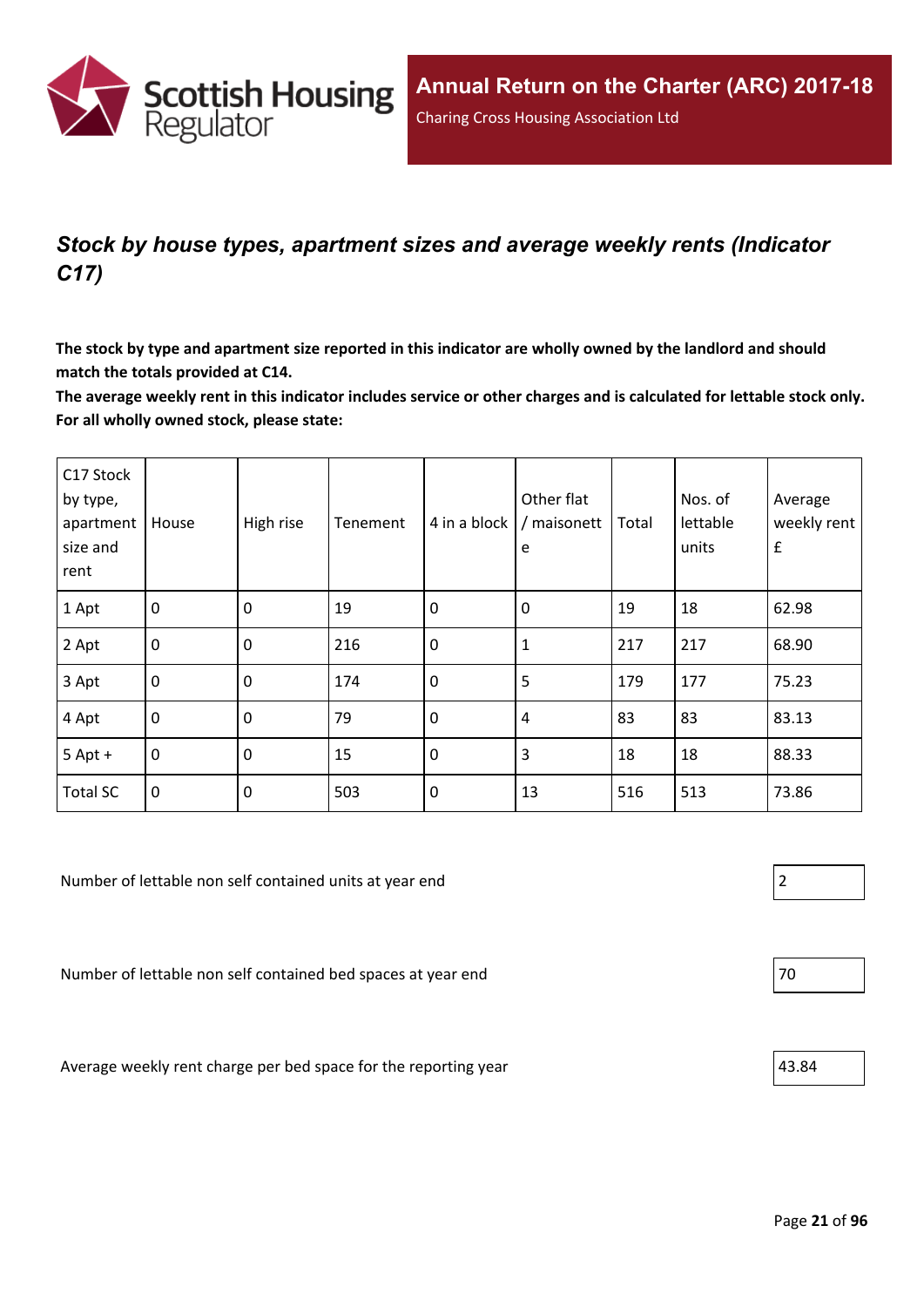

## <span id="page-21-0"></span>*The number of self-contained and non self-contained units and bedspaces, at the year end by age band (Indicator C19)*

The stock by age band reported in this indicator are wholly owned by the landlord and should match the totals **provided at C14.**

**For all wholly owned stock, please state:**

|                                                   | (a)<br>pre-<br>1919 | (b)<br>1919<br>1944 | (c)<br>1945<br>1964 | (d)<br>1965<br>1982 | (e)<br>1983<br>2002 | (f)<br>Post-<br>2002 | Total |
|---------------------------------------------------|---------------------|---------------------|---------------------|---------------------|---------------------|----------------------|-------|
| C19.1 The number of self-contained units          | 326                 | 0                   | 0                   | 0                   | 168                 | 22                   | 516   |
| C19.2 The number of non self-contained units      | 0                   | 0                   | 0                   | 0                   | 1                   |                      |       |
| C19.2 The number of non self-contained bed spaces | 0                   | 0                   | 0                   | 0                   | 49                  | 21                   | 70    |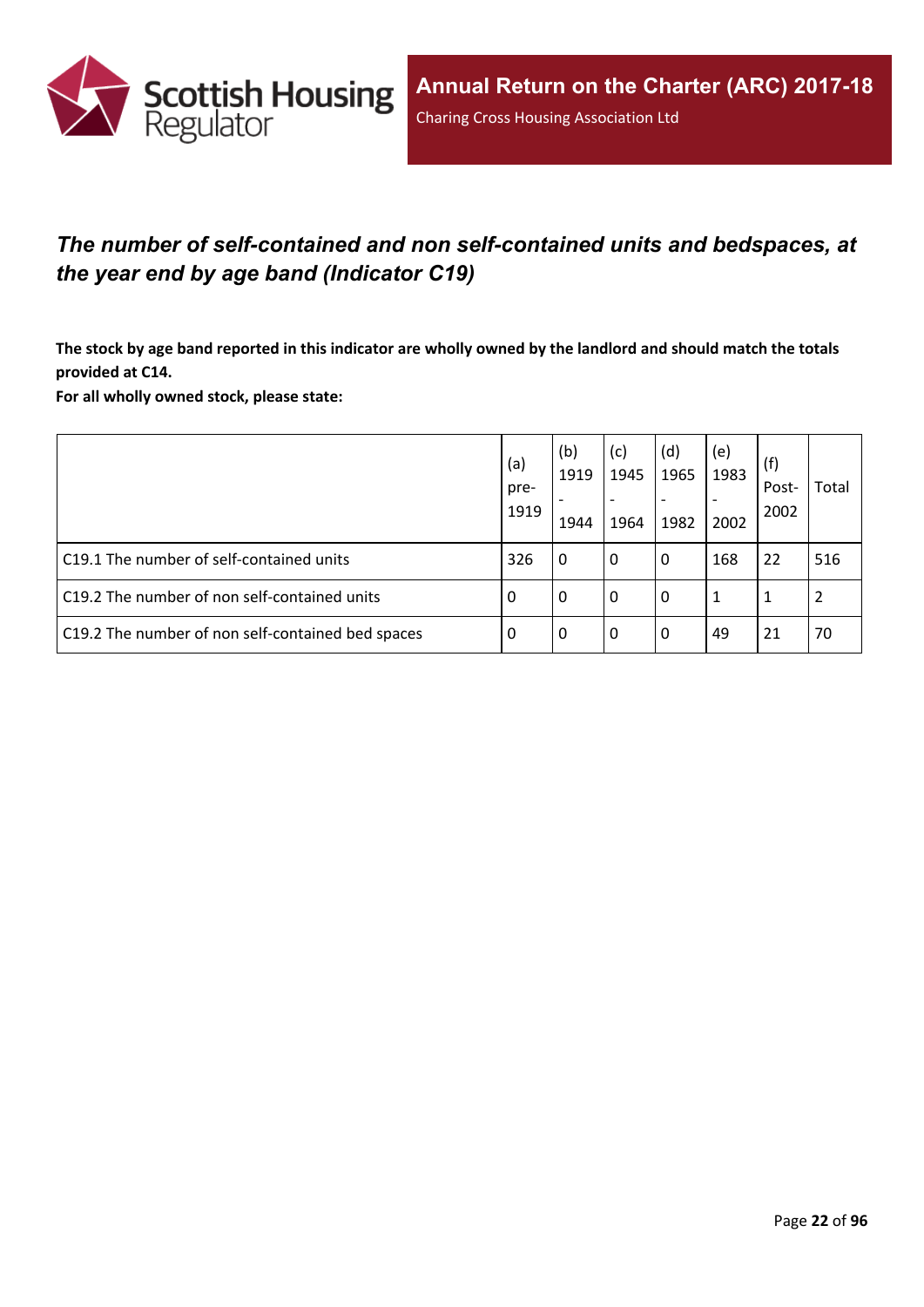

## <span id="page-22-0"></span>*The number of self-contained properties void at the year end and of those, the number that have been void for more than six months (Indicator C20)*

**Please state the number of self-contained properties that:**

C20.1 were void at the year end

Г

C20.2 have been void for more than six months  $\vert 5 \vert$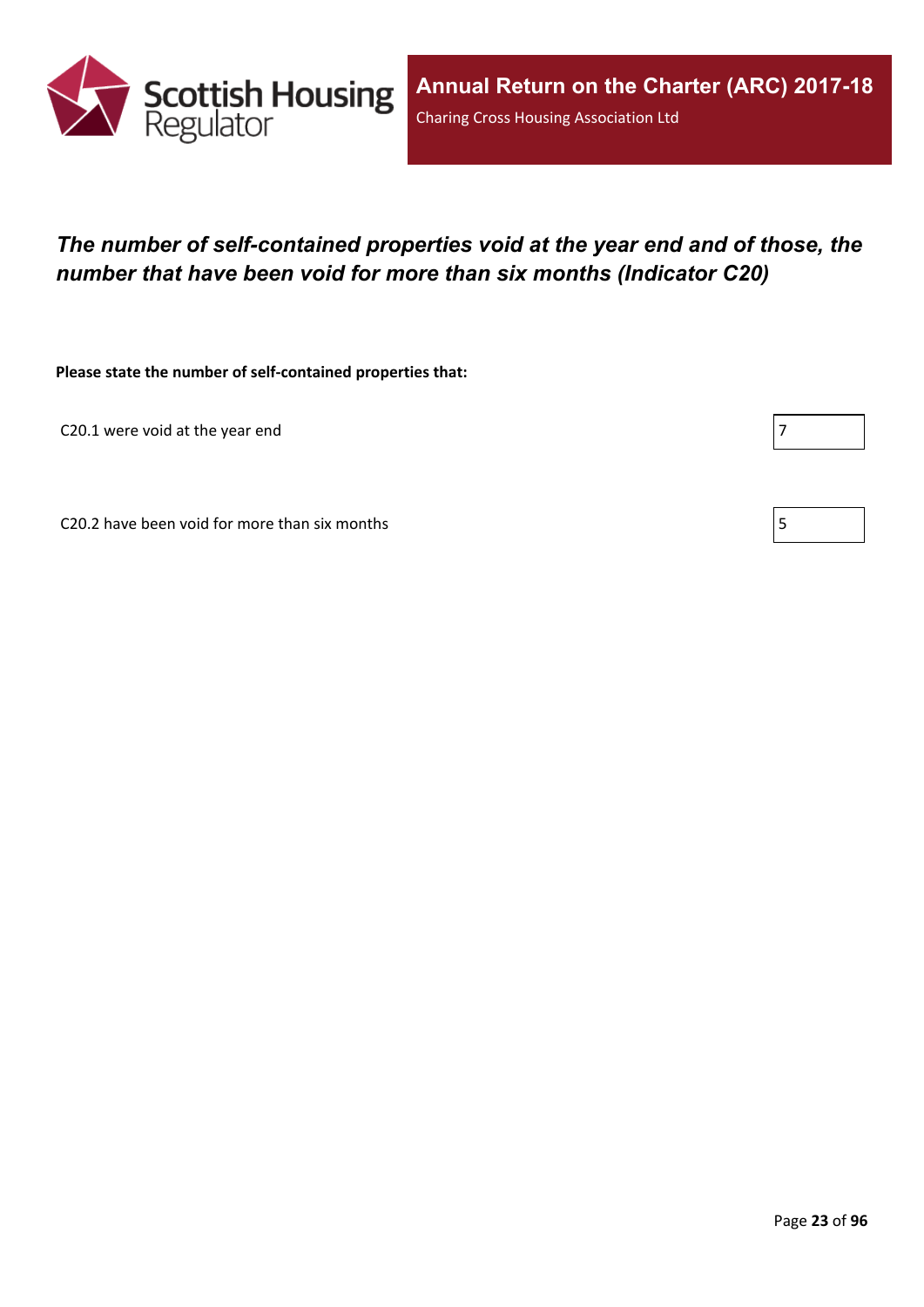

## <span id="page-23-0"></span>*Development programme – New units and value (excluding Scottish Government funded developments) (Indicator C32)*

**Please state:**

|                       | in the current reporting year |                          |                         |
|-----------------------|-------------------------------|--------------------------|-------------------------|
|                       | Social letting                | Midmarket / market rents | Low cost home ownership |
| C32.1.1 RSL           | u                             | υ                        | ∣U                      |
| C32.1.2<br>subsidiary | 0                             | υ                        | O                       |

|                       | projected for the next<br>reporting year |                          |                         |
|-----------------------|------------------------------------------|--------------------------|-------------------------|
|                       | Social letting                           | Midmarket / market rents | Low cost home ownership |
| C32.1.1 RSL           | 0                                        | -U                       | 0                       |
| C32.1.2<br>subsidiary | 0                                        | -0                       | 0                       |

|                       | projected for the following<br>year |                          |                         |
|-----------------------|-------------------------------------|--------------------------|-------------------------|
|                       | Social letting                      | Midmarket / market rents | Low cost home ownership |
| C32.1.1 RSL           | 0                                   | -U                       | 0                       |
| C32.1.2<br>subsidiary | 0                                   | -0                       | 0                       |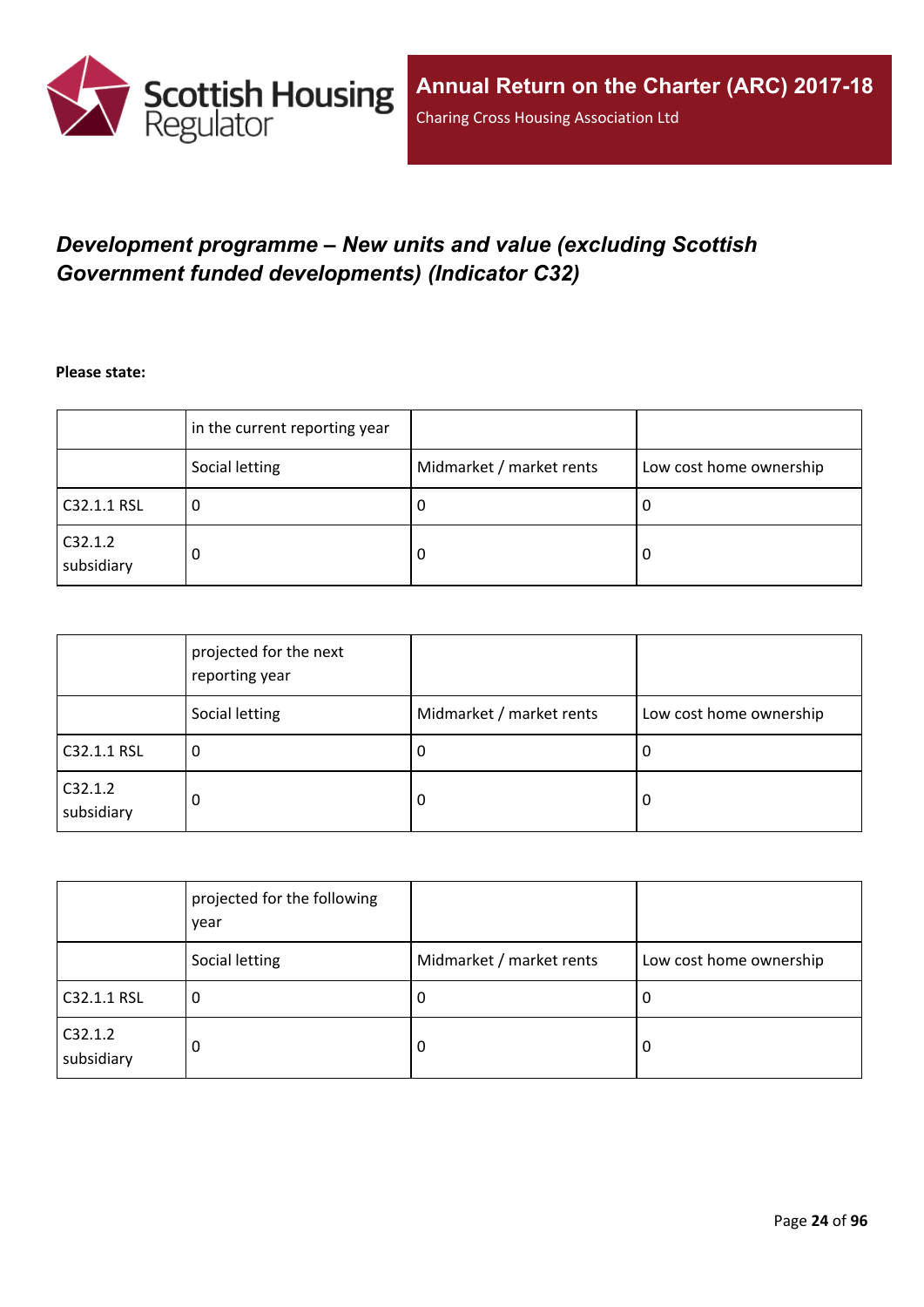

Charing Cross Housing Association Ltd

|                                                     | in the current reporting year | projected for the next<br>reporting year | projected for the following<br>year |
|-----------------------------------------------------|-------------------------------|------------------------------------------|-------------------------------------|
| C32.2.1 funded<br>through own<br>cash / reserves    | 0                             | 0<br>0                                   |                                     |
| C32.2.2 funded<br>through private<br>finance        | $\mathbf 0$                   | 0                                        | 0                                   |
| C32.2.3 funded<br>through other<br>grants / sources | 0                             | 0                                        | 0                                   |
| C32.2.4 funded<br>through sales                     | 0                             | 0                                        | 0                                   |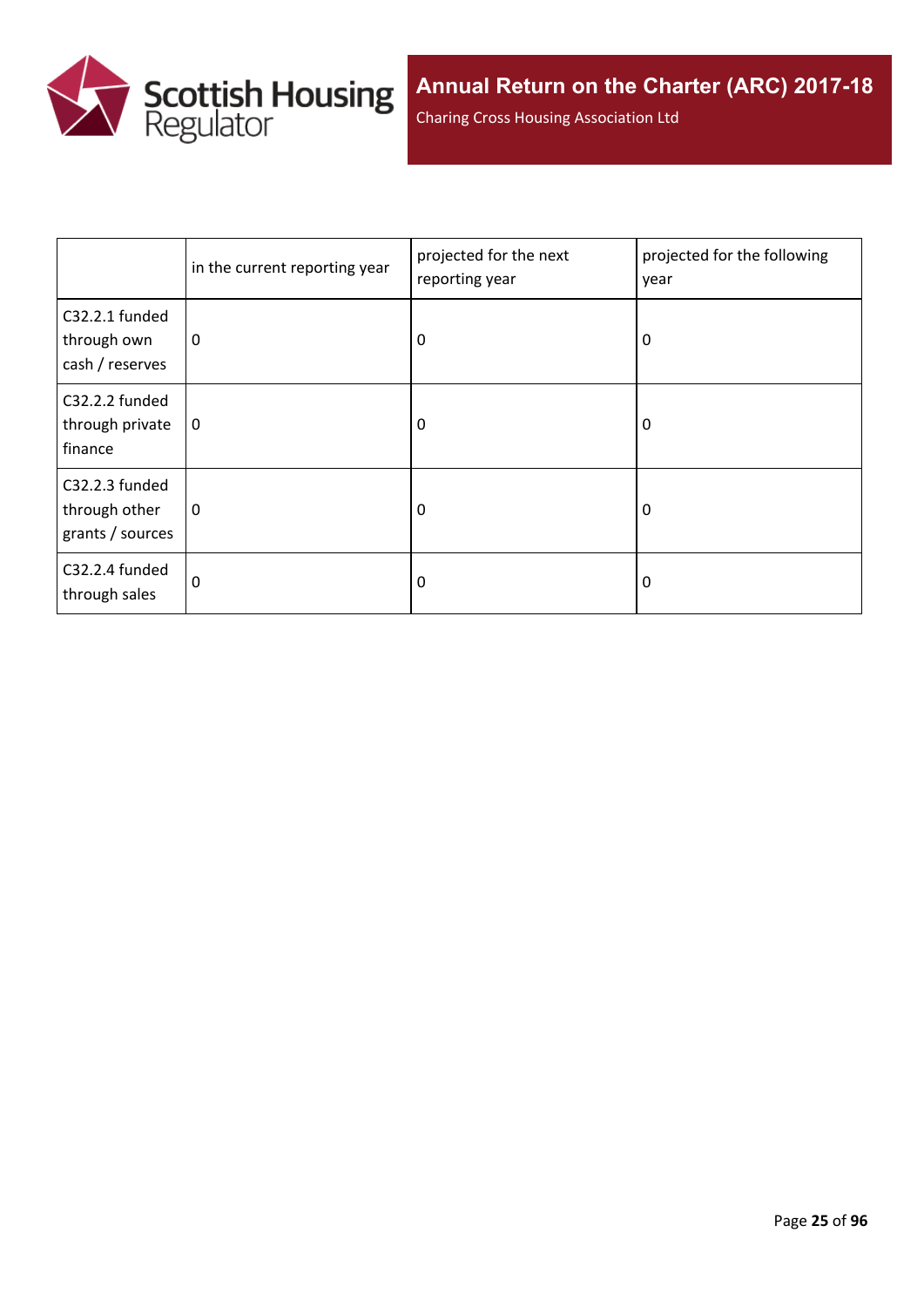

#### <span id="page-25-0"></span>*Comments (Social landlord contextual information)*

Please use the comment field below to tell the regulator about any exceptional circumstances regards the figures **supplied in the "Social landlord contextual information" section.**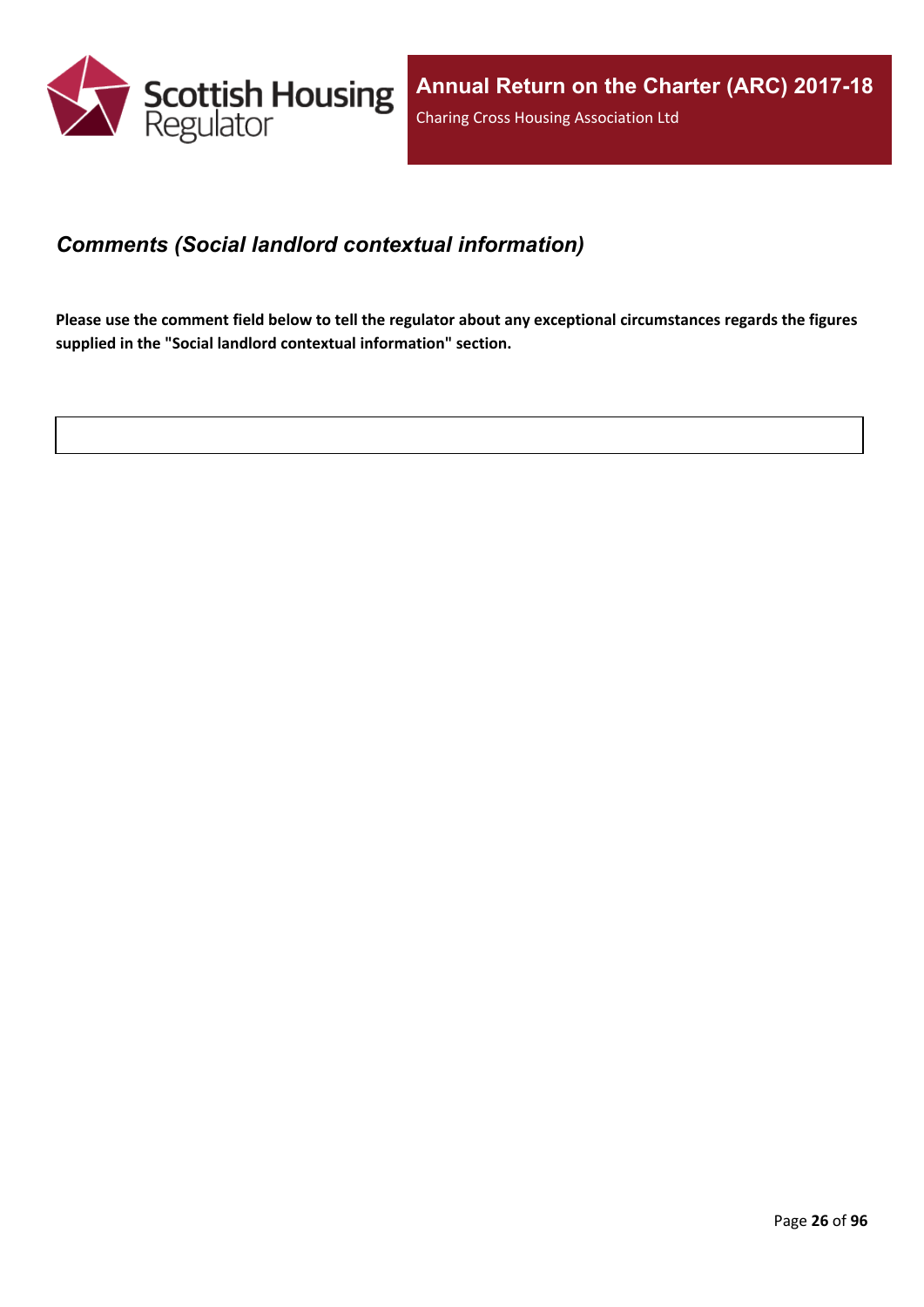

#### <span id="page-26-0"></span>*Overall satisfaction*

The information you give us here will tell us how satisfied your tenants are with the overall service you provide.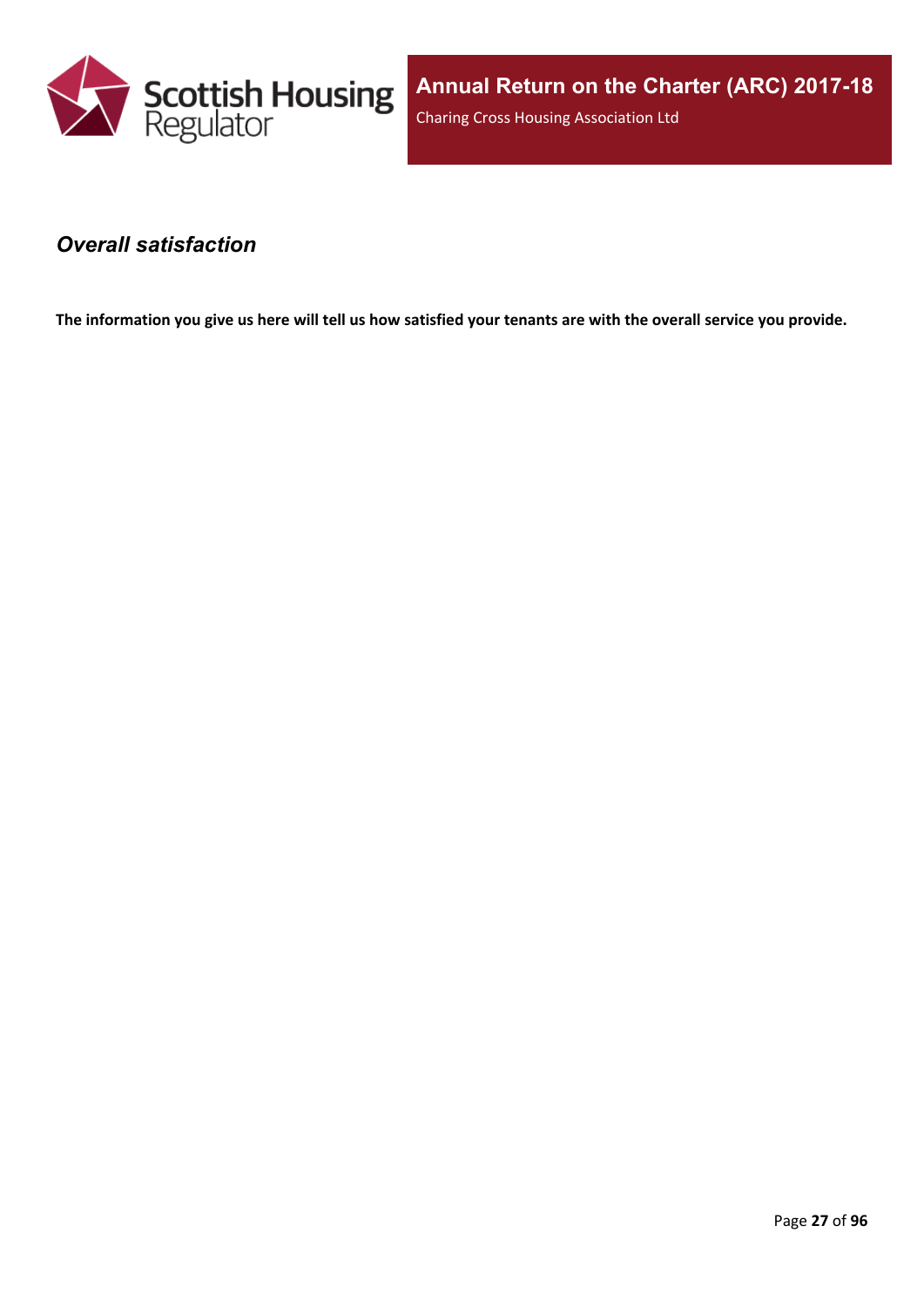

## <span id="page-27-0"></span>*Percentage of tenants satisfied with the overall service provided by their landlord (Indicator 1)*

| 1.1 In relation to the overall tenant satisfaction survey carried out, please state:<br>1.1.1 the number of tenants who were surveyed                 | 397         |
|-------------------------------------------------------------------------------------------------------------------------------------------------------|-------------|
| 1.1.2 the fieldwork dates of the survey                                                                                                               | August 2016 |
|                                                                                                                                                       |             |
| 1.1.3 the method(s) of administering the survey                                                                                                       |             |
| Face-to-Face                                                                                                                                          |             |
| 1.2 In relation to the tenant satisfaction question on overall services, please state the number of<br>tenants who responded:<br>1.2.1 very satisfied | 139         |
| 1.2.2 fairly satisfied                                                                                                                                | 207         |
| 1.2.3 neither satisfied nor dissatisfied                                                                                                              | 19          |
| 1.2.4 fairly dissatisfied                                                                                                                             | 19          |
| 1.2.5 very dissatisfied                                                                                                                               | 11          |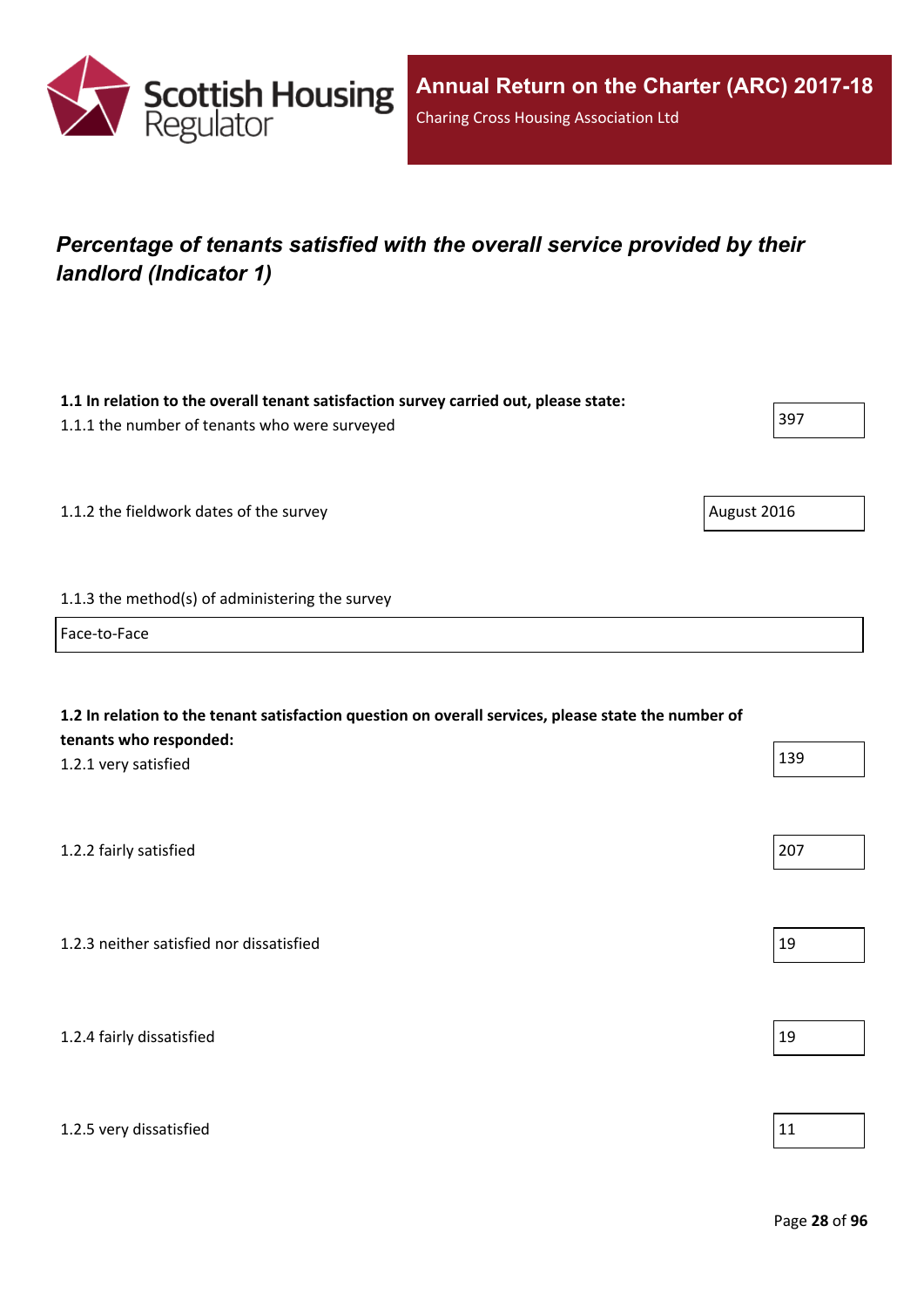

Charing Cross Housing Association Ltd

1.2.6 no opinion

|--|

| ۰.<br>×<br>×<br>۰, |  |
|--------------------|--|
|--------------------|--|

| Percentage of tenants satisfied with the overall service provided by their landlord | 87.15 | '% |
|-------------------------------------------------------------------------------------|-------|----|
| $\vert$ (Indicator 1)                                                               |       |    |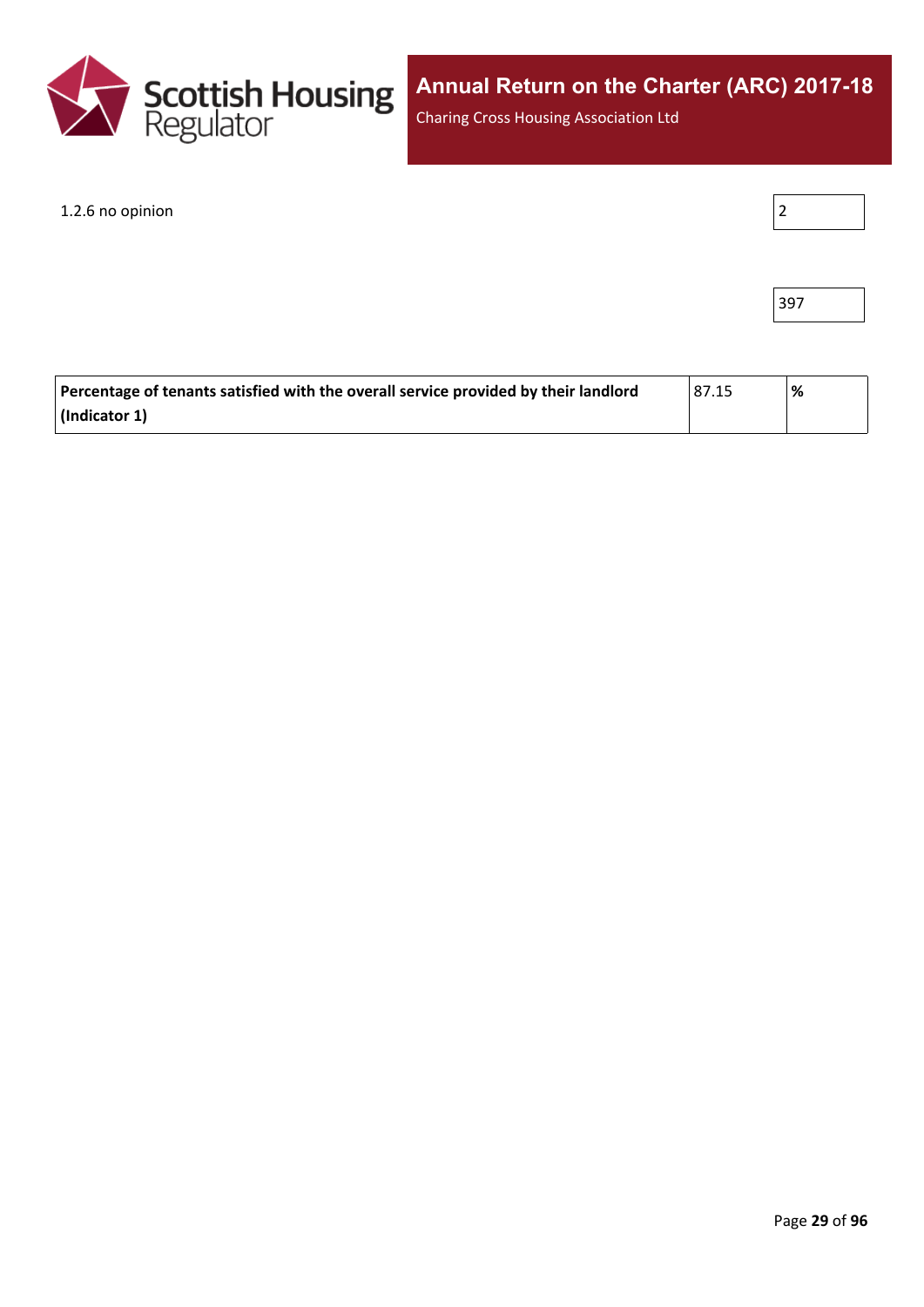

#### <span id="page-29-0"></span>*Comments (Overall satisfaction)*

Please use the comment field below to tell the regulator about any exceptional circumstances regards the figures **supplied in the "Overall satisfaction" section.**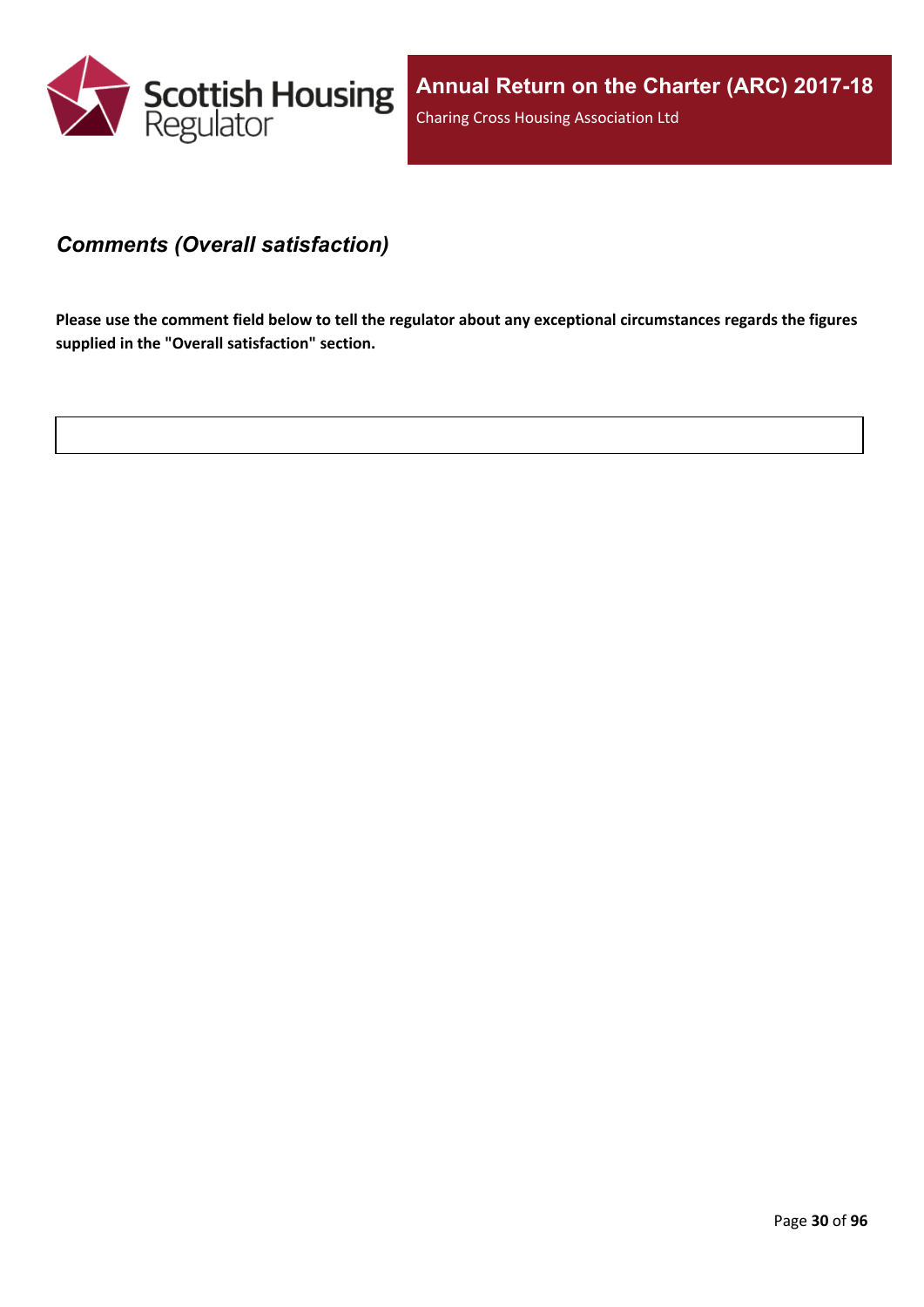

#### <span id="page-30-0"></span>*The Customer/Landlord relationship*

The information you give us here will tell us about the relationships you have with your tenants and other service **users.**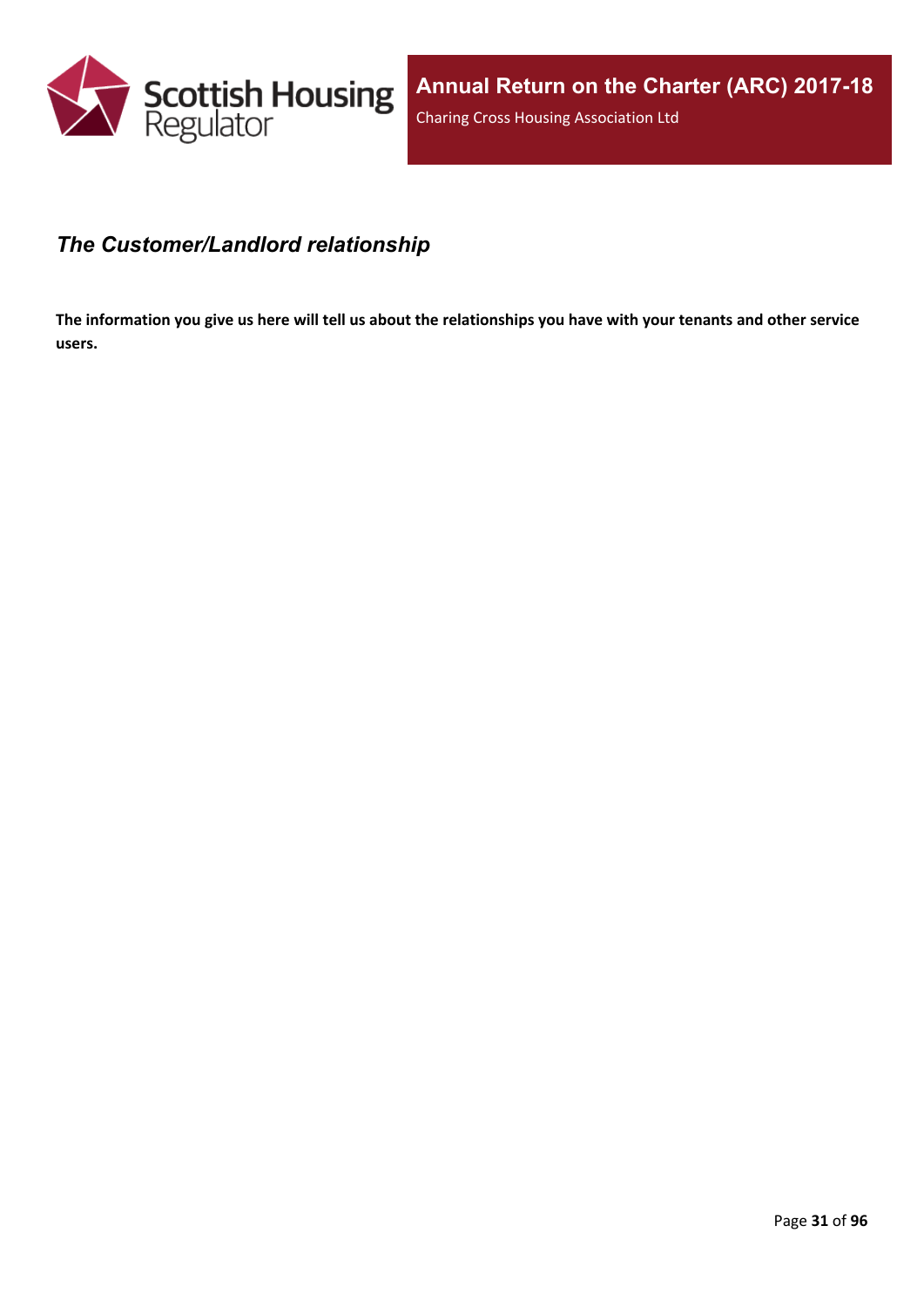

## <span id="page-31-0"></span>*Ethnic origins and disability details of service users, staff and for RSLs only, governing body members (Indicator 2)*

Ethnic origins are as based on The Scottish Government and General Register Office for Scotland official Ethnicity **Classification for Scottish Official Statistics. Disability is as defined under the Equality Act 2010. Please state:**

2.1 The ethnic origins of:

2.2 The number of people who consider themselves to have a disability by:

|       |                                                      | (a) staff   | (b) existing<br>tenants | (c) applicants<br>on housing list | (d) new tenants | (e) governing<br>body members |
|-------|------------------------------------------------------|-------------|-------------------------|-----------------------------------|-----------------|-------------------------------|
| 2.1.1 | White (total)                                        | 16          | 291                     | 986                               | 16              | $\mathbf 0$                   |
|       | (a) Scottish                                         | 16          | 182                     | 577                               | 11              | $\mathbf 0$                   |
|       | (b) Other British                                    | $\mathbf 0$ | 6                       | 29                                | $\mathbf{1}$    | $\mathbf 0$                   |
|       | (c) Irish                                            | $\mathbf 0$ | 3                       | 11                                | $\overline{2}$  | $\mathbf 0$                   |
|       | (d)<br>Gypsy/traveller                               | $\mathbf 0$ | 0                       | $\mathbf 0$                       | $\mathbf 0$     | $\mathbf 0$                   |
|       | (e) Polish                                           | $\mathbf 0$ | 0                       | $\pmb{0}$                         | $\pmb{0}$       | $\mathbf 0$                   |
|       | (f) any other<br>white backgroun $ 0$<br>d           |             | 100                     | 369                               | $\overline{2}$  | $\mathbf 0$                   |
| 2.1.2 | <b>Mixed or</b><br>multiple<br>ethnic backgrou<br>nd | $\mathbf 0$ | 10                      | 30                                | $\mathbf{1}$    | $\mathbf 0$                   |
|       | Asian, Asian                                         |             |                         |                                   |                 |                               |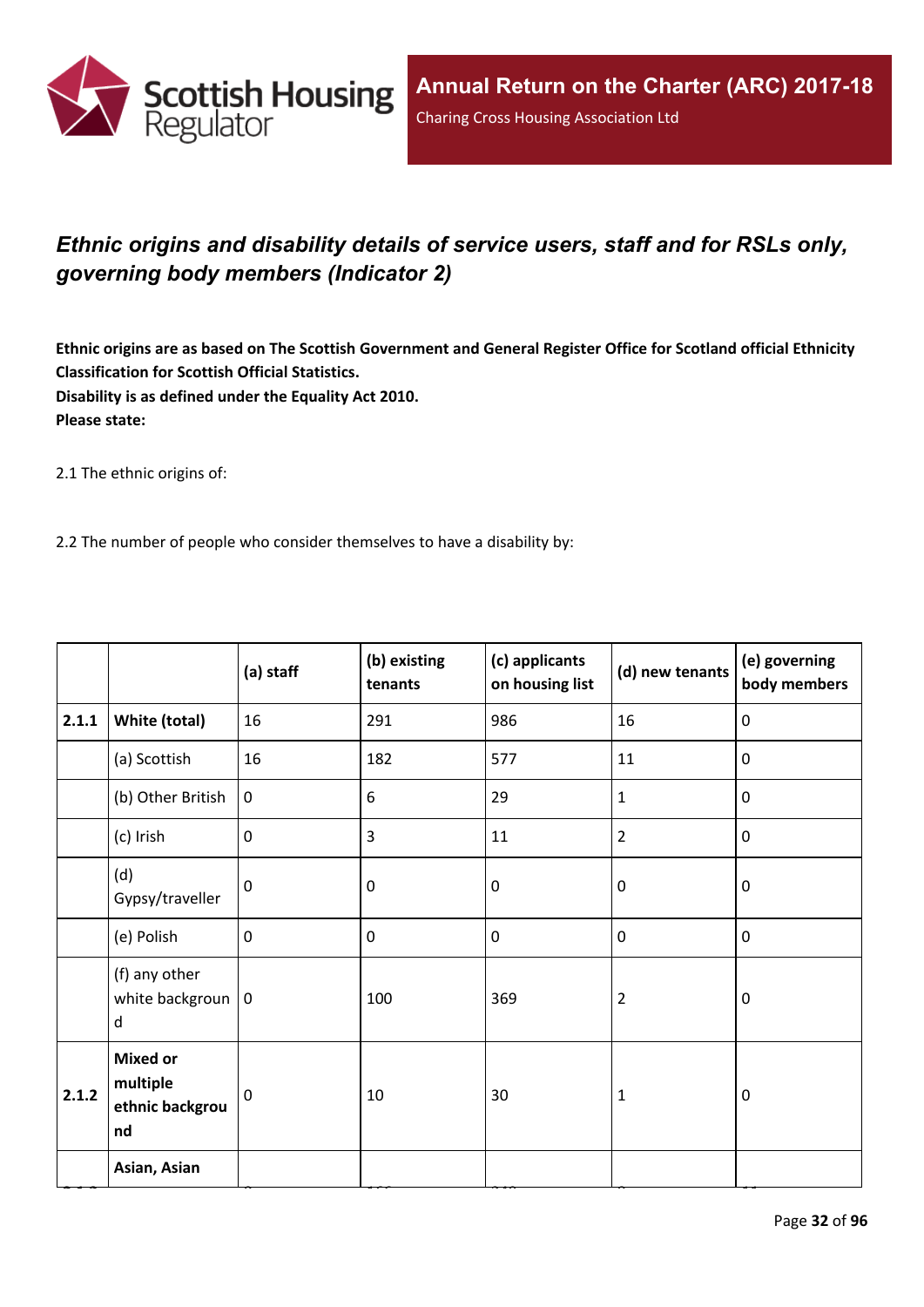

Charing Cross Housing Association Ltd

|       | Scottish, Asian<br><b>British (total)</b>                               |                  |                         |                |                  |              |
|-------|-------------------------------------------------------------------------|------------------|-------------------------|----------------|------------------|--------------|
|       | (a) Indian                                                              | $\mathbf 0$      | 15                      | 31             | $\pmb{0}$        | $\mathbf{1}$ |
|       | (b) Pakistani                                                           | $\mathbf 0$      | 104                     | 142            | 6                | 10           |
|       | (c) Bangladeshi                                                         | $\boldsymbol{0}$ | $\overline{3}$          | $\overline{7}$ | $\pmb{0}$        | $\pmb{0}$    |
|       | (d) Chinese                                                             | $\mathbf 0$      | 27                      | 17             | $\mathbf{1}$     | $\pmb{0}$    |
|       | (e) Any other<br>Asian backgroun<br>d                                   | $\pmb{0}$        | 17                      | 52             | $\mathbf 1$      | $\pmb{0}$    |
| 2.1.4 | <b>Black, Black</b><br><b>Scottish, Black</b><br><b>British (total)</b> | $\pmb{0}$        | 14                      | 92             | $\mathbf{3}$     | $\pmb{0}$    |
|       | (a) Caribbean                                                           | $\pmb{0}$        | $\mathbf{1}$            | $\pmb{4}$      | $\pmb{0}$        | $\pmb{0}$    |
|       | (b) African                                                             | $\mathbf 0$      | 10                      | 67             | 3                | $\pmb{0}$    |
|       | (c) Any other<br>black backgroun<br>d                                   | $\pmb{0}$        | $\overline{\mathbf{3}}$ | 21             | $\boldsymbol{0}$ | $\pmb{0}$    |
| 2.1.5 | Other<br>ethnic backgrou<br>nd                                          | $\bf{0}$         | 38                      | 214            | 5                | $\mathbf 1$  |
|       | (a) Arab, Arab<br>Scottish or Arab<br>British                           | $\pmb{0}$        | $\pmb{0}$               | $\pmb{0}$      | 3                | $\mathbf 1$  |
|       | (b) any other<br>group                                                  | $\pmb{0}$        | 38                      | 214            | $\mathbf 2$      | $\pmb{0}$    |
| 2.1.6 | <b>Unknown</b>                                                          | $\boldsymbol{0}$ | $\overline{4}$          | 59             | $\boldsymbol{0}$ | $\pmb{0}$    |
| 2.1.7 | <b>Total</b>                                                            | 16               | 523                     | 1630           | 33               | 12           |

| (a) staff | $ $ (b) existing<br>tenants | (c) applicants on<br>housing list | $(d)$ new tenants | $\vert$ (e) governing<br>body members |
|-----------|-----------------------------|-----------------------------------|-------------------|---------------------------------------|
|           | 106                         | 359                               | 10                |                                       |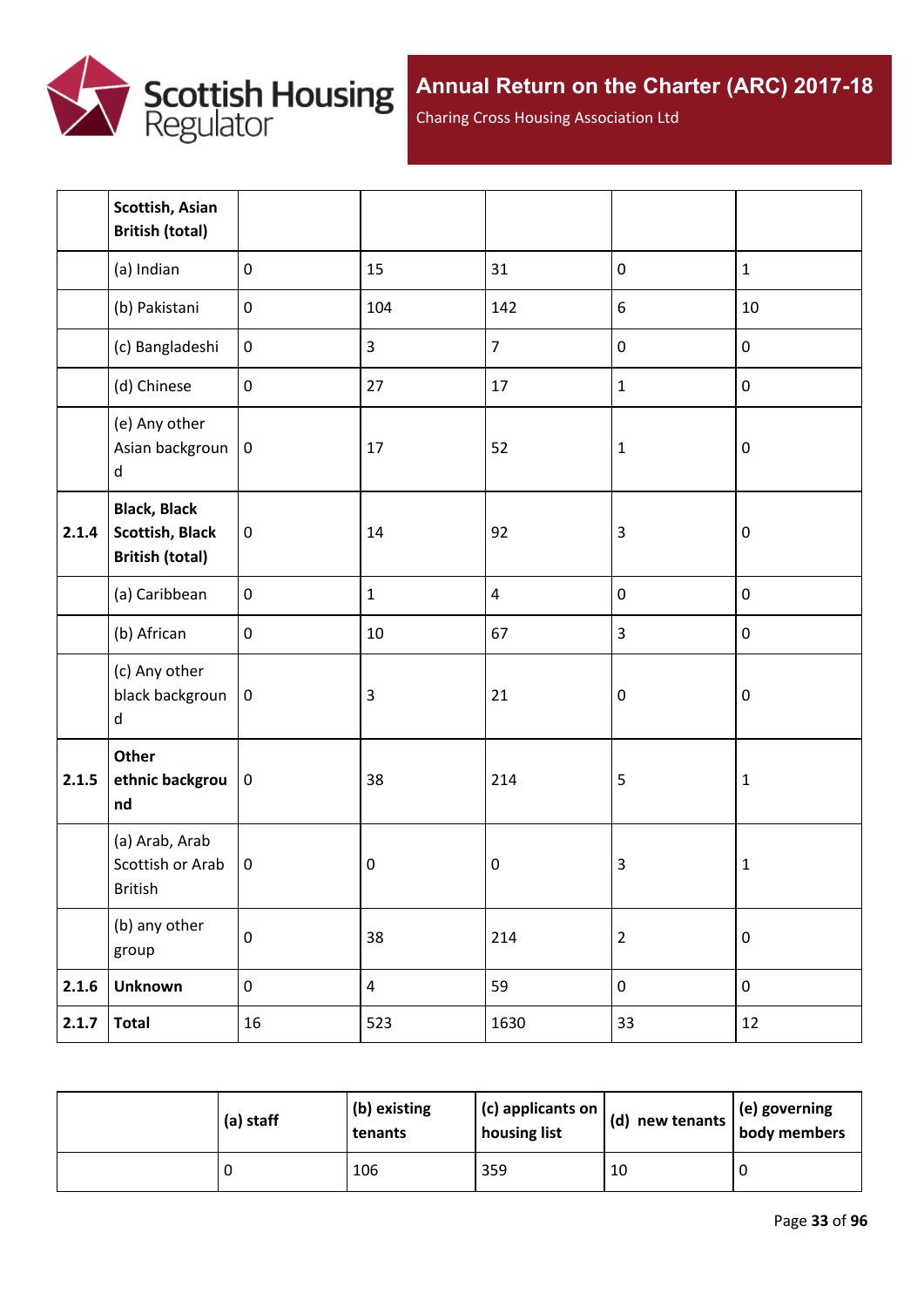

## <span id="page-33-0"></span>*Percentage of tenants who feel their landlord is good at keeping them informed about their services and decisions (Indicator 3)*

In relation to satisfaction with how well their landlord keeps tenants informed about their services, please state:

| 3.1 "How many tenants answered the question How good or poor do you feel your landlord is at<br>keeping you informed about their services and decisions?" | 397            |
|-----------------------------------------------------------------------------------------------------------------------------------------------------------|----------------|
| 3.2 Of the tenants who answered, how many said that their landlord was:<br>3.2.1 very good at keeping them informed                                       | 115            |
| 3.2.2 fairly good at keeping them informed                                                                                                                | 234            |
| 3.2.3 neither good nor poor at keeping them informed                                                                                                      | 31             |
| 3.2.4 fairly poor at keeping them informed                                                                                                                | 13             |
| 3.2.5 very poor at keeping them informed                                                                                                                  | $\overline{4}$ |
|                                                                                                                                                           | 397            |

| Percentage of tenants who feel their landlord is good at keeping them informed about | 87.91 | % |
|--------------------------------------------------------------------------------------|-------|---|
| their services and decisions (Indicator 3)                                           |       |   |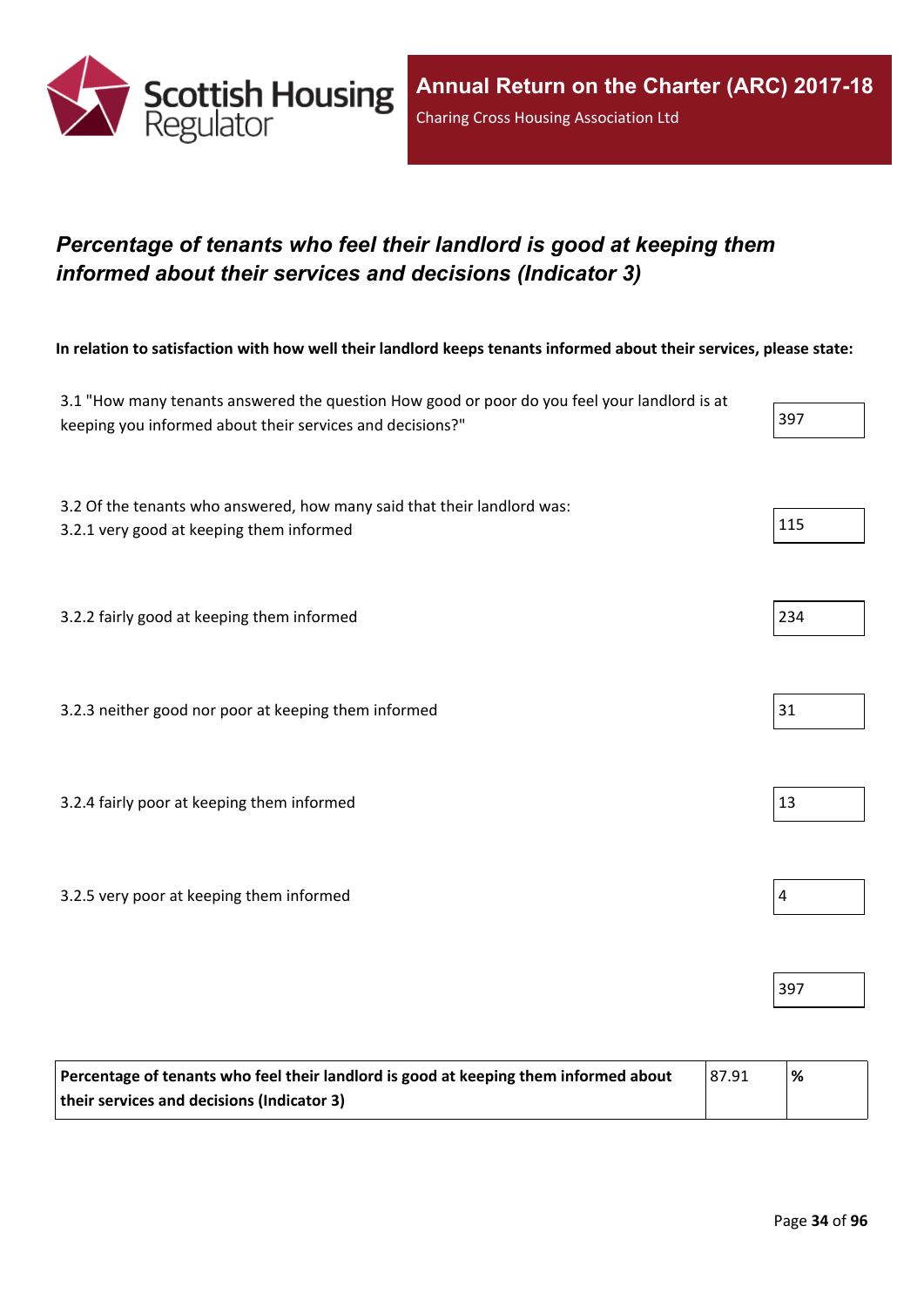

## <span id="page-34-0"></span>*Percentage of tenants satisfied with the opportunities given to them to participate in their landlord's decision making processes (Indicator 6)*

In relation to satisfaction with opportunities given to tenants to participate in their landlord's decision making **process, please state:**

| 6.1 "How many tenants answered the question How satisfied or dissatisfied are you with   |     |
|------------------------------------------------------------------------------------------|-----|
| opportunities given to you to participate in your landlord's decision making processes?" | 397 |

6.2 Of the tenants who answered, how many said that they were: 6.2.1 very satisfied 105

6.2.2 fairly satisfied 228

| 6.2.3 neither satisfied nor dissatisfied |
|------------------------------------------|
|------------------------------------------|

6.2.4 fairly dissatisfied  $\vert$  12

6.2.5 very dissatisfied 5

| Percentage of tenants satisfied with the opportunities given to them to participate in | 83.88 | '% |
|----------------------------------------------------------------------------------------|-------|----|
| their landlord's decision making processes (Indicator 6)                               |       |    |

397



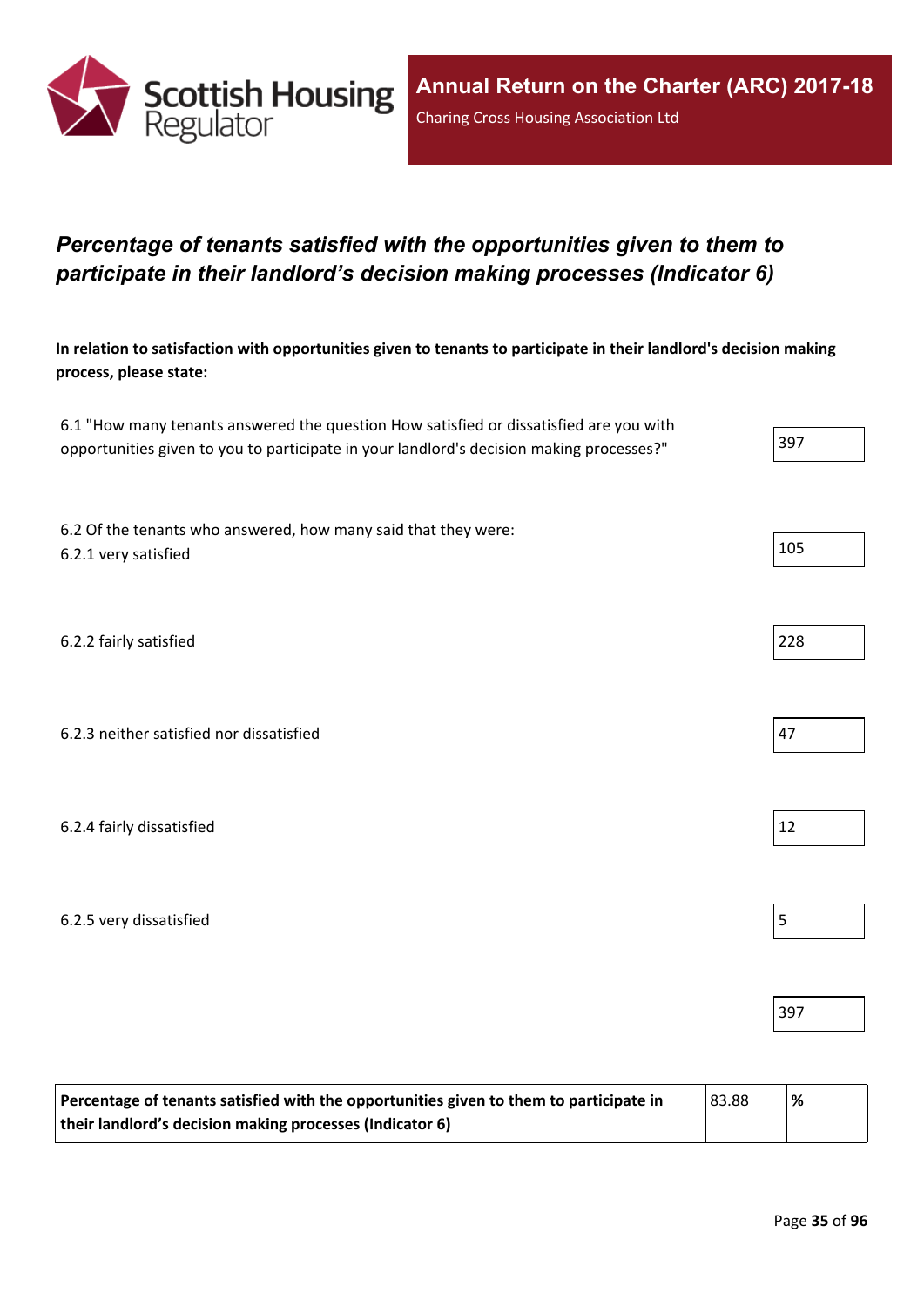

### <span id="page-35-0"></span>*Comments (The customer / landlord relationship)*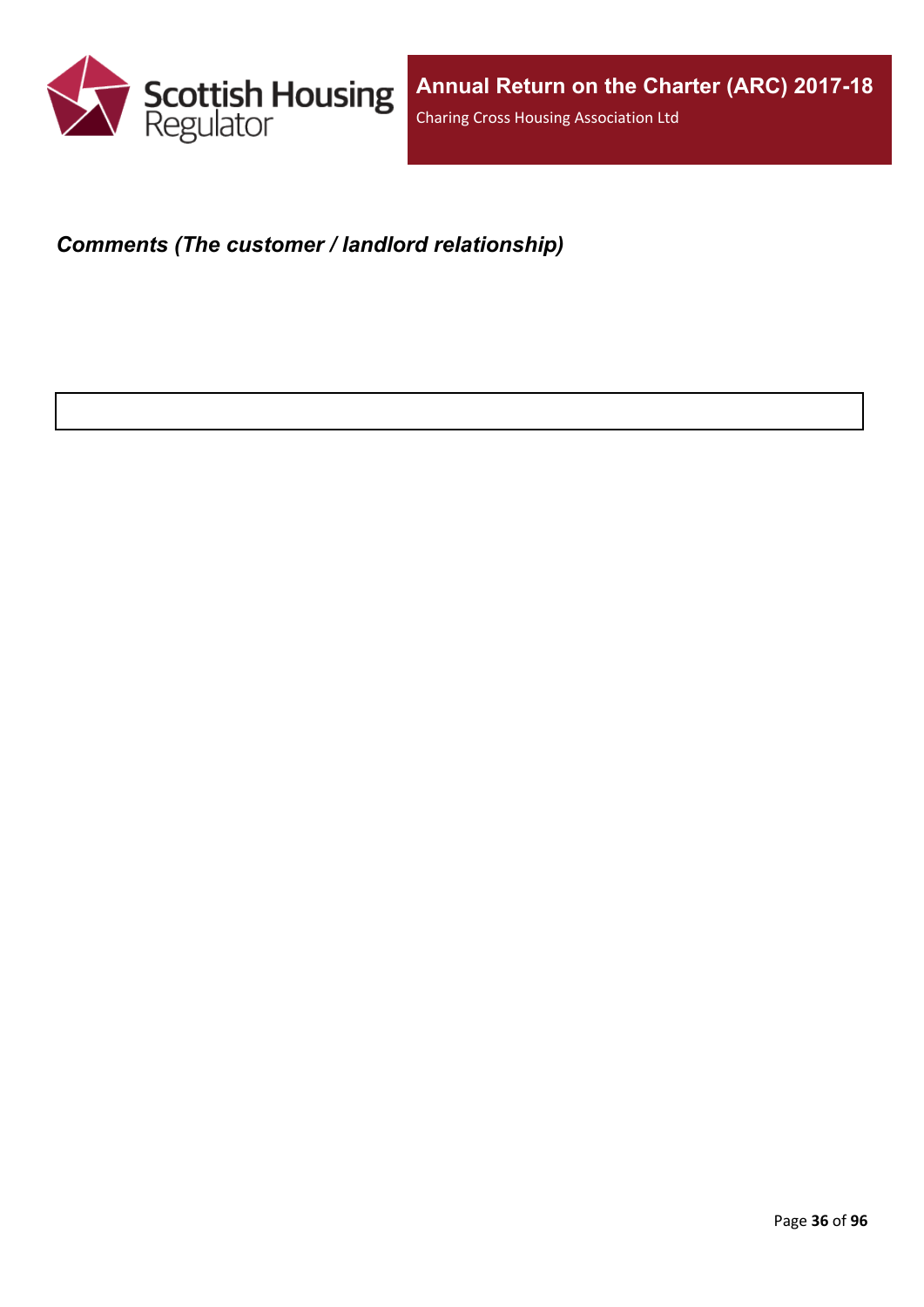

#### *Housing Quality and Maintenance*

The information you give us here will tell us about the quality and energy efficiency of the housing you provide **and the repairs service you offer.**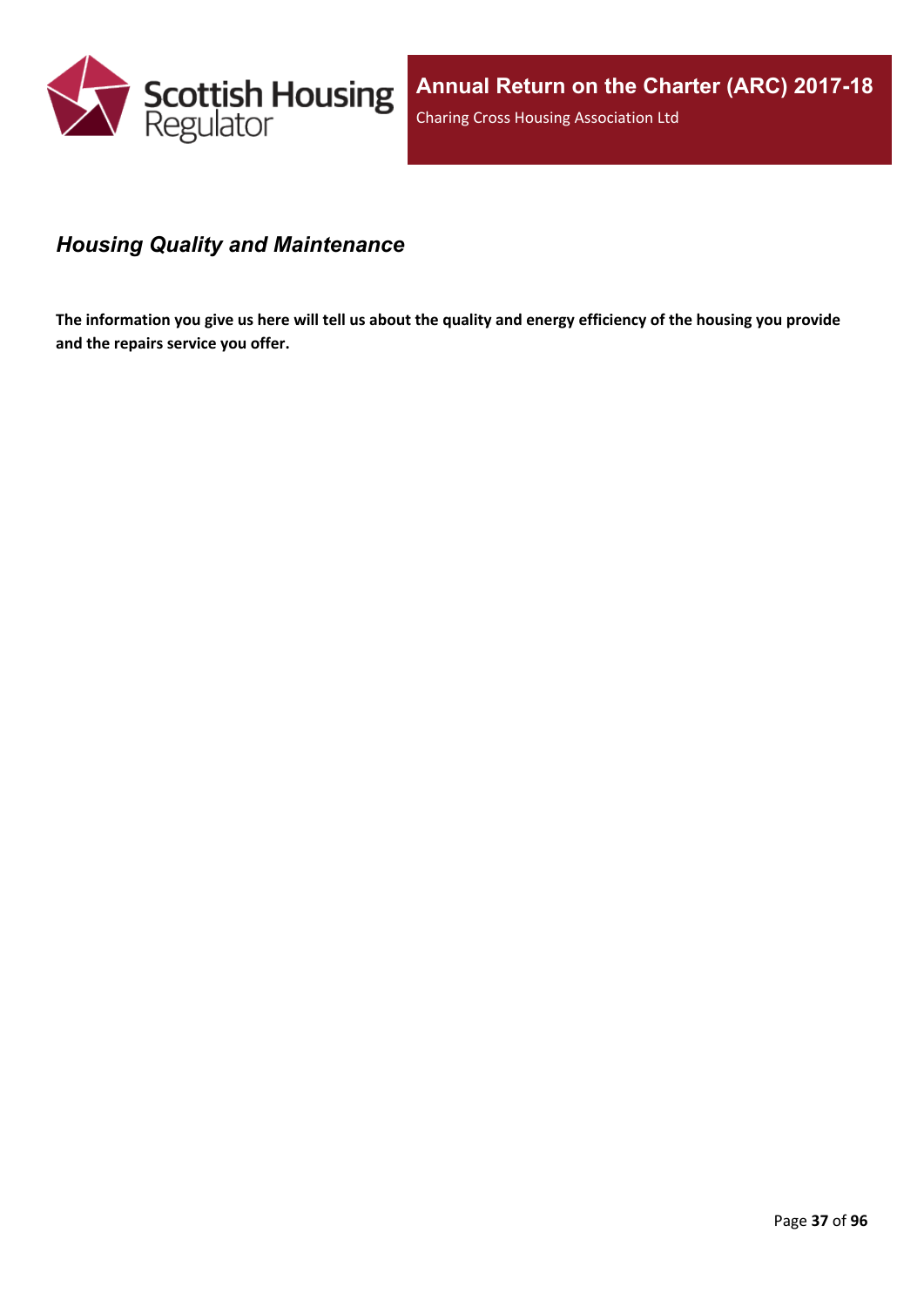

### *Quality of Housing*

The information you give us here will tell us about the quality and energy efficiency of the housing you provide **and the repairs service you offer.**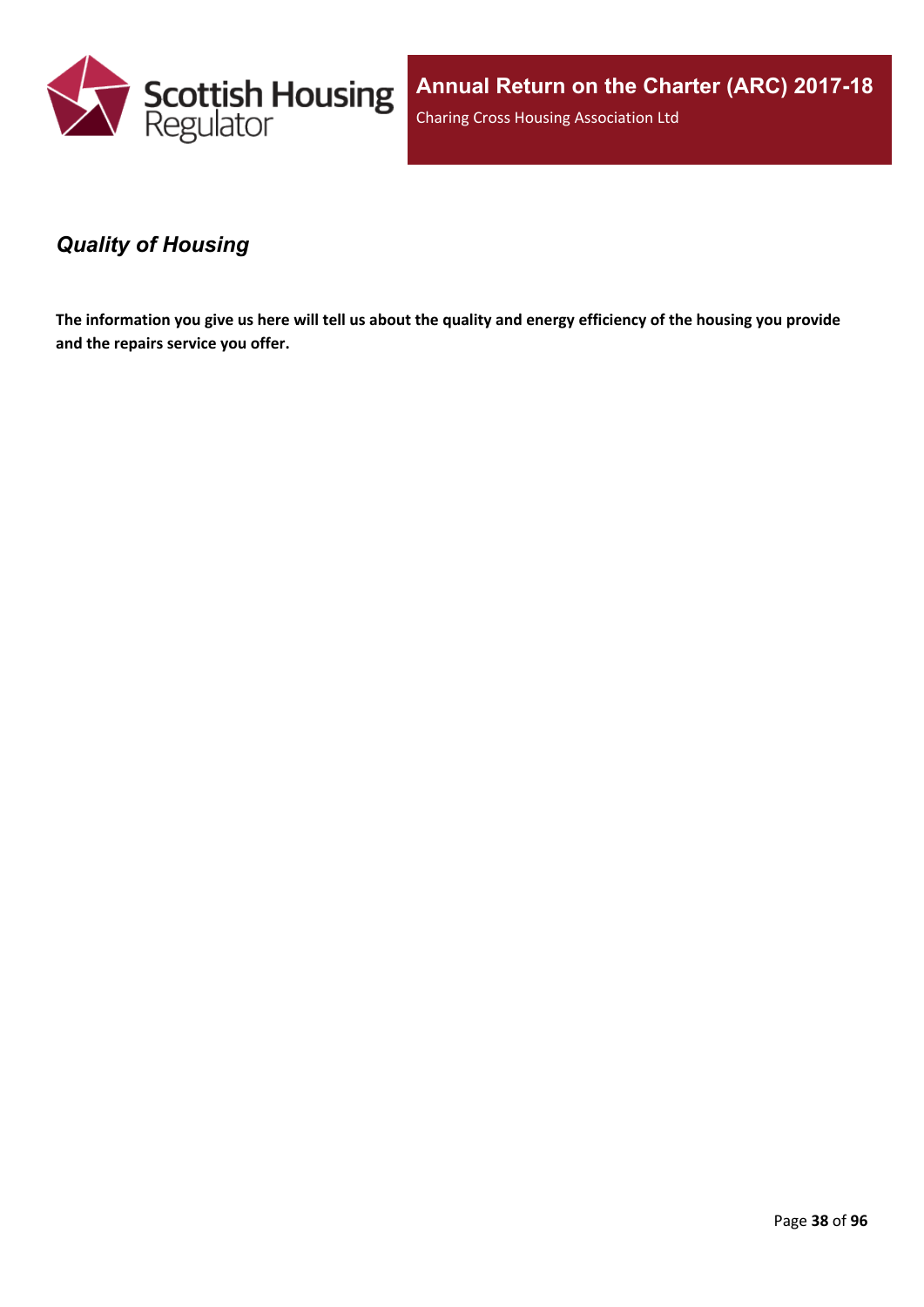

# *Scottish Housing Quality Standard (SHQS) – Stock condition survey information (Indicator C24)*

**Please state:**

| C24.1 The date your organisation's stock was last surveyed or assessed for compliance with |              |
|--------------------------------------------------------------------------------------------|--------------|
| the SHQS                                                                                   | October 2016 |
|                                                                                            |              |

C24.2 What percentage of stock did your organisation fully assess for compliance in the last four years? 35

C24.3 The date of your next scheduled stock condition survey or assessment June 2021

C24.4 What percentage of your organisation's stock will be fully assessed in the next survey  $\vert$ 40

C24.5 How did your organisation use the survey data stated at C24.2 to establish how the stock complied overall with the SHQS

Survey assessed Stock condition against SHQS. Properties not accessed cloned according to Build type. Outcomes inputted onto Asset Management system which is updated when work carried out.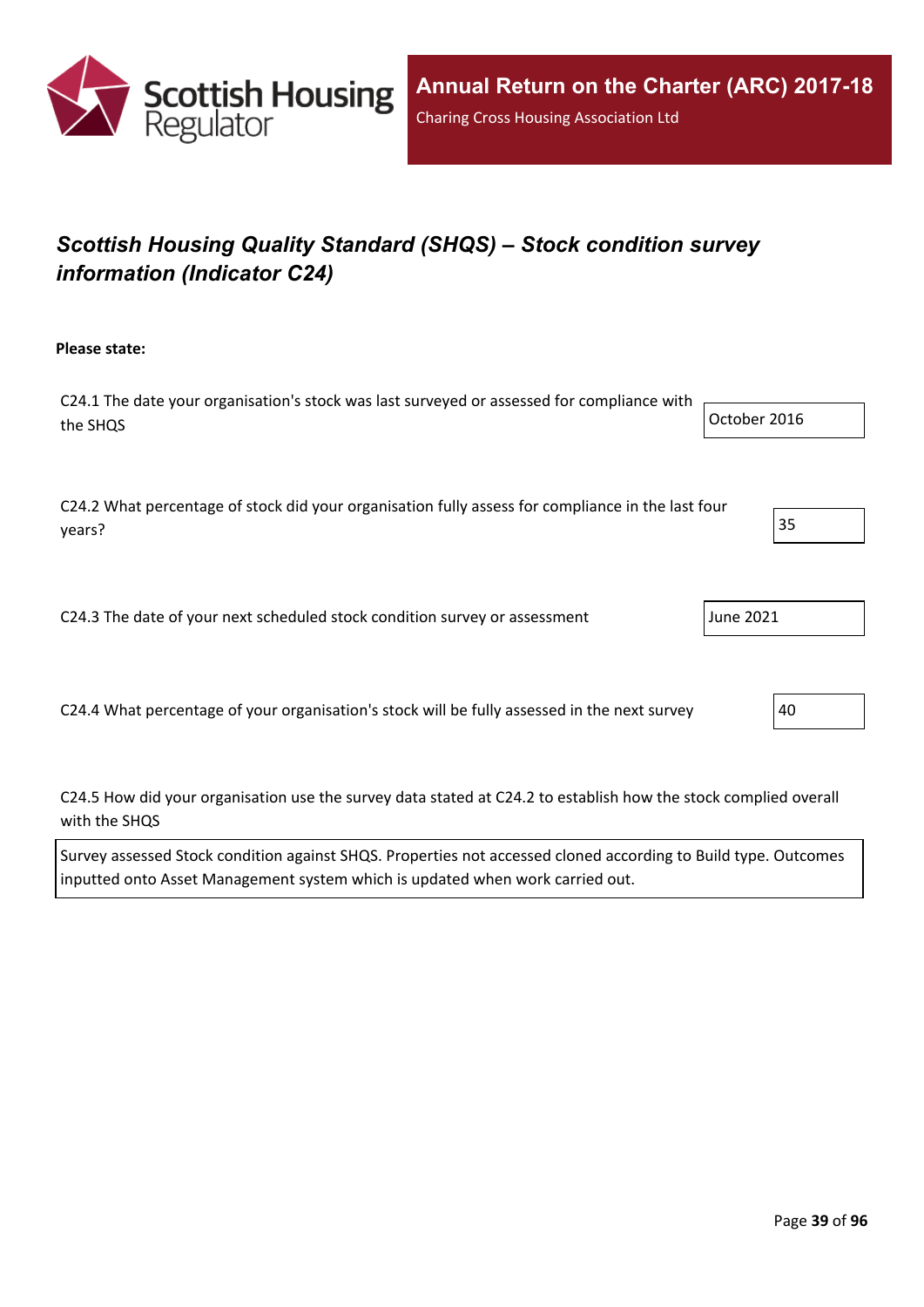

## *Scottish Housing Quality Standard (SHQS) – Stock summary (Indicator C25)*

**Please state:**

|                                                                    | End of the reporting<br>year | End of the next<br>reporting year |
|--------------------------------------------------------------------|------------------------------|-----------------------------------|
| C <sub>25.1</sub> Total self-contained stock                       | 515                          | 514                               |
| C25.2 Self-contained stock exempt from SHQS                        | 3                            | 3                                 |
| C25.3 Self-contained stock in abeyance from SHQS                   | 62                           | 52                                |
| C25.4.1 Self-contained stock failing SHQS for one criterion        | 0                            | 0                                 |
| C25.4.2 Self-contained stock failing SHQS for two or more criteria | $\Omega$                     | 0                                 |
| C25.4.3 Total self-contained stock failing SHQS                    | 0                            | 0                                 |
| C25.5 Stock meeting the SHQS                                       | 450                          | 459                               |

#### **C25.6 Total self-contained stock meeting the SHQS by local authority**

| Aberdeen City              | 0        | 0           |
|----------------------------|----------|-------------|
| Aberdeenshire              | 0        | 0           |
| Angus                      | 0        | 0           |
| Argyll & Bute              | 0        | 0           |
| City of Edinburgh          | 0        | 0           |
| Clackmannanshire           | $\Omega$ | $\mathbf 0$ |
| Dumfries & Galloway        | $\Omega$ | 0           |
| Dundee City                | 0        | $\mathbf 0$ |
| East Ayrshire              | 0        | 0           |
| <b>East Dunbartonshire</b> | 0        | $\Omega$    |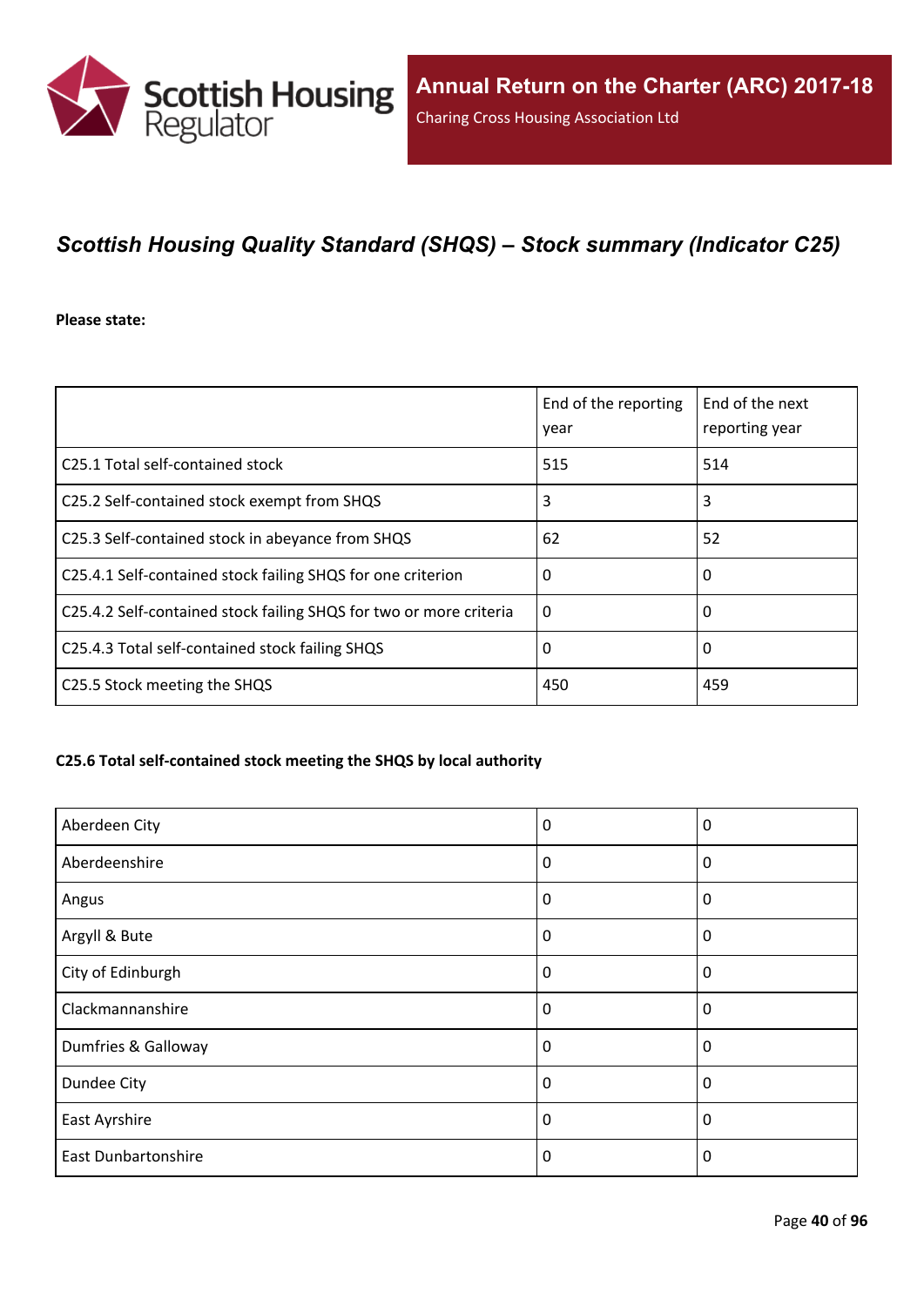

Charing Cross Housing Association Ltd

| East Lothian            | $\pmb{0}$        | $\pmb{0}$   |
|-------------------------|------------------|-------------|
| East Renfrewshire       | $\boldsymbol{0}$ | $\mathbf 0$ |
| Eilean Siar             | $\boldsymbol{0}$ | $\mathbf 0$ |
| <b>Falkirk</b>          | $\boldsymbol{0}$ | $\pmb{0}$   |
| Fife                    | $\boldsymbol{0}$ | $\pmb{0}$   |
| <b>Glasgow City</b>     | 450              | 459         |
| Highland                | $\boldsymbol{0}$ | $\pmb{0}$   |
| Inverclyde              | $\boldsymbol{0}$ | $\pmb{0}$   |
| Midlothian              | $\boldsymbol{0}$ | $\pmb{0}$   |
| Moray                   | $\boldsymbol{0}$ | $\pmb{0}$   |
| North Aryshire          | $\boldsymbol{0}$ | $\pmb{0}$   |
| North Lanarkshire       | $\boldsymbol{0}$ | $\pmb{0}$   |
| Orkney Islands          | $\boldsymbol{0}$ | $\pmb{0}$   |
| Perth & Kinross         | $\boldsymbol{0}$ | $\pmb{0}$   |
| Renfrewshire            | $\boldsymbol{0}$ | $\pmb{0}$   |
| <b>Scottish Borders</b> | $\boldsymbol{0}$ | $\pmb{0}$   |
| <b>Shetland Islands</b> | $\boldsymbol{0}$ | $\mathbf 0$ |
| South Ayrshire          | $\boldsymbol{0}$ | $\mathbf 0$ |
| South Lanarkshire       | $\pmb{0}$        | $\pmb{0}$   |
| Stirling                | $\pmb{0}$        | $\pmb{0}$   |
| West Dunbartonshire     | $\boldsymbol{0}$ | $\pmb{0}$   |
| West Lothian            | $\boldsymbol{0}$ | $\pmb{0}$   |

| $T = 1$<br>rotais | 450 | 100<br>455 |
|-------------------|-----|------------|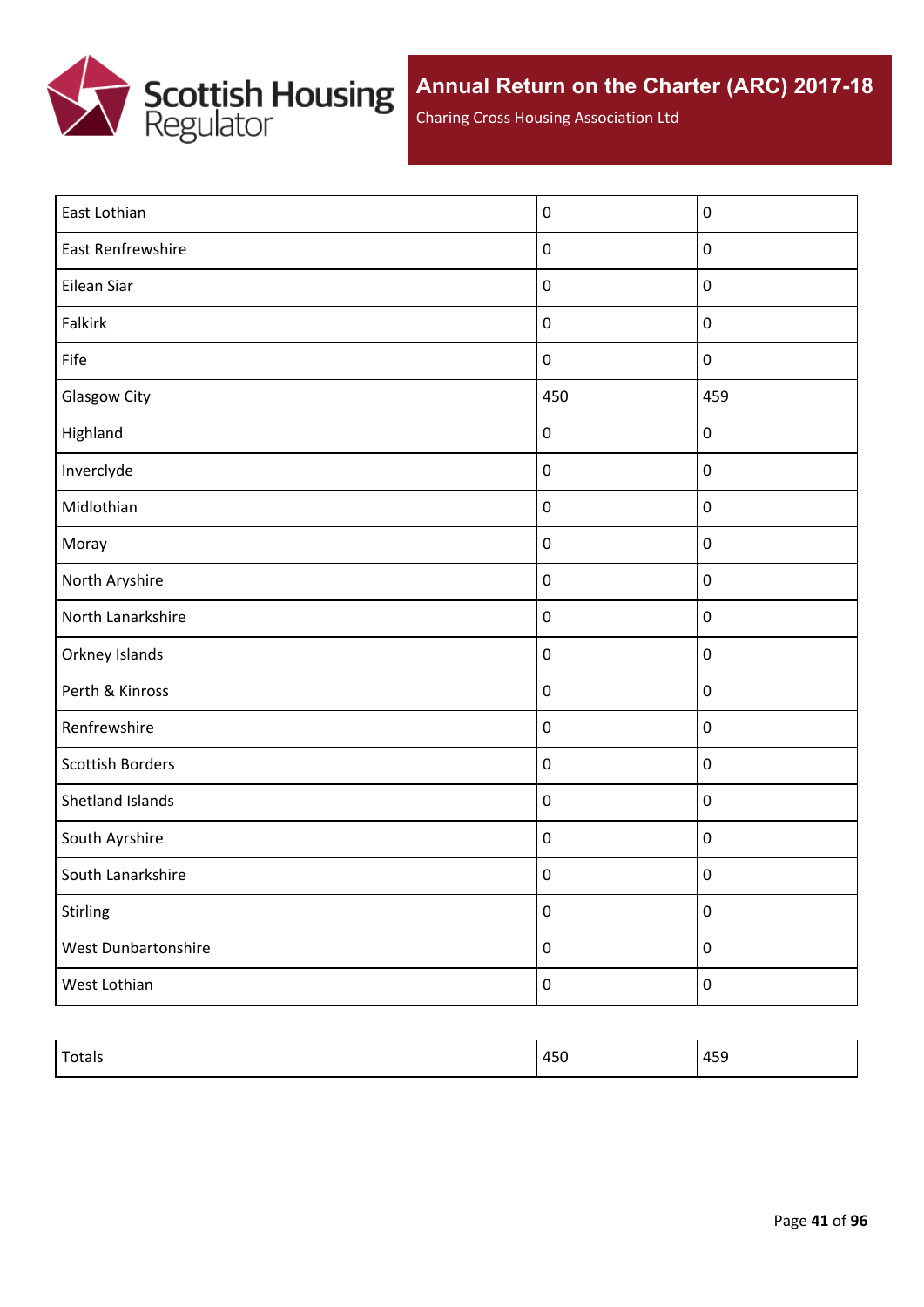

# *Scottish Housing Quality Standard (SHQS) – Stock failing by criterion (Indicator C26)*

How many of your organisation's properties did not meet the Standard at the end of the reporting year, and how **many are projected to not meet the Standard at the end of the next reporting year?**

|                                                                                                                                                                                                                                                | End of the reporting year | End of the next reporting year |
|------------------------------------------------------------------------------------------------------------------------------------------------------------------------------------------------------------------------------------------------|---------------------------|--------------------------------|
| C26.1 Because they were Below the<br>tolerable standard                                                                                                                                                                                        | 0                         | 0                              |
| C26.2 Because they were in serious<br>disrepair                                                                                                                                                                                                | 0                         | 0                              |
| C26.3 Because they were not energy<br>efficient                                                                                                                                                                                                | $\mathbf 0$               | 0                              |
| C26.4 Because they did not have<br>modern facilities and services                                                                                                                                                                              | $\mathbf 0$               | 0                              |
| C26.5 Because they were not healthy,<br>safe and secure                                                                                                                                                                                        | $\Omega$                  | 0                              |
| C26.6 If any properties are failing<br>SHQS at the end of the reporting<br>year, or are projected to fail for the<br>next reporting year, then explain<br>what actions your organisation is<br>taking or planning to take to address<br>these. |                           |                                |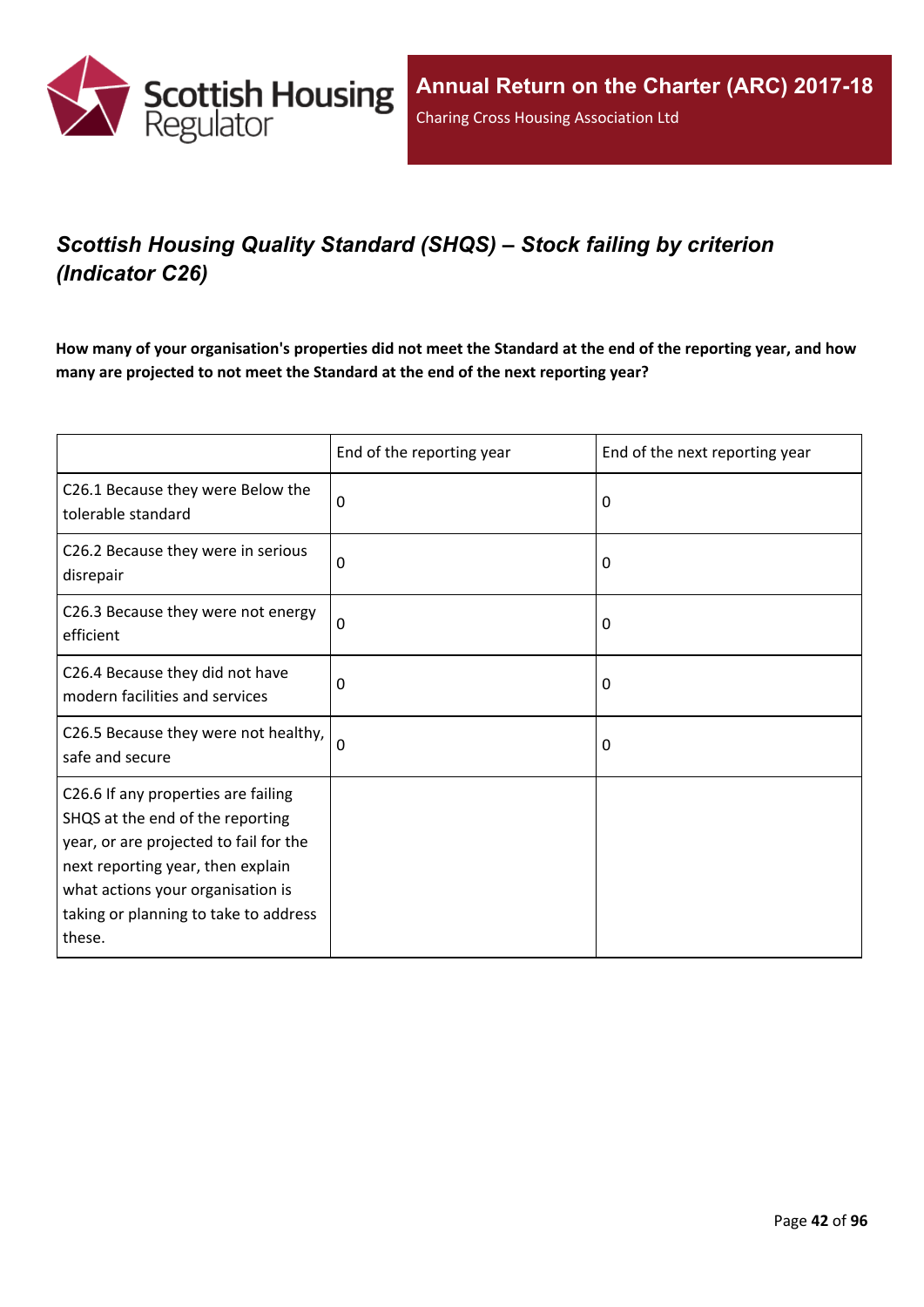

# *Scottish Housing Quality Standard (SHQS) – Working towards the standard (Indicator C27)*

**Please state:**

C27.1 How many properties did your organisation plan to bring fully up to the SHQS during the reporting year?  $16$ 

C27.2 How many properties did your organisation fully bring up to the SHQS during the reporting year  $|9$ 

C27.3 If C27.1 and C27.2 are not the same, please provide an explanation for the difference

2 properties (previous exemptions) were sold. Work was able to be carried out in 5 properties (previous exemptions). 13 properties planned to improve have been delayed due to delays in getting Grant approval/owners support. A site start is imminent for 6 properties. 2 counted twice as abeyances in error.

C27.4 How many properties does your organisation plan to bring fully up to the SHQS during the next reporting year  $\vert$  10

C27.5 The number of properties at C27.4 should equal the difference between the projected pass rates for the end of the reporting year and the end of the next reporting year (as reported at C25.5). If it does not, please explain the difference

One property that was noted as an abeyance in 2017-18 was sold on 10 May 2018, so will be removed as an abeyance for 2018-19 and the stock numbers will reduce by one.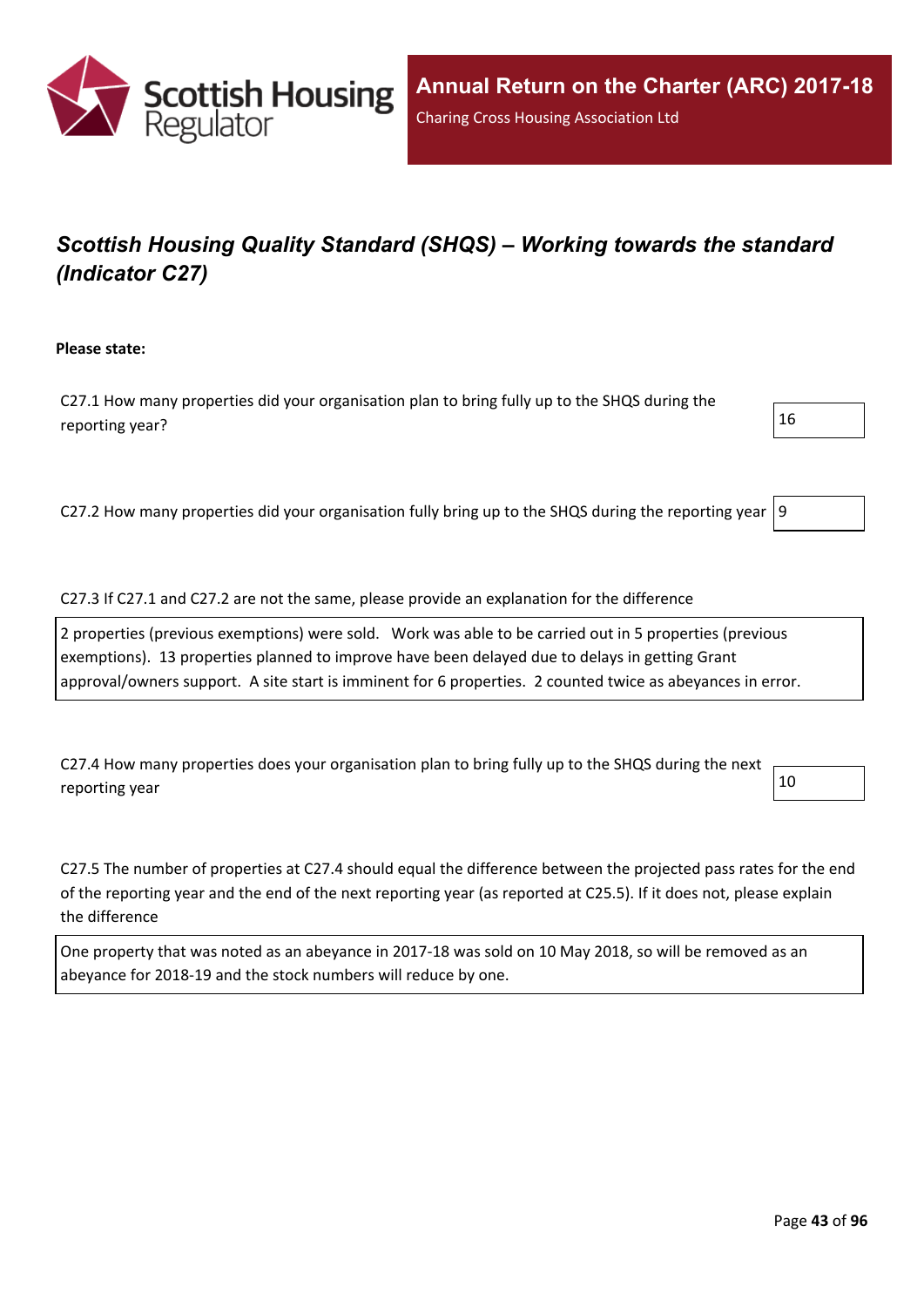

## *Scottish Housing Quality Standard (SHQS) (Indicator C28.1)*

**Please state:**

C28.1.1 The number of self-contained properties with exemptions at the year end  $\vert$ 3

C28.1.2 The range of elements not met

D Modern Facilities and Services: 40 Kitchen Facilities: adequate food storage space

C28.1.3 The reason(s) the elements are not met

(b) Work cannot physically be done at any cost, or doing the work would cause unacceptable problems in the building

C28.1.4 What action is your organisation taking or planning to take to address these exemptions

No action possible at this time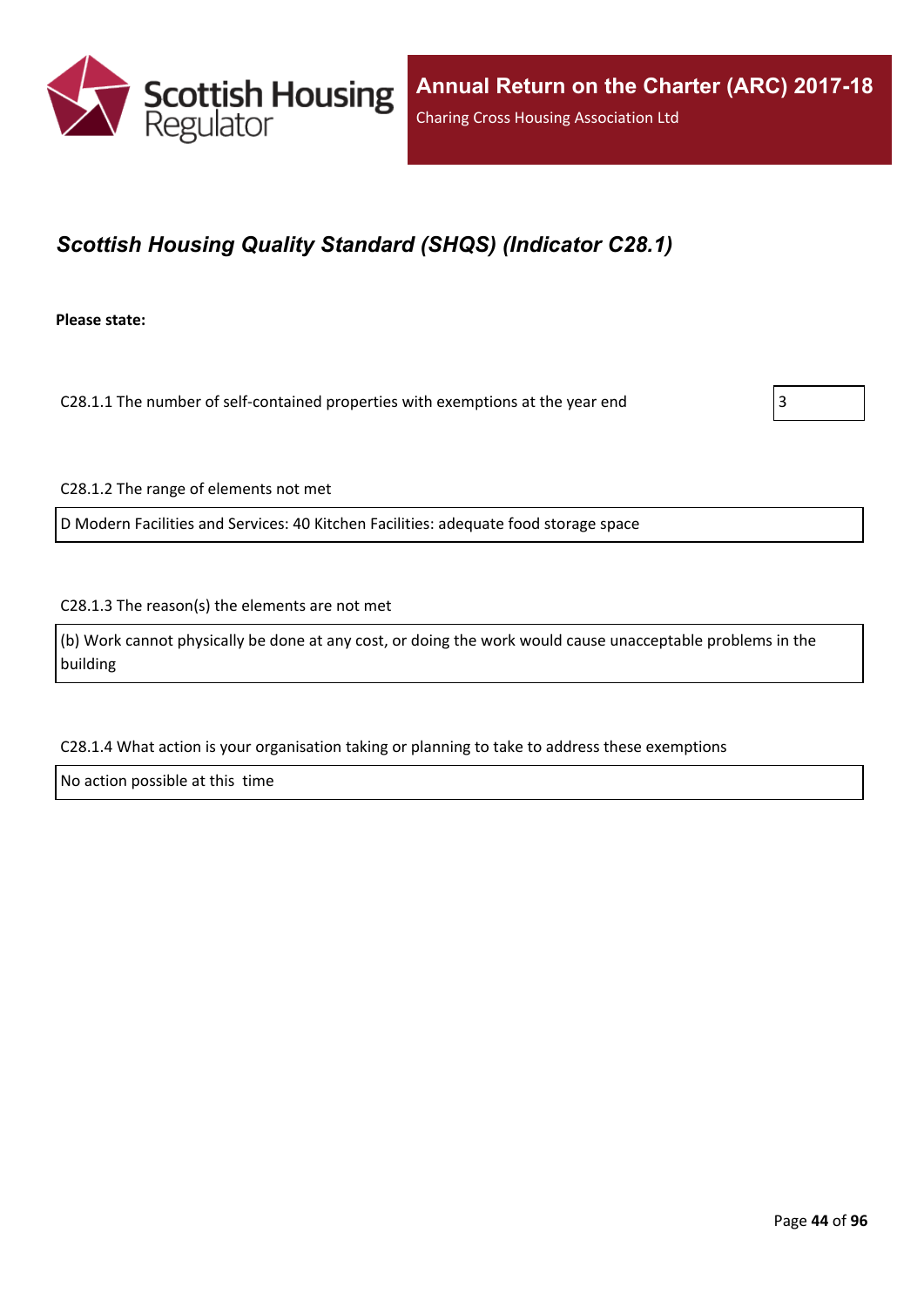

# *Scottish Housing Quality Standard (SHQS) – Abeyances at the year end (Indicator C28.2)*

**Please state:**

C28.2.1 The number of self-contained properties with abeyances at the year end  $\vert 62$ 



#### C28.2.2 The range of elements not met

B Free from Serious Disrepair: 17 Principal roof covering,B Free from Serious Disrepair: 19 Flashings,B Free from Serious Disrepair: 20 Rainwater goods (gutters and downpipes),B Free from Serious Disrepair: 21 External wall finish,C Energy Efficiency: 34a Full central heating,C Energy Efficiency: 35 An energy efficiency rating of NHER 5 or SAP 2001 of 50 (oil, LPG, electric, solid fuel and biomass systems) or 60 (oil, LPG, electric, solid fuel and biomass systems),D Modern Facilities and Services: 36 A-D Bathroom Condition,D Modern Facilities and Services: 37 A-C Kitchen Condition,D Modern Facilities and Services: 39 Kitchen Facilities: adequate electrical sockets,E Healthy, Safe & Secure: 42 Mechanical ventilation in kitchen and bathroom,E Healthy, Safe & Secure: 55 Common external front and rear access doors in a good state of repair (flats only)

#### C28.2.3 The reason(s) the elements are not met

(a) Work cannot be done because the tenants objects,(b) Work cannot be done because owners object to common repairs,(c) Any other reasons

#### C28.2.4 What action is your organisation taking or planning to take to address these abeyances

Where tenants object, work will be carried out when property void. When owners object, work will be carried out when agreement reached. Work will be carried out when Council grant available for affected owners allowing scheme to proceed.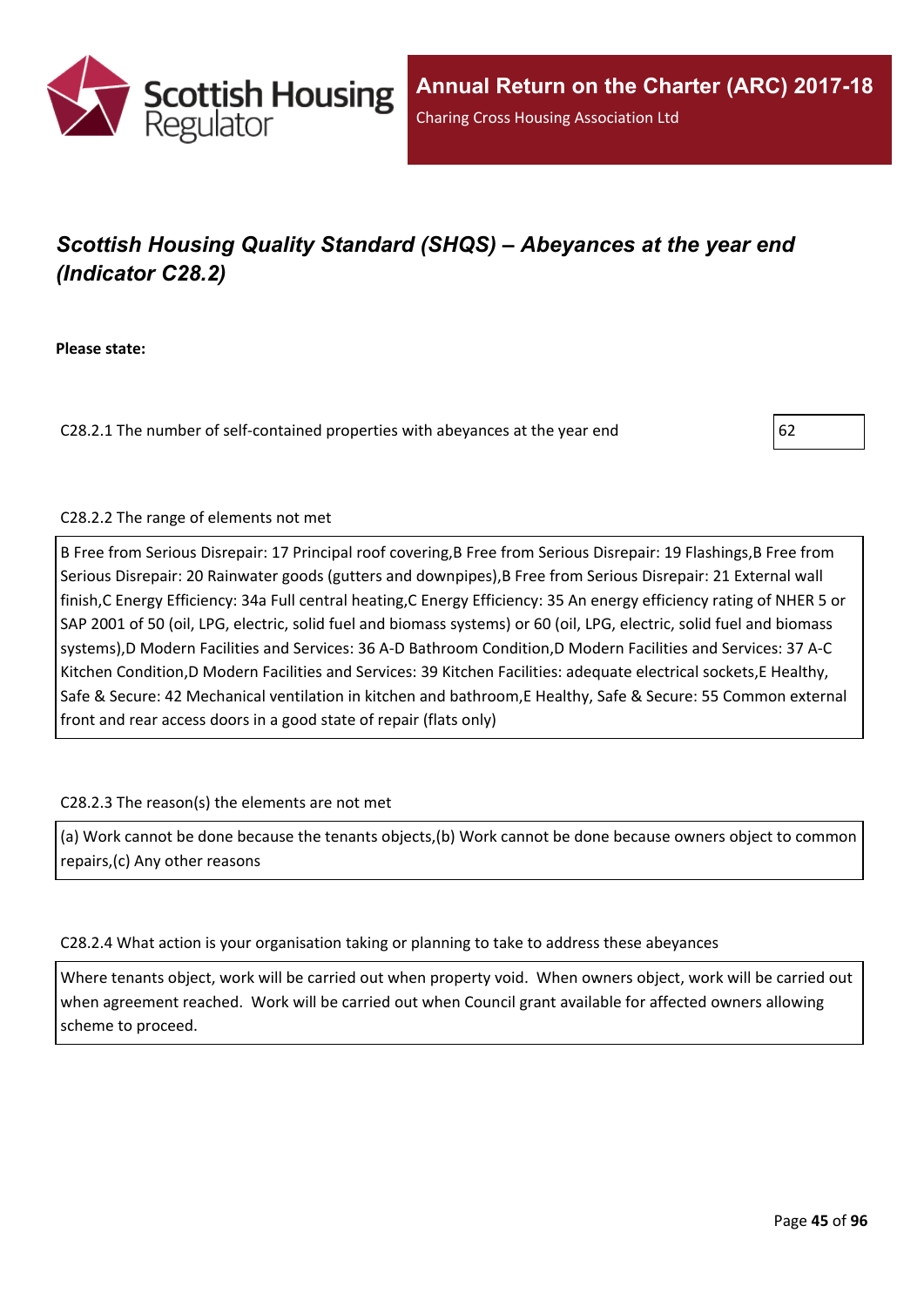

# *Scottish Housing Quality Standard (SHQS) – Actual and projected investment by criteria/element (Indicator C29)*

#### **Please state:**

|                                                                                                                 | (i) in the reporting<br>year                  |                                 | (ii) projected for the<br>next reporting year       |                                       |
|-----------------------------------------------------------------------------------------------------------------|-----------------------------------------------|---------------------------------|-----------------------------------------------------|---------------------------------------|
|                                                                                                                 | (a) the actual<br>number of homes<br>improved | (b) the amount<br>invested (£s) | (a) the actual<br>number of homes<br>to be improved | (b) the amount to<br>be invested (£s) |
| C29.1 Because they<br>were/are below the<br>tolerable standard                                                  | $\mathbf{0}$                                  | 0                               | $\mathbf 0$                                         | 0                                     |
| C29.2 Because they<br>were/are in serious<br>disrepair                                                          | 20                                            | 40691                           | 7                                                   | 225500                                |
| C29.3 Because they<br>were/are not energy<br>efficient                                                          | $\mathbf 0$                                   | 0                               | 5                                                   | 20799                                 |
| C29.4 Because they<br>did/do not have modern<br>facilities and services                                         | 5                                             | 16183                           | 68                                                  | 184179                                |
| C29.5 Because they<br>were/are not healthy,<br>safe and secure                                                  | 477                                           | 49767                           | 481                                                 | 49086                                 |
| C29.6 The total number<br>of properties improved                                                                | 494                                           | 106641                          | 484                                                 | 479564                                |
| C29.7 The number of<br>properties demolished as<br>a direct result of the<br>SHQS and the cost of<br>demolition | 0                                             | 0                               | 0                                                   | $\mathbf 0$                           |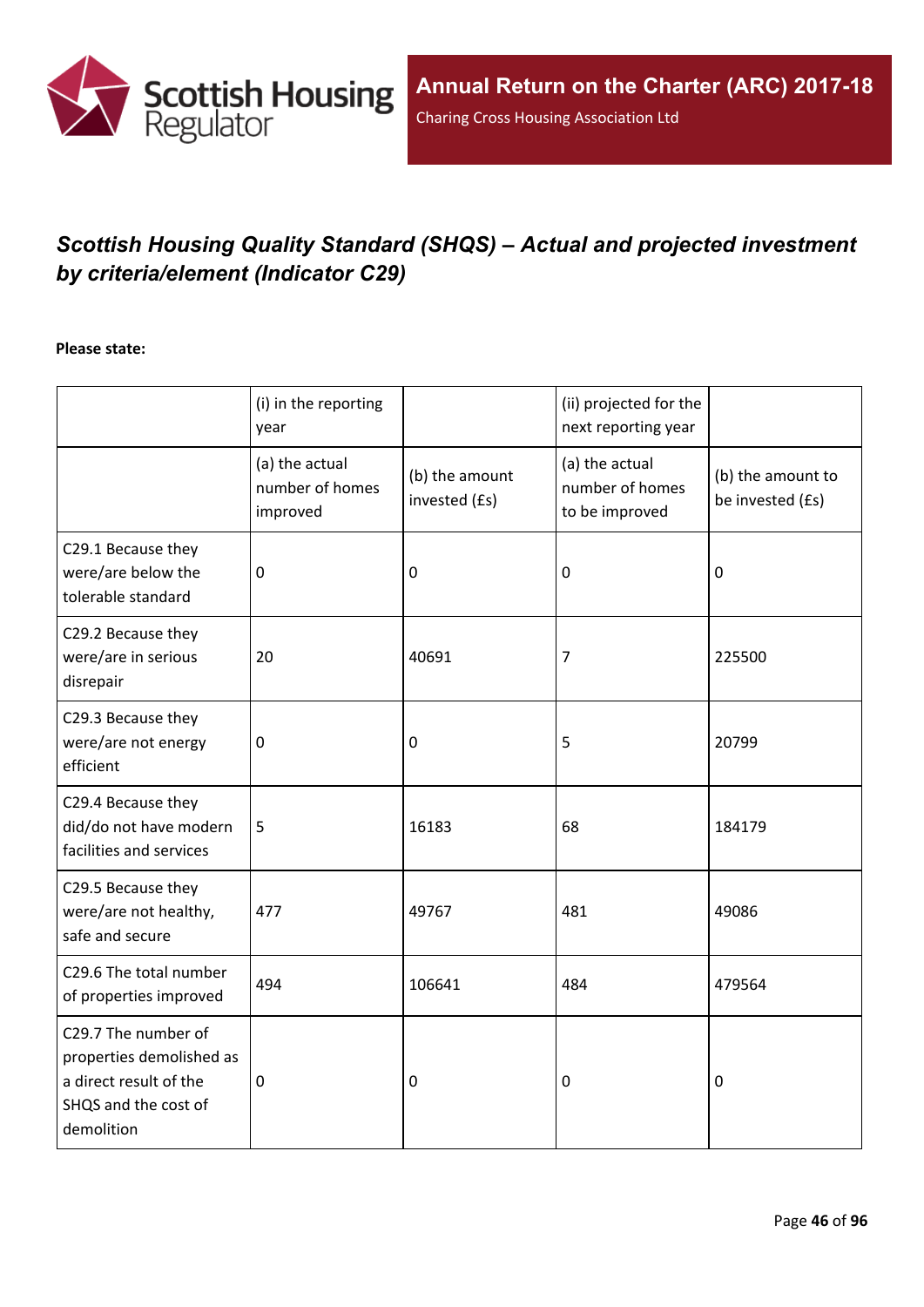

## *Percentage of stock meeting the Scottish Housing Quality Standard (SHQS) (Indicator 7)*

#### **For properties within scope of the SHQS, please state:**

| 7.1 The total number of properties within scope of the SHQS:<br>7.1.1 at the end of the reporting year | 515 |
|--------------------------------------------------------------------------------------------------------|-----|
| 7.1.2 projected to the end of the next reporting year                                                  | 514 |
| 7.2 The number of properties meeting the SHQS:<br>7.2.1 at the end of the reporting year               | 450 |
| 7.2.2 projected to the end of the next reporting year                                                  | 459 |

| Percentage of stock meeting the SHQS projected to the end of the next reporting | 89.30 | % |
|---------------------------------------------------------------------------------|-------|---|
| vear (Indicator 7)                                                              |       |   |

**Percentage of stock meeting the SHQS at the end of the reporting year (Indicator 7)** 87.38 **%**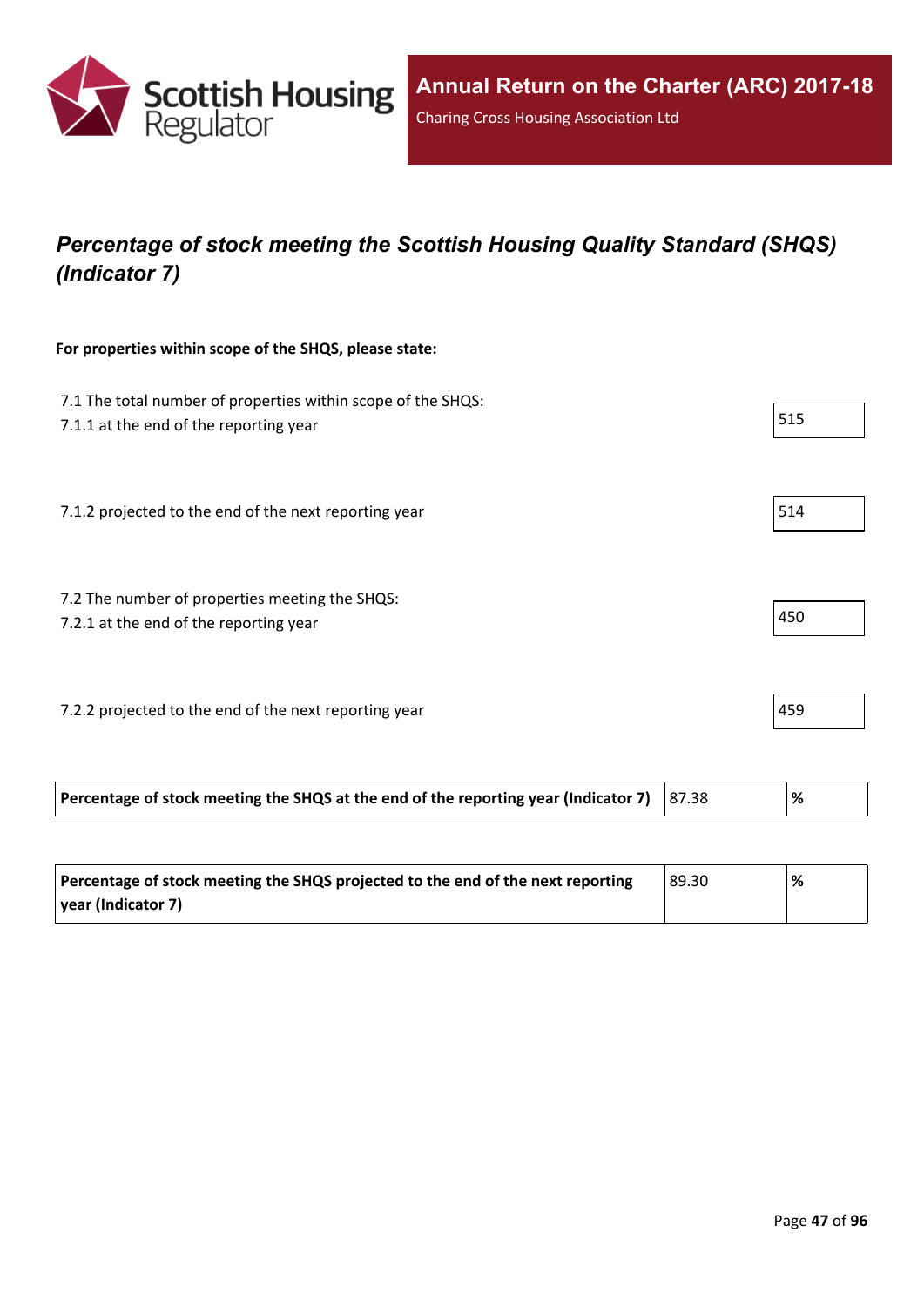

## *Percentage of properties at or above the appropriate NHER or SAP ratings specified in element 35 of the SHQS, as at 31 March each year (Indicator 8)*

| 8.1 The total number of properties within scope of the SHQS:<br>8.1.1 at the end of the reporting year                                                     | 515 |
|------------------------------------------------------------------------------------------------------------------------------------------------------------|-----|
| 8.1.2 projected to the end of the next reporting year                                                                                                      | 514 |
| 8.2 The number of properties meeting the appropriate NHER or SAP ratings specified in element 35 of<br>the SHQS:<br>8.2.1 at the end of the reporting year | 504 |
| 8.2.2 projected to the end of the next reporting year                                                                                                      | 504 |

| Percentage of properties at or above the appropriate NHER or SAP ratings specified in | 97.86 | % |
|---------------------------------------------------------------------------------------|-------|---|
| element 35 of the SHQS at the end of the reporting year (Indicator 8)                 |       |   |

| Percentage of properties at or above the appropriate NHER or SAP ratings specified in | 98.05 | % |
|---------------------------------------------------------------------------------------|-------|---|
| element 35 of the SHQS projected to the end of the next reporting year(Indicator 8)   |       |   |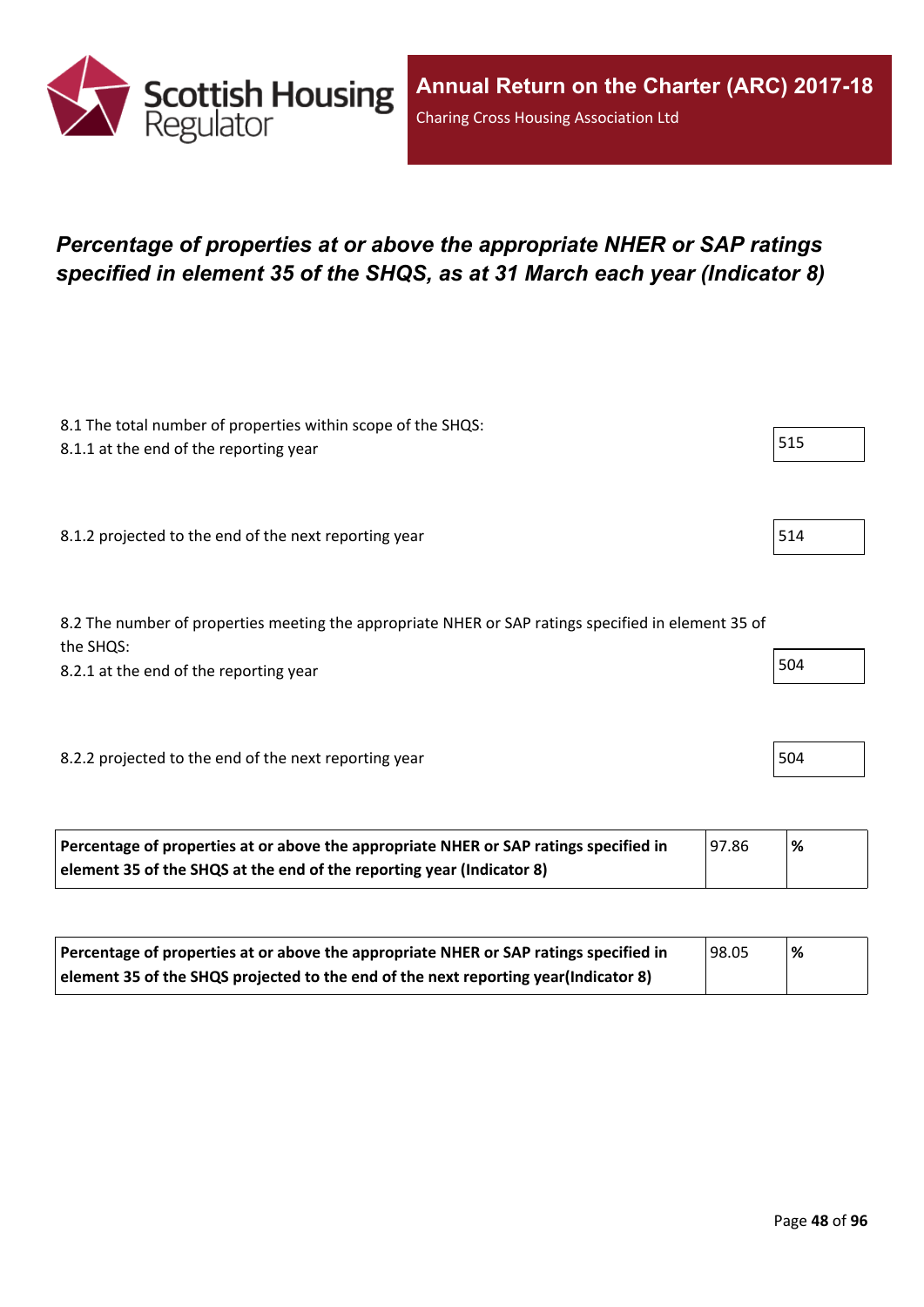

### *Percentage of tenants satisfied with the standard of their home when moving in (Indicator 9)*

In relation to tenant satisfaction with the standard of their home when moving in this year, please state:

9.1 Of the tenants who moved into their property in the last year, how many answered the question "Thinking about when you moved in, how satisfied or dissatisfied were you with the standard of your home?" 29

9.2 Of the tenants who answered, how many said that they were: **9.2.1 very** satisfied  $\left| \begin{array}{c} 18 \end{array} \right|$ 

**9.2.2 fairly satisfied** 10

**9.2.3 neither satisfied nor dissatisfied** 0

**9.2.4 fairly dissatisfied** 1

**9.2.5 very dissatisfied** 0

| Percentage of tenants satisfied with the standard of their home when moving in | 96.55 | % |
|--------------------------------------------------------------------------------|-------|---|
| $ $ (Indicator 9)                                                              |       |   |

29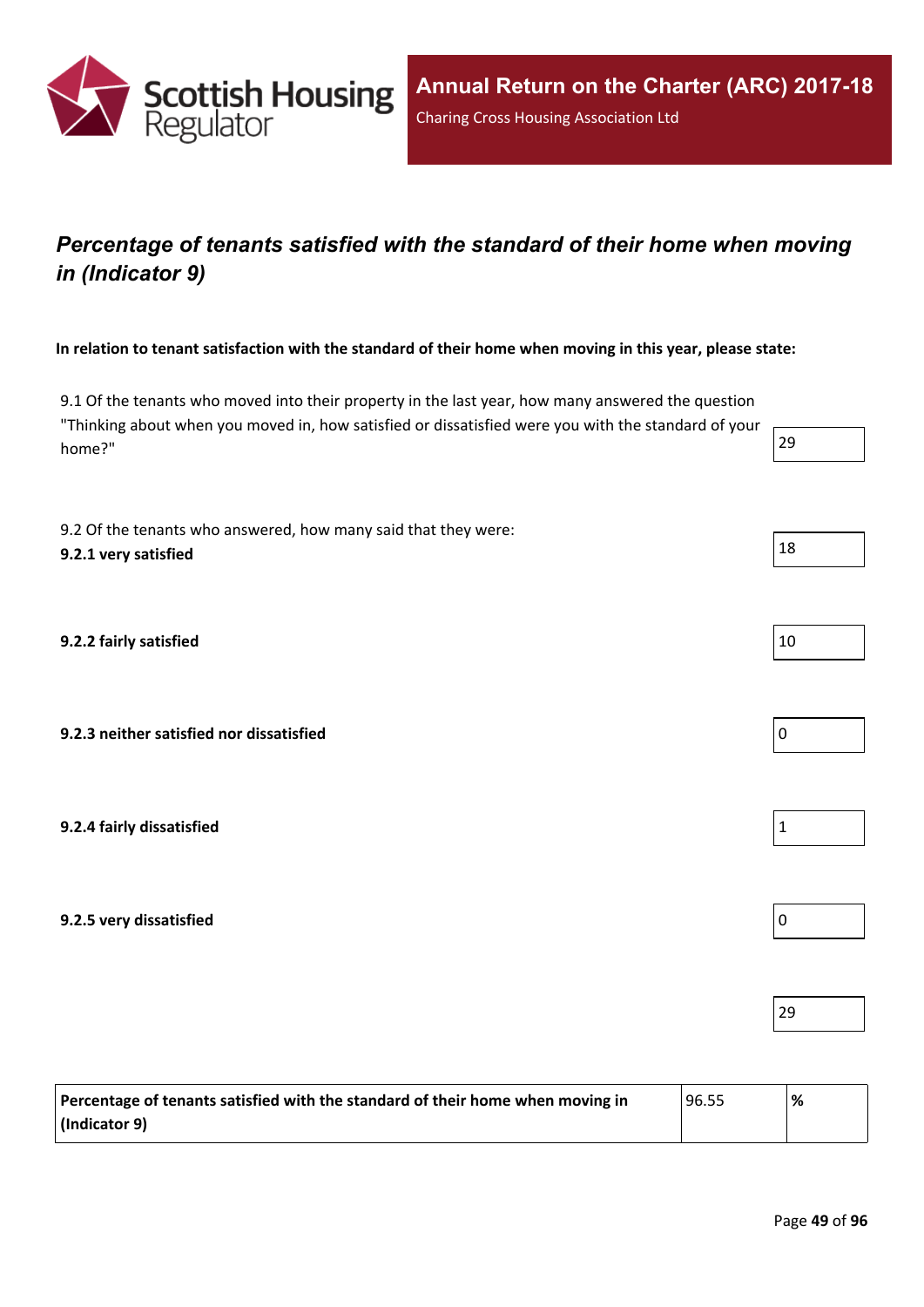

#### *Percentage of tenants satisfied with the quality of their home (Indicator 10)*

#### **In relation to tenant satisfaction with the quality of their home, please state:**

| 10.1 How many tenants answered the question "Overall, how satisfied or dissatisfied are you with the<br>quality of your home?" | 397 |
|--------------------------------------------------------------------------------------------------------------------------------|-----|
| 10.2 Of the tenants who answered, how many said that they were:<br>10.2.1 very satisfied                                       | 139 |
| 10.2.2 fairly satisfied                                                                                                        | 207 |
| 10.2.3 neither satisfied nor dissatisfied                                                                                      | 21  |
| 10.2.4 fairly dissatisfied                                                                                                     | 19  |
| 10.2.5 very dissatisfied                                                                                                       | 11  |
|                                                                                                                                |     |

| Percentage of tenants satisfied with the quality of their home (Indicator 10) | 87.15 | ' % |
|-------------------------------------------------------------------------------|-------|-----|
|                                                                               |       |     |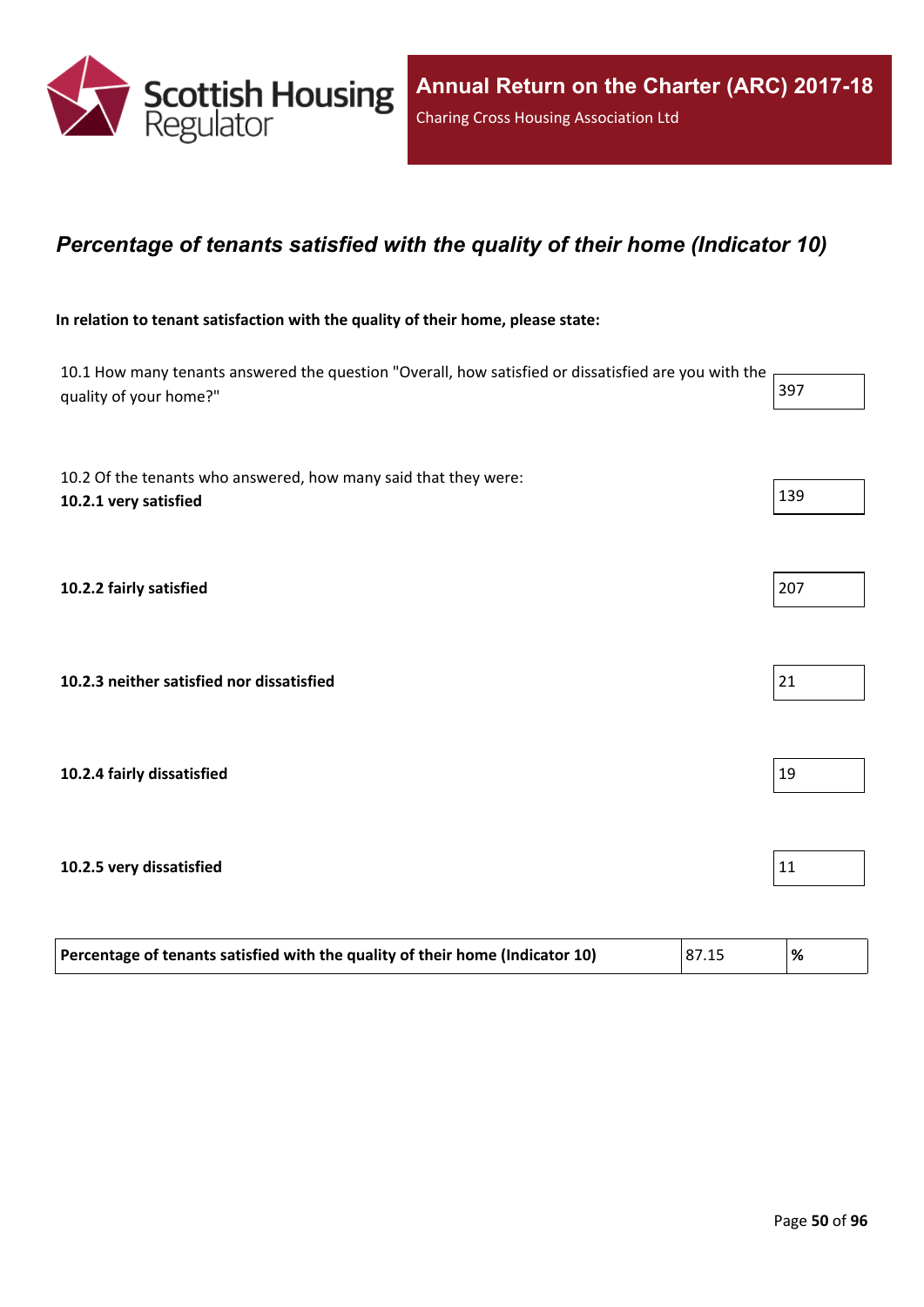

#### *Repairs, Maintenance & Improvements*

The information you give us here will tell us about the quality and energy efficiency of the housing you provide **and the repairs service you offer.**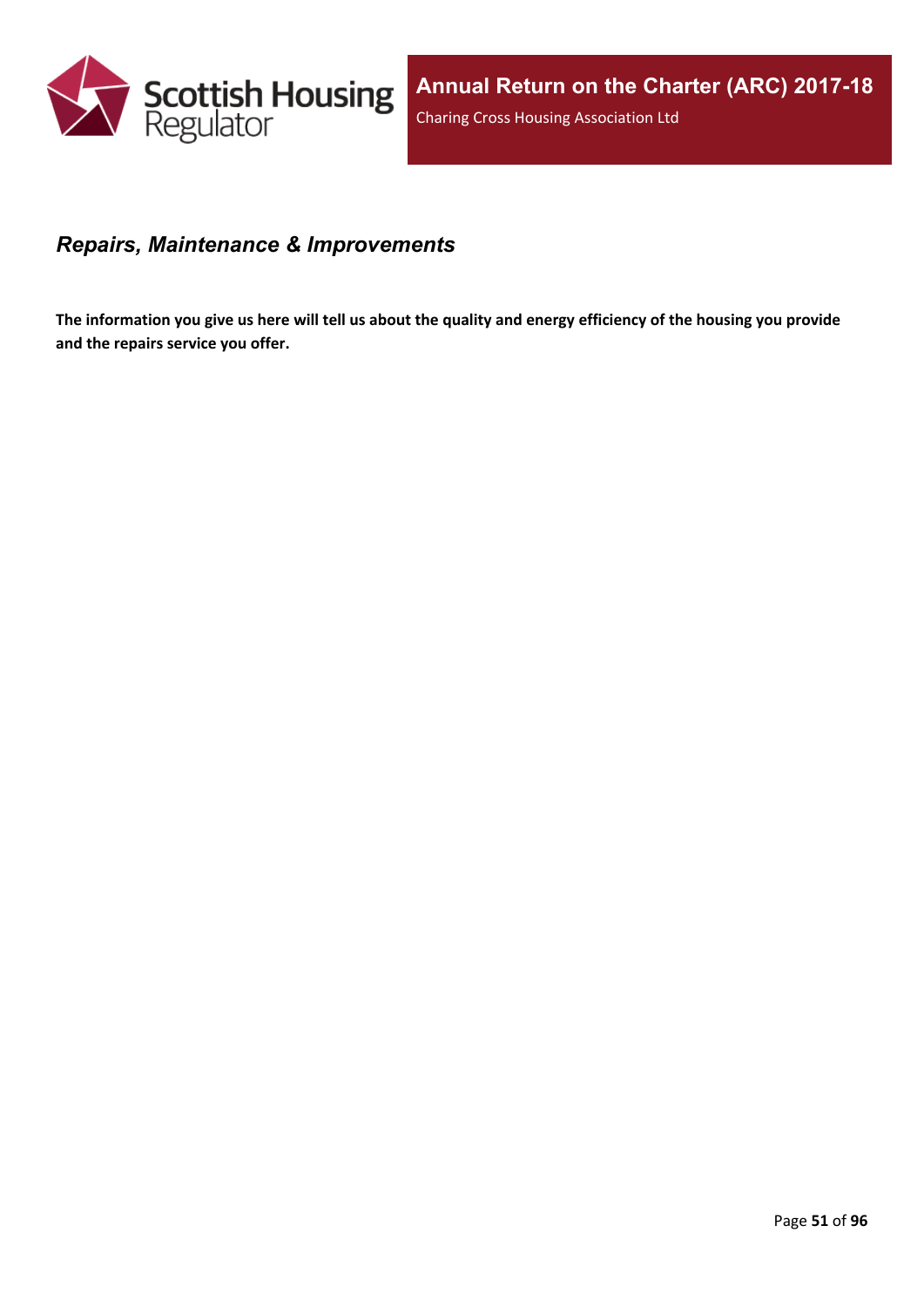

# *Average number of reactive repairs completed per occupied property (Indicator C13)*

**Please state:**

| 2259.0 |
|--------|
|        |
|        |
| 512    |
|        |
|        |

| Average number of reactive repairs completed per occupied property (Indicator C13) $ 4.41\rangle$ |  |  |  |
|---------------------------------------------------------------------------------------------------|--|--|--|
|---------------------------------------------------------------------------------------------------|--|--|--|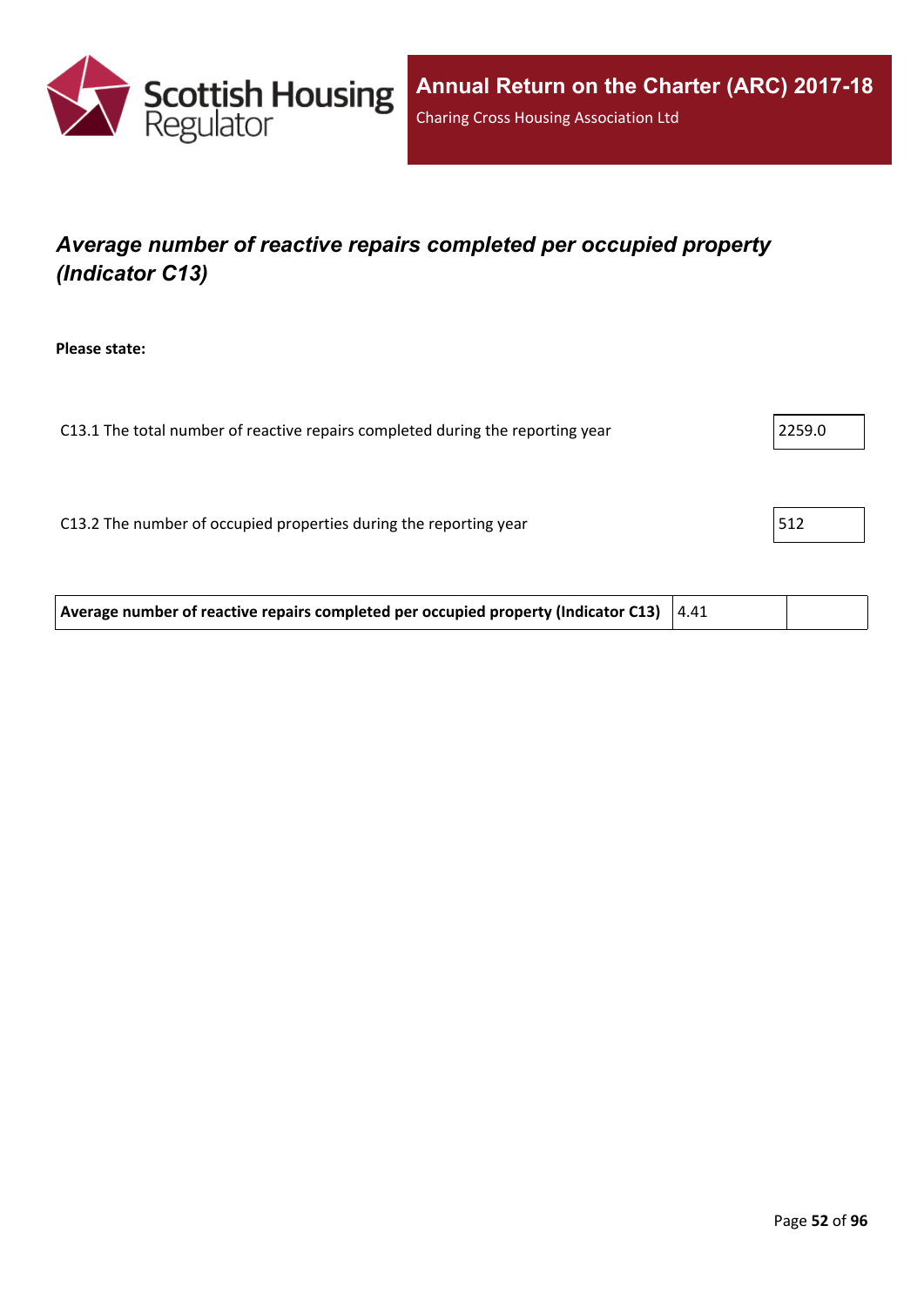

#### *Average length of time taken to complete emergency repairs (Indicator 11)*

Emergency repairs are reactive repairs necessary to prevent serious damage to the building, danger to health, risk **to safety or risk of serious loss or damage to the occupier's property. Please state:**

| 11.1 The number of emergency repairs completed in the reporting year | 371 |
|----------------------------------------------------------------------|-----|
|                                                                      |     |
| 11.2 The total number of hours taken to complete emergency repairs   | 669 |
|                                                                      |     |

| Average length of time taken to complete emergency repairs (Indicator 11)<br>1.80<br><b>hours</b> |
|---------------------------------------------------------------------------------------------------|
|---------------------------------------------------------------------------------------------------|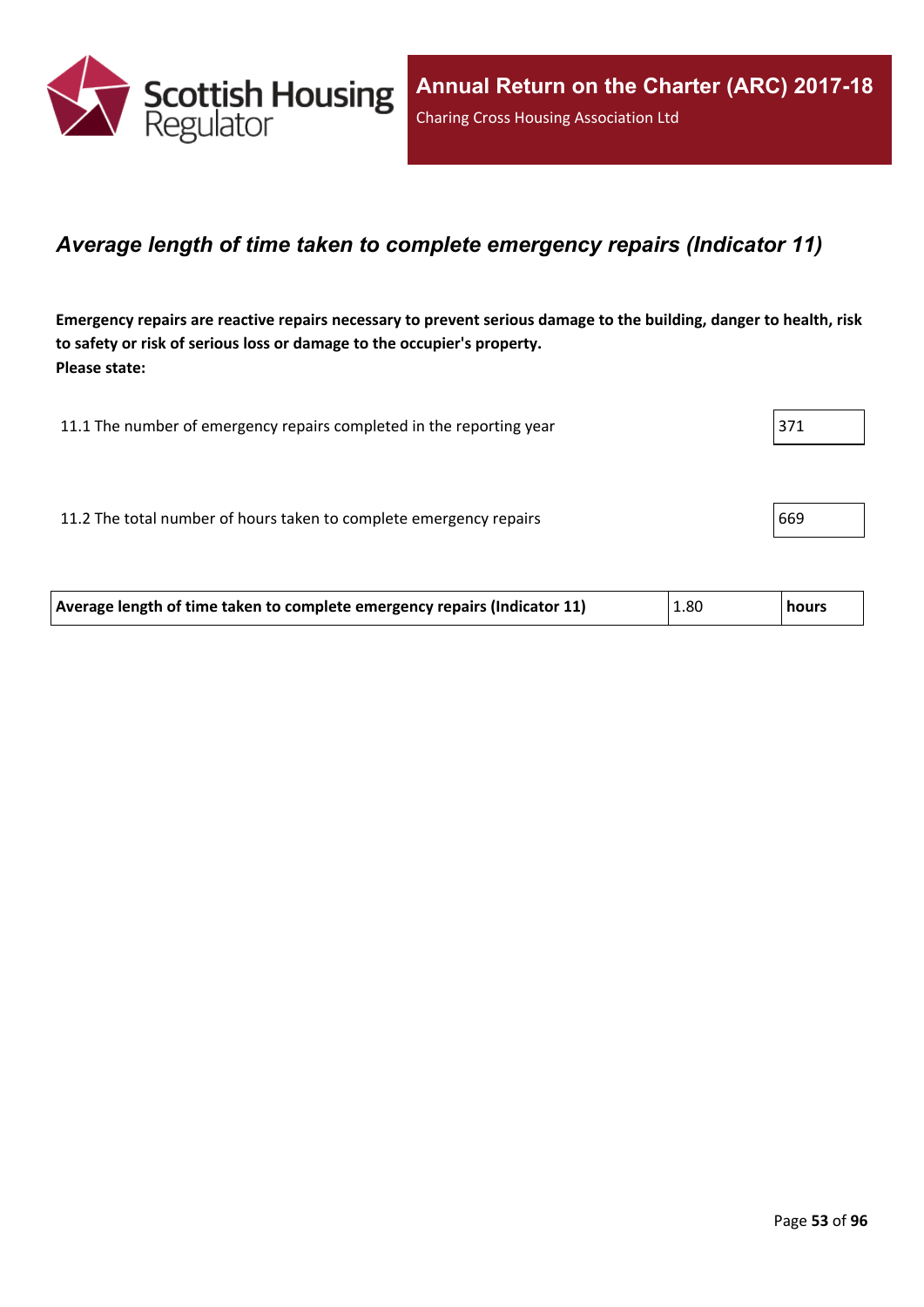

### *Average length of time taken to complete non-emergency repairs (Indicator 12)*

**Non-emergency repairs are reactive repairs that are not categorised as emergency. Please state:**

**Please state:**

**(i) The number of non-emergency repairs completed in the reporting year**

**(ii) The total number of working days taken to complete non-emergency repairs in the reporting year**

12.1 The total number of non-emergency repairs completed in the reporting year 1888

12.2 The total number of working days taken to complete non-emergency repairs **19936** 

| Average length of time taken to complete non-emergency repairs (Indicator 12) | days! |
|-------------------------------------------------------------------------------|-------|
|                                                                               |       |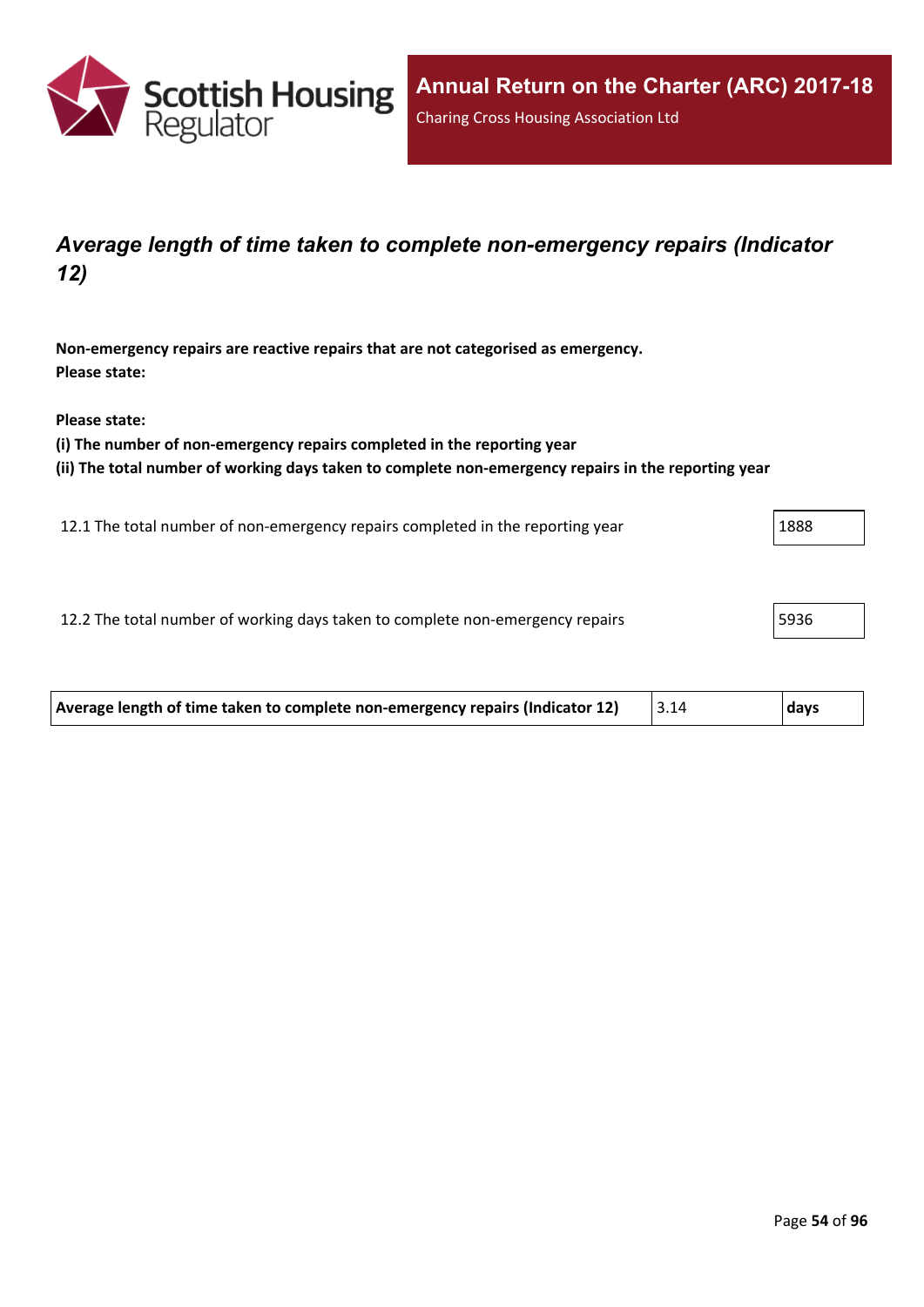

## *Percentage of reactive repairs carried out in the last year completed right first time (Indicator 13)*

**Please state:**

13.1 The number of reactive repairs completed right first time during the reporting year  $1134$ 

13.2 The total number of reactive repairs completed during the reporting year 1167

| Percentage of reactive repairs carried out in the last year completed right first time | 197.17 | % |
|----------------------------------------------------------------------------------------|--------|---|
| (Indicator 13)                                                                         |        |   |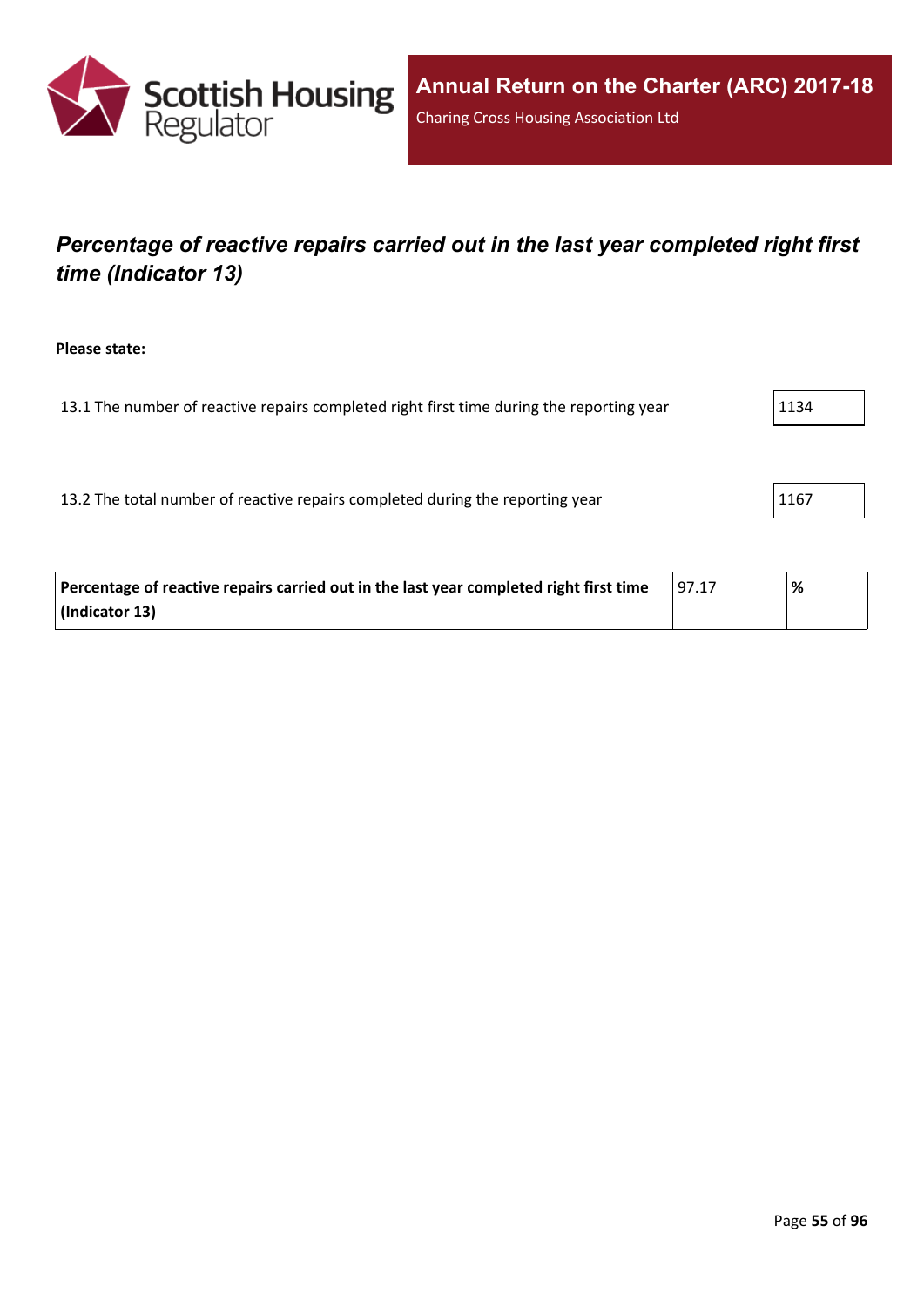

### *Percentage of repairs appointments kept (Indicator 14)*

**Please state:**

14.1 Does your organisation operate a repairs appointment system?

No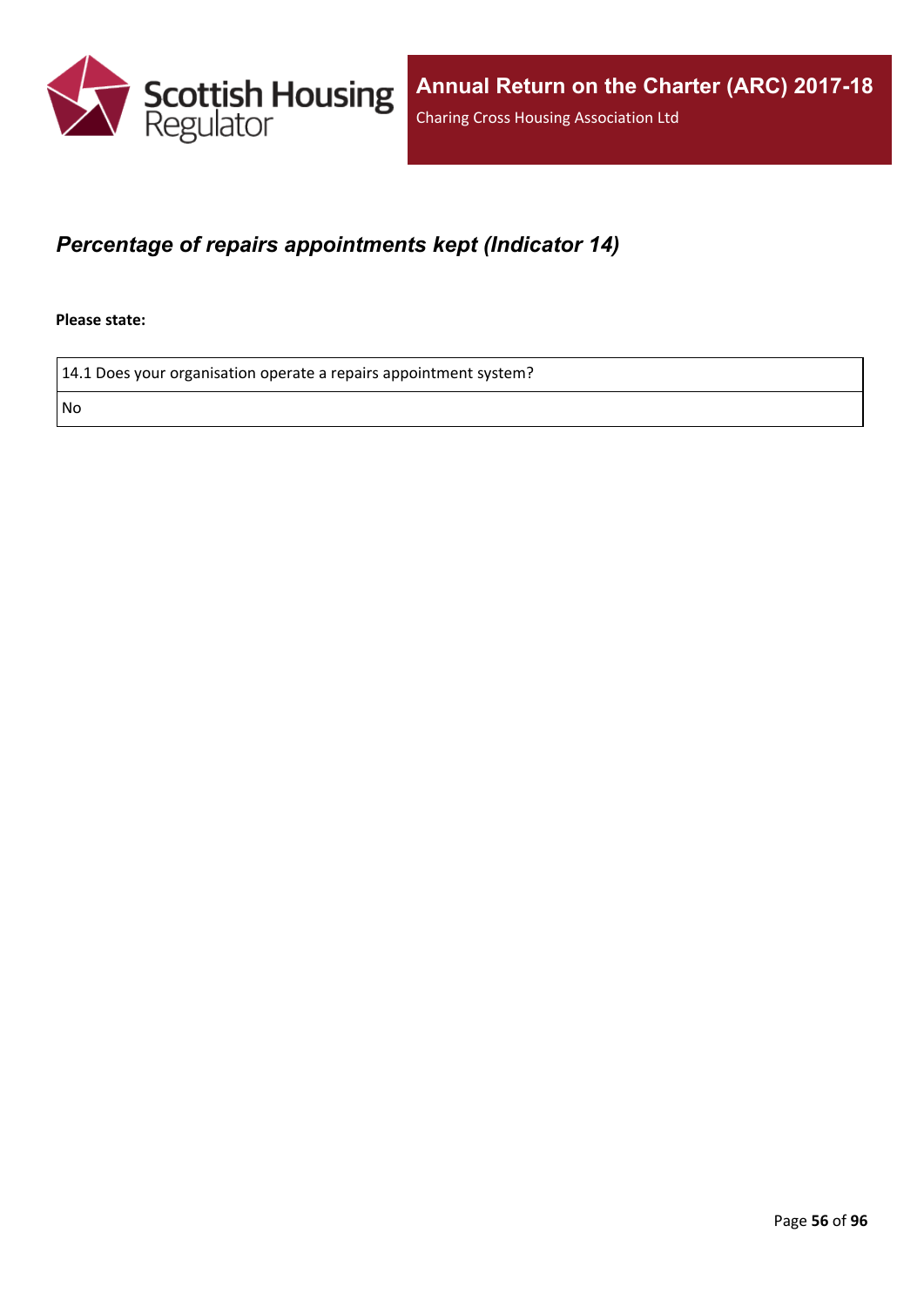

### *Percentage of properties that require a gas safety record which had a gas safety check and record completed by the anniversary date (Indicator 15)*

**Please state:**

15.1 As at the end of the reporting year, how many properties required gas safety records | 541

15.2 For properties which had current gas safety records in place at the end of the reporting year, how many had been renewed by their anniversary dates  $\vert$  541

| Percentage of properties that require a gas safety record which had a gas safety check $\vert$ 100.00 |  | % |  |
|-------------------------------------------------------------------------------------------------------|--|---|--|
| and record completed by the anniversary date (Indicator 15)                                           |  |   |  |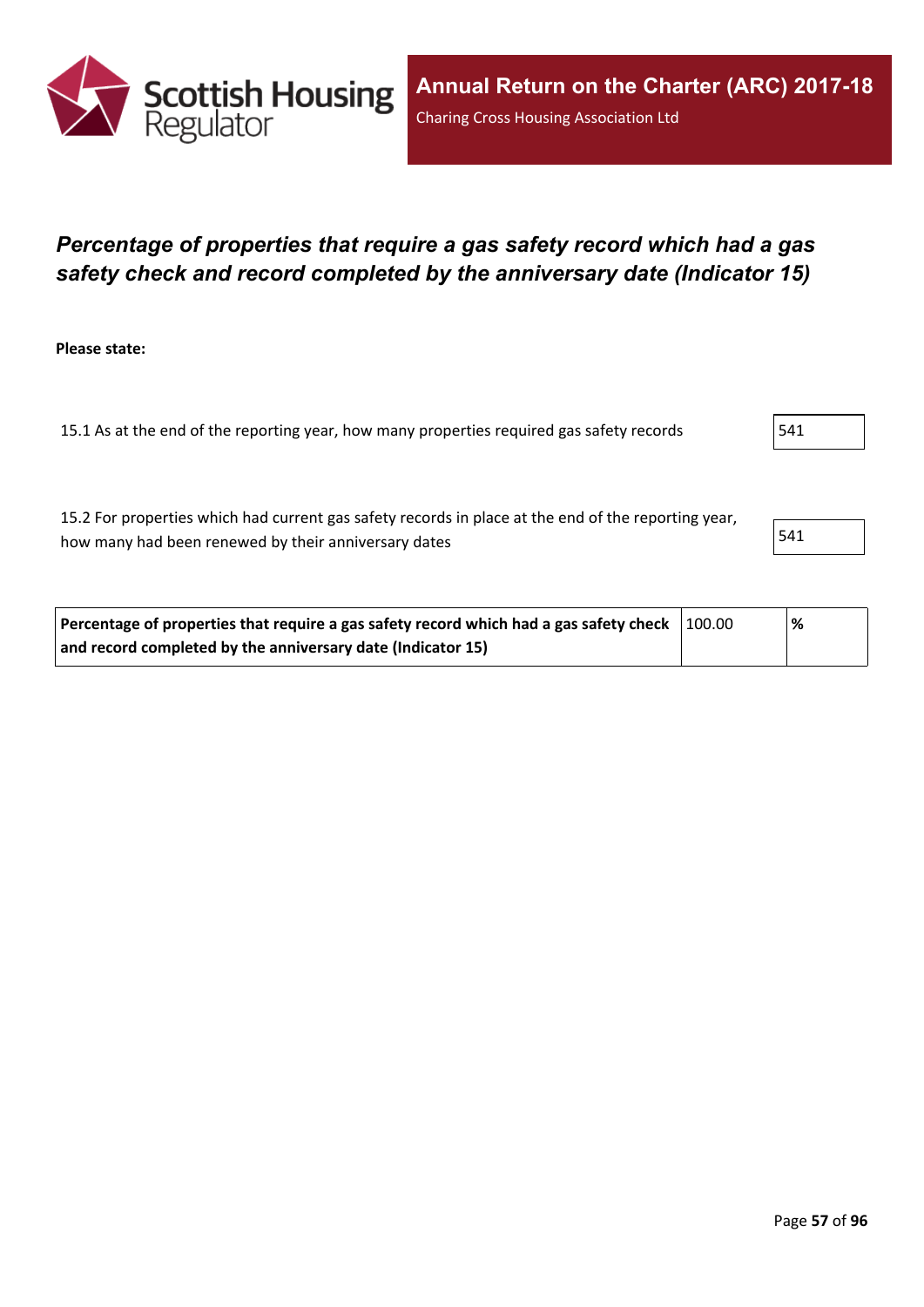

### *Percentage of tenants who have had repairs or maintenance carried out in last 12 months satisfied with the repairs and maintenance service (Indicator 16)*

In relation to tenant satisfaction with the repairs service provided for those with a repair carried out in the **reporting year, please state:**

16.1 Of the tenants who had repairs carried out in the last year, how many answered the question "Thinking about the LAST time you had repairs carried out, how satisfied or dissatisfied were you with the repairs service provided by your landlord?"  $117$ 

16.2 Of the tenants who answered, how many said that they were: **16.2.1 very satisfied** 99

**16.2.2 fairly satisfied** 9

**16.2.3 neither satisfied nor dissatisfied** 4

**16.2.4 fairly dissatisfied** 3

#### **16.2.5 very dissatisfied** 2

| Percentage of tenants who have had repairs or maintenance carried out in last 12<br> 92.31 |  | % |
|--------------------------------------------------------------------------------------------|--|---|
| months satisfied with the repairs and maintenance service (Indicator 16)                   |  |   |

| JJ |  |  |
|----|--|--|
|    |  |  |
|    |  |  |
|    |  |  |
|    |  |  |
|    |  |  |





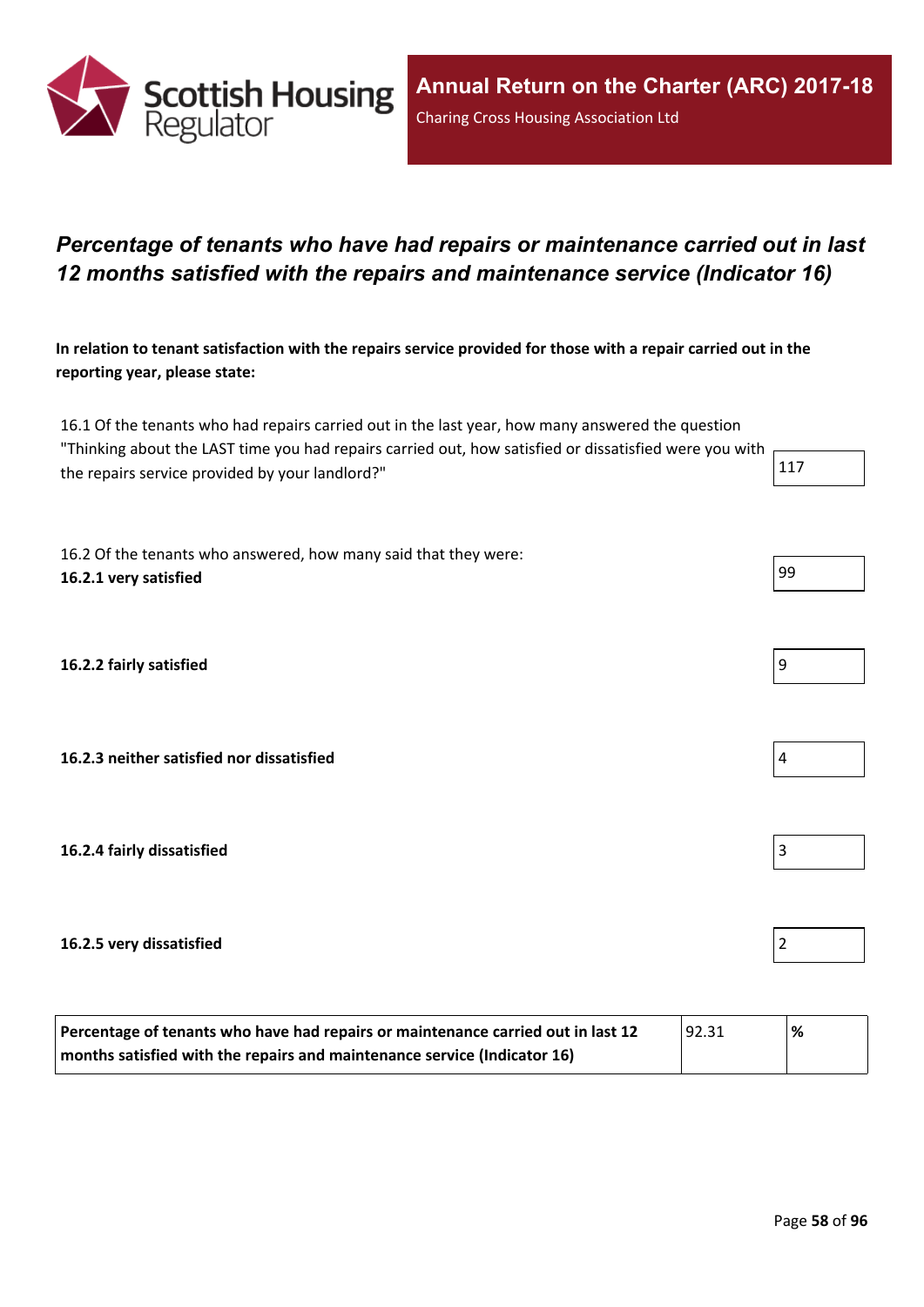

## *Comments (Housing quality and maintenance)*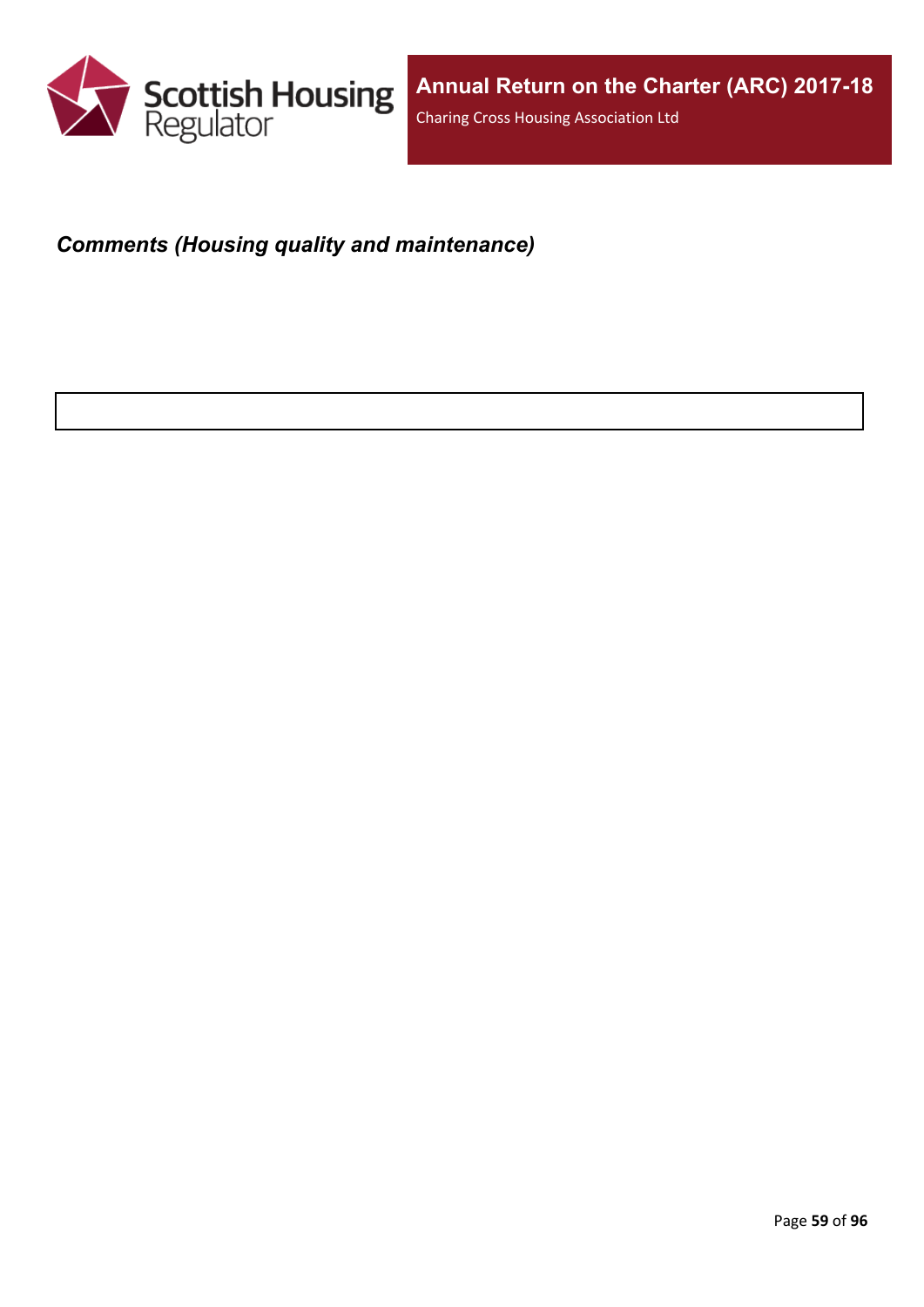

### *Neighbourhood and Community*

**The information you give us here will tell us about the neighbourhoods and communities you manage.**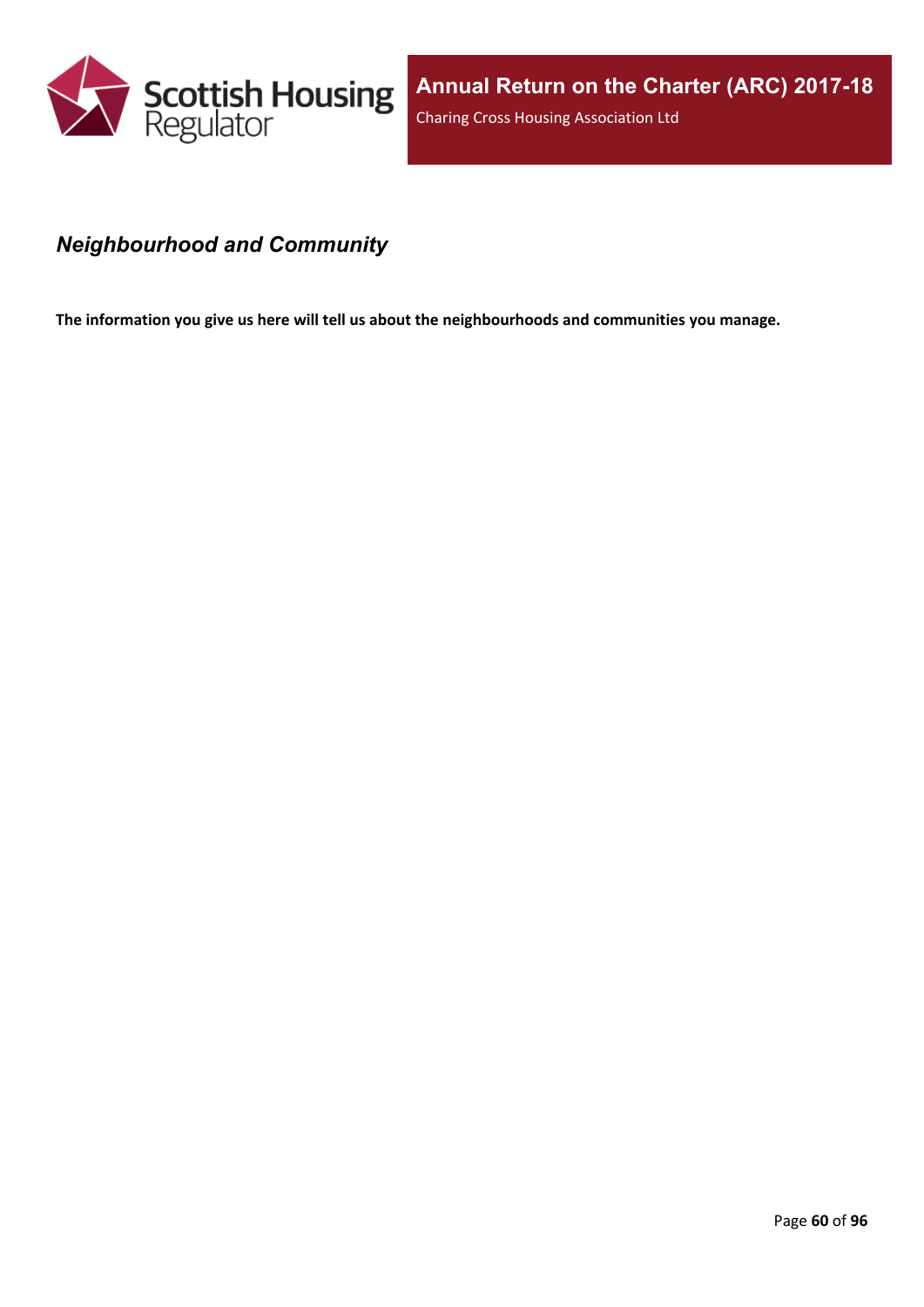

### *Estate Management, anti-social behaviour, neighbour nuisance and tenancy disputes*

**The information you give us here will tell us about the neighbourhoods and communities you manage.**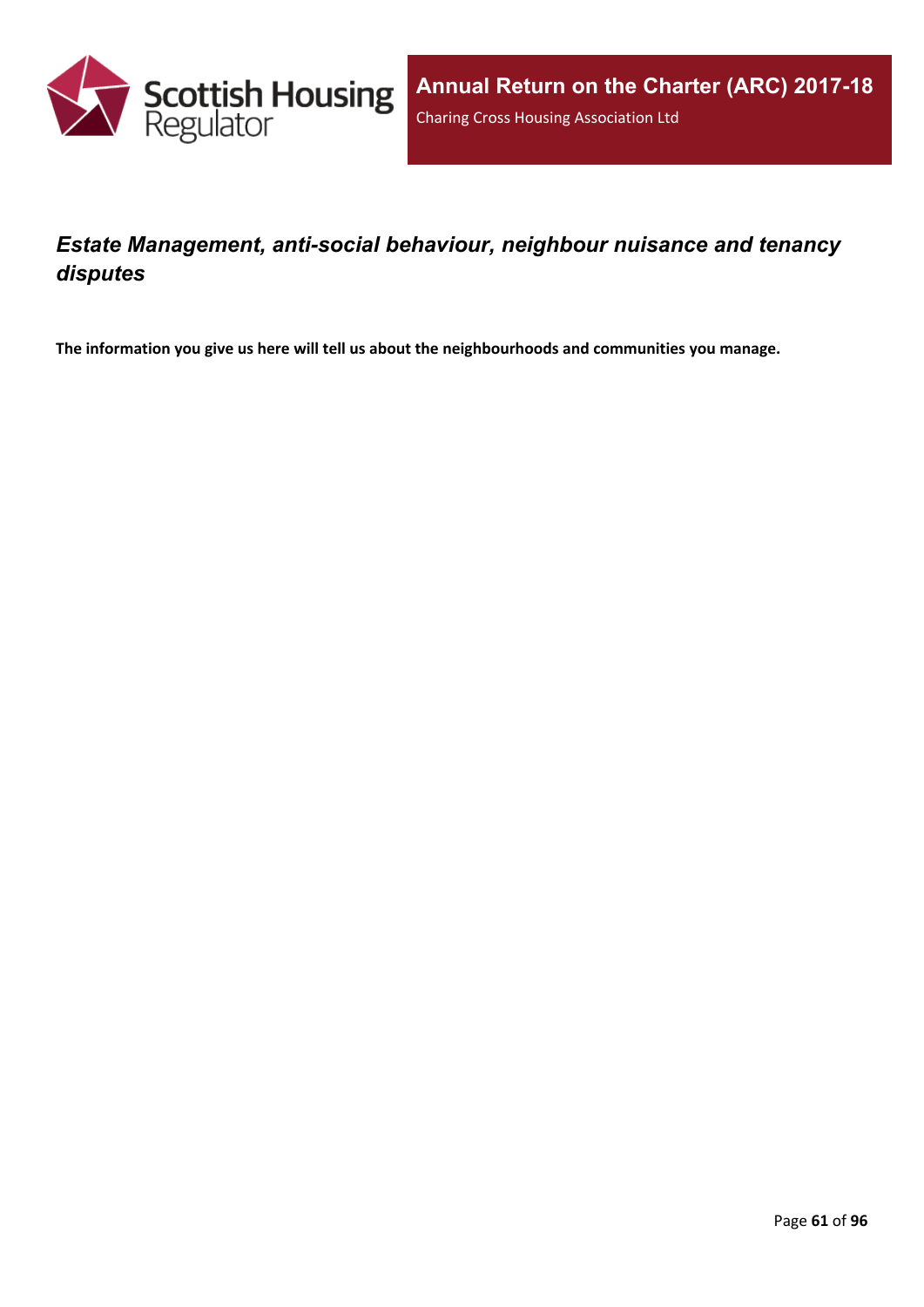

# *Percentage of 1st and 2nd stage complaints resolved by the landlord (Indicators 4 & 5)*

#### **Equalities related issues:**

|                                                                                                      | 4.1.1 1st Stage<br>complaints |            | 4.1.2 2nd Stage<br>complaints |            |
|------------------------------------------------------------------------------------------------------|-------------------------------|------------|-------------------------------|------------|
|                                                                                                      | Number                        | Percentage | Number                        | Percentage |
| Received in the reporting year                                                                       | $\Omega$                      | N/a        | 0                             | N/a        |
| Carried forward from the previous reporting<br>year                                                  | $\Omega$                      | N/a        | 0                             | N/a        |
| 4.1.3 Complaints responded to in full by the<br>landlord in the reporting year                       | $\Omega$                      | 0          | 0                             | 0          |
| 4.1.4 Complaints upheld by the landlord in<br>the reporting year                                     | 0                             | 0          | 0                             | 0          |
| 5.1 Complaints responded to in full within<br>the timescales set out in the SPSO Model<br><b>CHP</b> | 0                             | 0          | 0                             | $\Omega$   |

#### **Other issues:**

|                                                                                | 4.2.1 1st Stage<br>complaints |            | 4.2.2 2nd Stage<br>complaints |            |
|--------------------------------------------------------------------------------|-------------------------------|------------|-------------------------------|------------|
|                                                                                | Number                        | Percentage | Number                        | Percentage |
| Received in the reporting year                                                 | 9                             | N/a        | 4                             | N/a        |
| Carried forward from the previous reporting  <br>year                          | $\Omega$                      | N/a        | 0                             | N/a        |
| 4.2.3 Complaints responded to in full by the<br>landlord in the reporting year | 9                             | 100.0      | 4                             | 100.0      |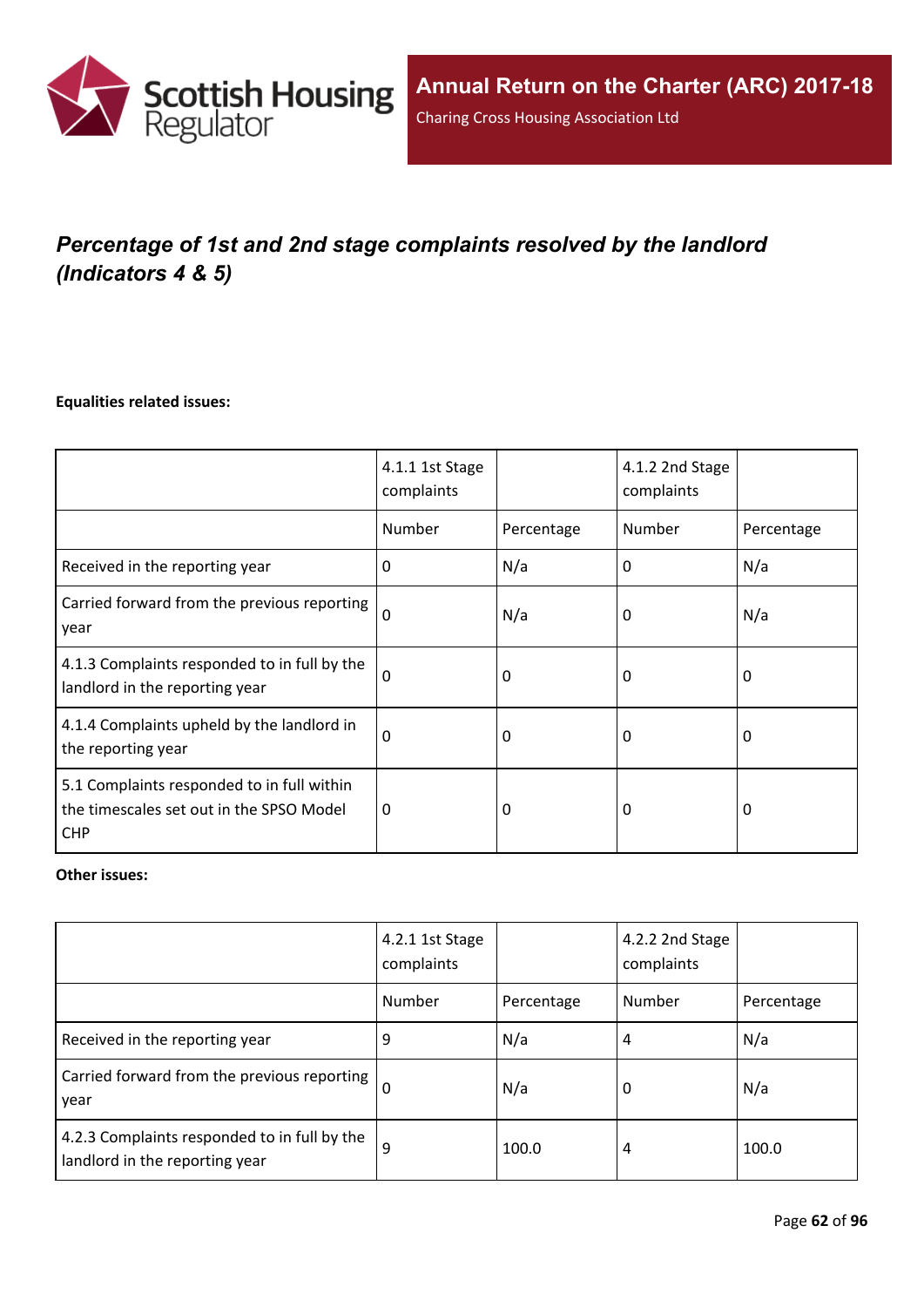

Charing Cross Housing Association Ltd

| 4.2.4 Complaints upheld by the landlord in<br>the reporting year                                     | 0.0   | 0.0   |
|------------------------------------------------------------------------------------------------------|-------|-------|
| 5.2 Complaints responded to in full within<br>the timescales set out in the SPSO Model<br><b>CHP</b> | 44.44 | 100.0 |

#### **All complaints:**

|                                                                                                      | 4.3.1 1st Stage<br>complaints |            | 4.3.2 2nd Stage<br>complaints |            |
|------------------------------------------------------------------------------------------------------|-------------------------------|------------|-------------------------------|------------|
|                                                                                                      | Number                        | Percentage | Number                        | Percentage |
| Received in the reporting year                                                                       | 9                             | N/a        | 4                             | N/a        |
| Carried forward from the previous reporting<br>year                                                  | $\mathbf 0$                   | N/a        | 0                             | N/a        |
| 4.3.3 Complaints responded to in full by the<br>landlord in the reporting year                       | 9                             | 100.0      | 4                             | 100.0      |
| 4.3.4 Complaints upheld by the landlord in<br>the reporting year                                     | 0                             | 0.0        | 0                             | 0.0        |
| 5.3 Complaints responded to in full within<br>the timescales set out in the SPSO Model<br><b>CHP</b> | 4                             | 44.44      | 4                             | 100.0      |

| Percentage of 1st stage complaints on equalities issues responded to in full by the | % |
|-------------------------------------------------------------------------------------|---|
| landlord (Indicators 4 & 5)                                                         |   |

| Percentage of 1st stage complaints on other issues responded to in full by the landlord | 100.0 | % |
|-----------------------------------------------------------------------------------------|-------|---|
| (Indicators 4 & 5)                                                                      |       |   |

| Percentage of 1st stage complaints on equalities issues upheld by the landlord (Indicators $\vert$ 0 | % |
|------------------------------------------------------------------------------------------------------|---|
| (48.5)                                                                                               |   |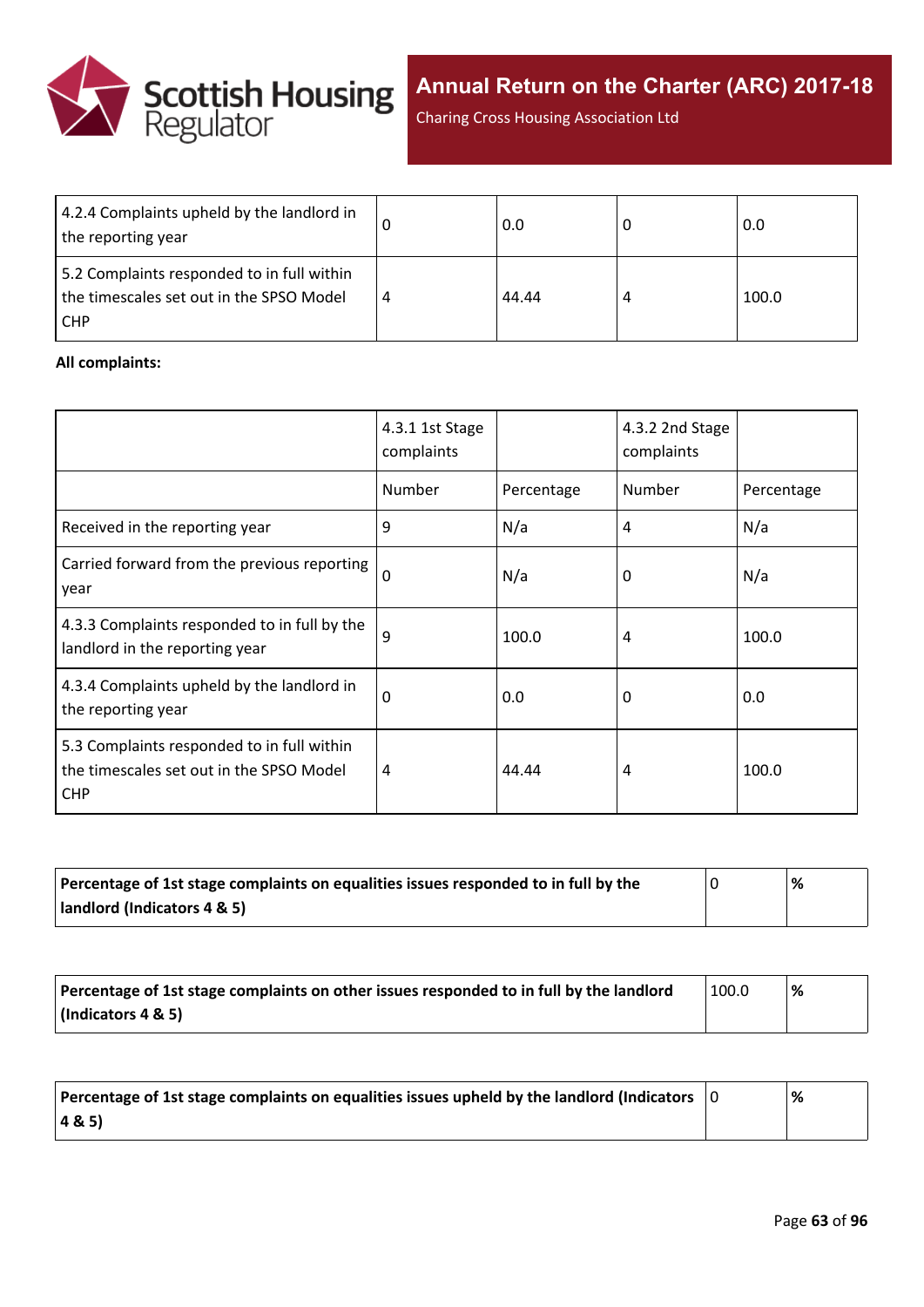

Charing Cross Housing Association Ltd

|    | % |
|----|---|
| 5) |   |

| Percentage of 2nd stage complaints on equalities issues responded to in full by the | % |
|-------------------------------------------------------------------------------------|---|
| landlord (Indicators 4 & 5)                                                         |   |

| Percentage of 2nd stage complaints on other issues responded to in full by the landlord | 100.0 | % |
|-----------------------------------------------------------------------------------------|-------|---|
| (Indicators 4 & 5)                                                                      |       |   |

| $\mid$ Percentage of 2nd stage complaints on equalities issues upheld by the landlord (Indicators $\mid$ 0 | % |
|------------------------------------------------------------------------------------------------------------|---|
| 4&5)                                                                                                       |   |

| Percentage of 2nd stage complaints on other issues upheld by the landlord (Indicators 4 & $\vert$ 0.0 | % |
|-------------------------------------------------------------------------------------------------------|---|
| 5)                                                                                                    |   |

| Percentage of 1st stage complaints on equalities issues responded to in full by the | % |
|-------------------------------------------------------------------------------------|---|
| landlord within SPSO CHP timescales (Indicators 4 & 5)                              |   |

| Percentage of 1st stage complaints on other issues responded to in full by the landlord | 44.44 | '% |
|-----------------------------------------------------------------------------------------|-------|----|
| within SPSO CHP timescales (Indicators 4 & 5)                                           |       |    |

| Percentage of 2nd stage complaints on equalities issues responded to in full by the | '% |
|-------------------------------------------------------------------------------------|----|
| landlord within SPSO CHP timescales (Indicators 4 & 5)                              |    |

| Percentage of 2nd stage complaints on other issues responded to in full by the landlord | 100.0 | '% |
|-----------------------------------------------------------------------------------------|-------|----|
| within SPSO CHP timescales (Indicators 4 & 5)                                           |       |    |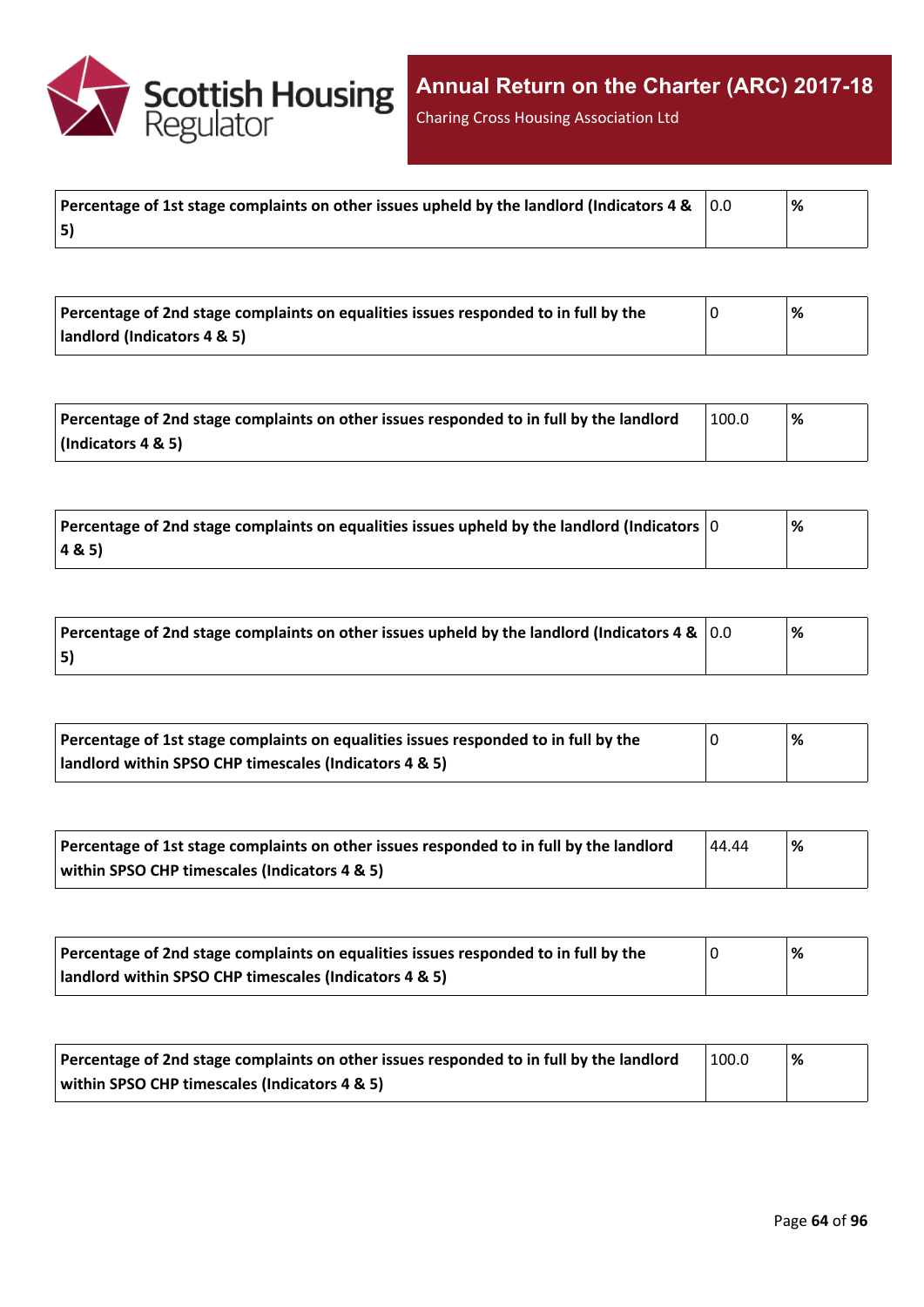

## *Percentage of tenants satisfied with the management of the neighbourhood they live in (Indicator 17)*

**In relation to tenant satisfaction with their landlord's management of the neighbourhood in which they live, please state:**

17.1 How many tenants answered the question "Overall, how satisfied or dissatisfied are you with your landlord's management of the neighbourhood you live in?"

17.2 Of the tenants who answered, how many said that they were: **17.2.1 very satisfied** 100

**17.2.2 fairly satisfied** 231

**17.2.3 neither satisfied nor dissatisfied** 36

**17.2.4 fairly dissatisfied** 23

**17.2.5 very dissatisfied** 

| Percentage of tenants satisfied with the management of the neighbourhood they live $ 83.38 $ | '% |
|----------------------------------------------------------------------------------------------|----|
| $\vert$ in (Indicator 17)                                                                    |    |

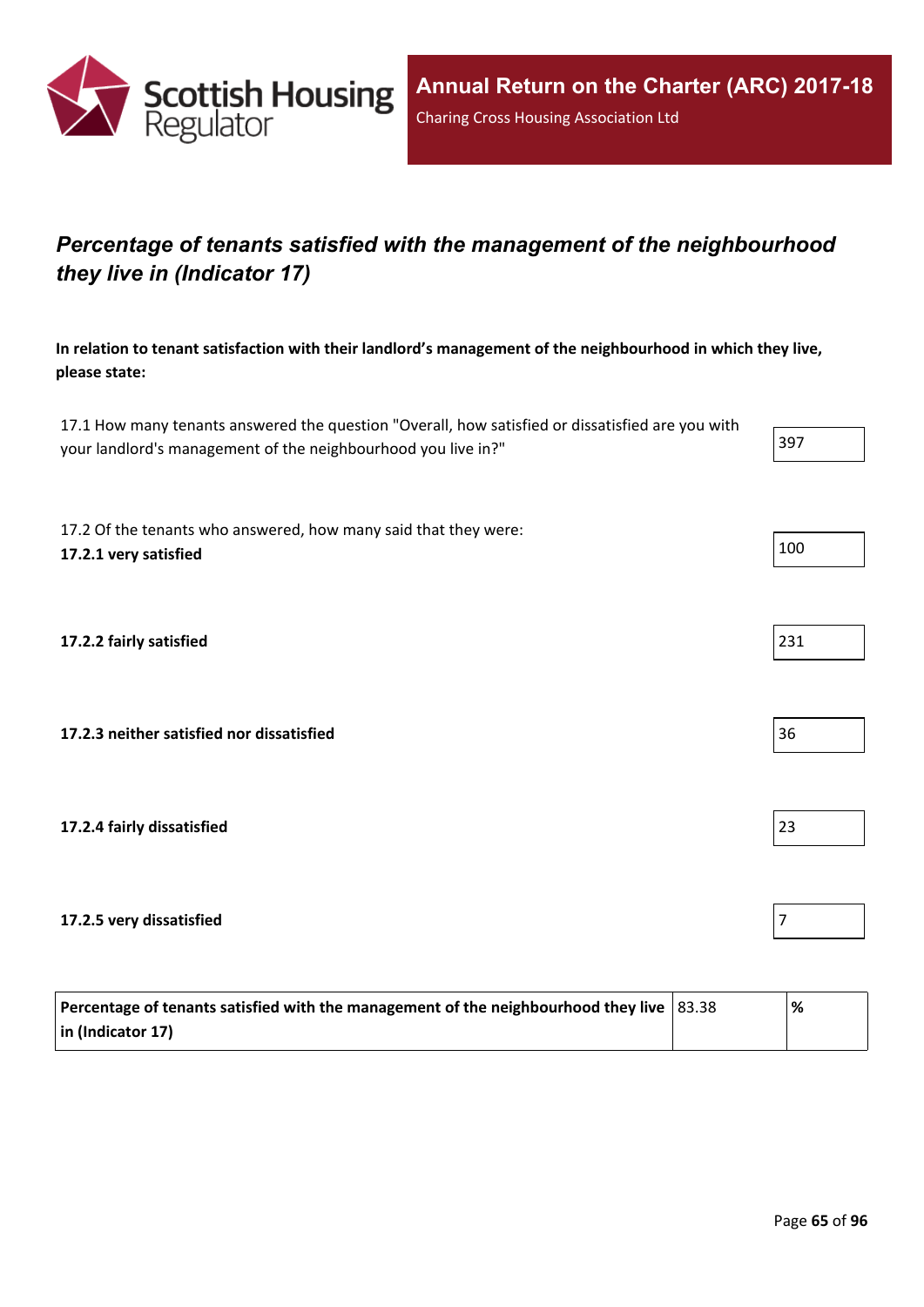

### *Percentage of tenancy offers refused during the year (Indicator 18)*

**Please state:**

18.1 The number of tenancy offers made during the reporting year  $\vert$  57 18.2 The number of tenancy offers that were refused 18.2 The number of tenancy offers that were refused

| Percentage of tenancy offers refused during the year (Indicator 18) | 31.58 | $\%$ |
|---------------------------------------------------------------------|-------|------|
|                                                                     |       |      |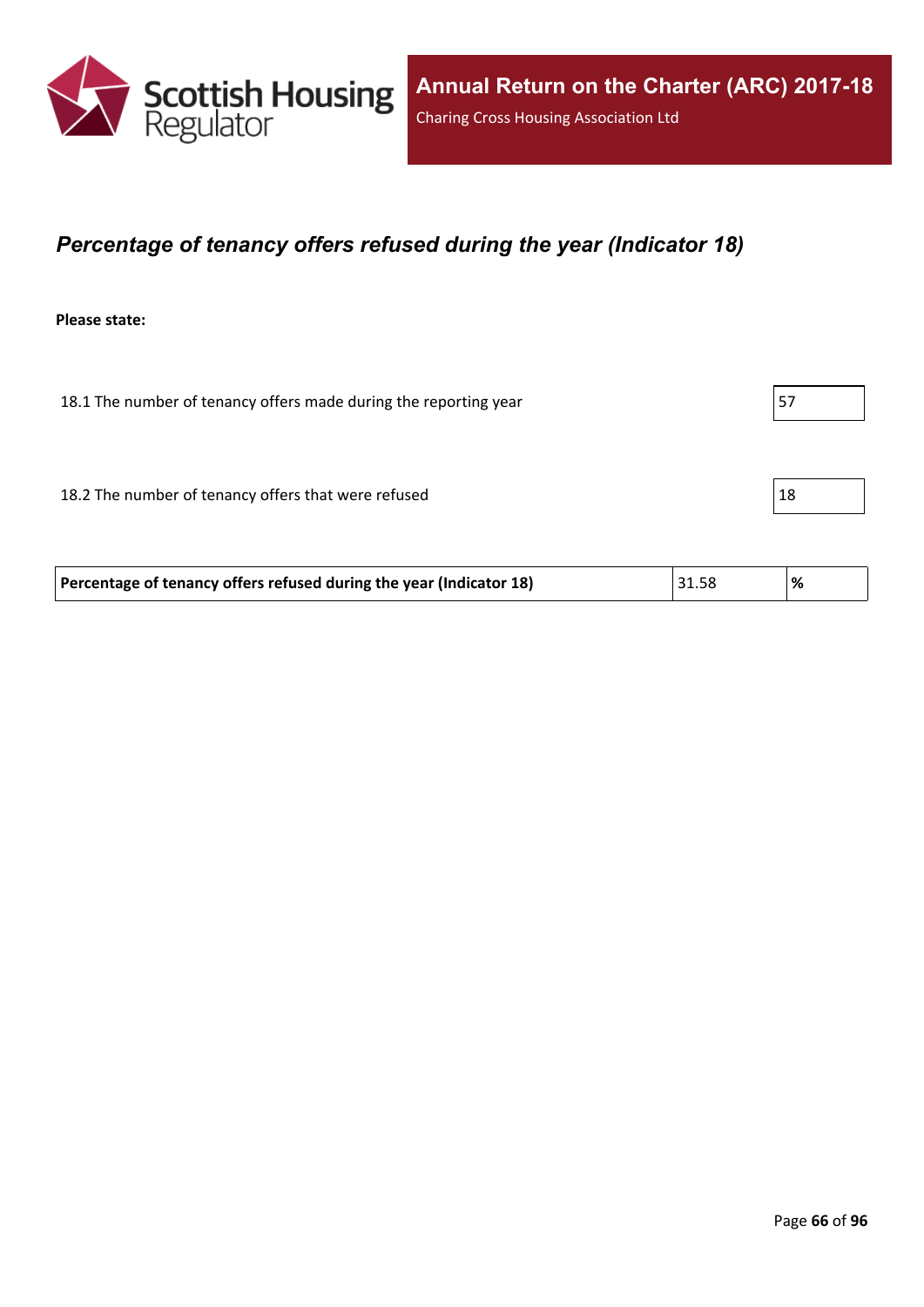

## *Percentage of anti-social behaviour cases reported in the last year which were resolved within locally agreed targets (Indicator 19)*

**Please state:**

19.1 The number of cases of anti-social behaviour reported in the reporting year  $\vert$  2

19.2 Of those at 19.1, the number of cases resolved in the reporting year 2

19.3 Of those at 19.1, the number of cases resolved within locally agreed targets in the reporting year  $|1|$ 

| Percentage of anti-social behaviour cases reported in the last year which were | 50.00 | '% |
|--------------------------------------------------------------------------------|-------|----|
| resolved within locally agreed targets (Indicator 19)                          |       |    |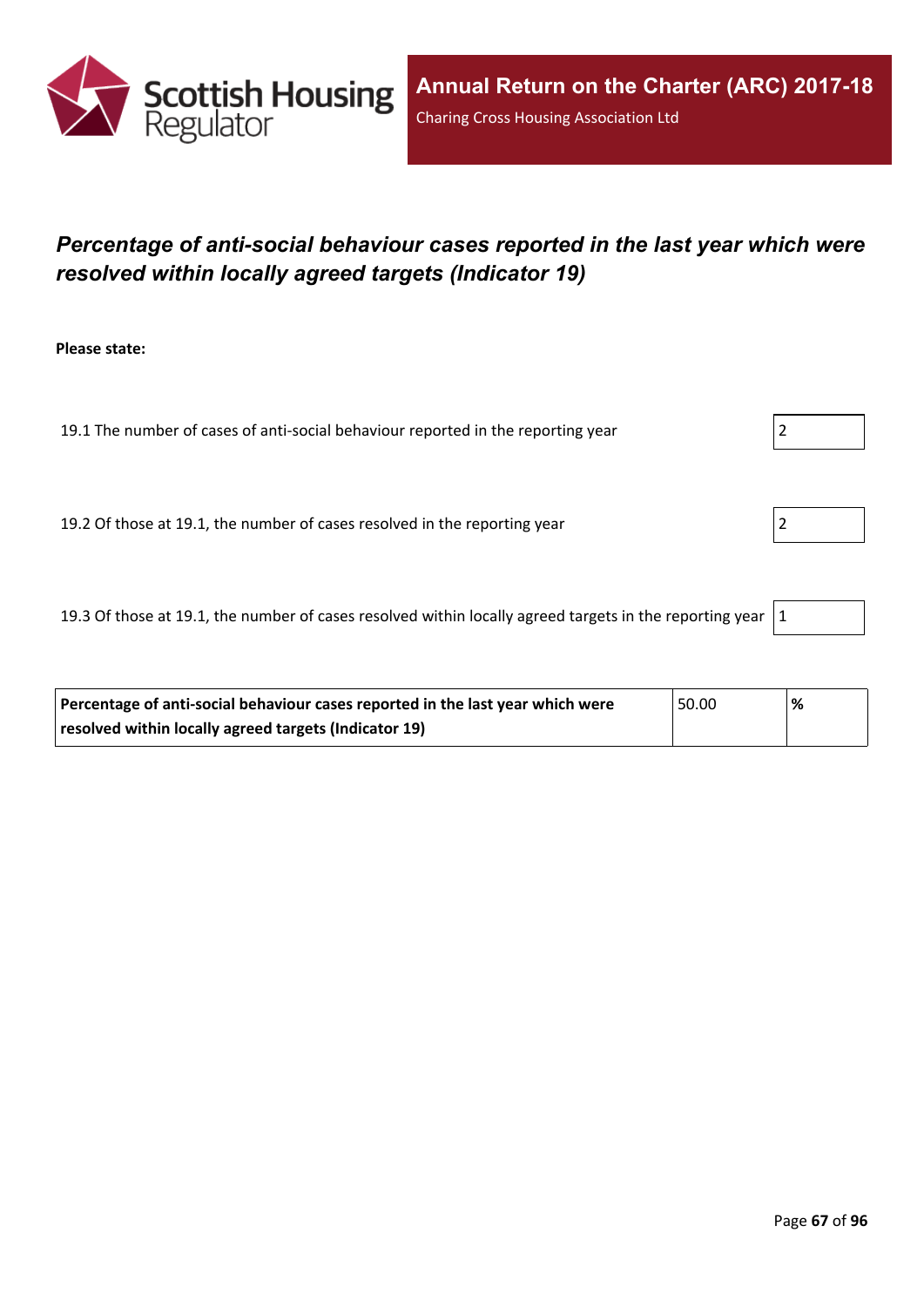

## *Percentage of the court actions initiated which resulted in eviction and the reasons for eviction (Indicator 24)*

Court actions are initiated by the landlord following the issue of a Notice of Proceedings and raising of a court **order.**

**Please state:**

24.1 The total number of court actions initiated during the reporting year  $\vert$  3

24.2 The number of properties recovered:

24.2.1 because rent had not been paid  $\vert 0 \vert$ 

24.2.2 because of anti-social behaviour  $\vert 0 \rangle$ 

#### 24.2.3 for other reasons  $\vert$  0

| Percentage of the court actions initiated which resulted in eviction because rent had | ℅ |
|---------------------------------------------------------------------------------------|---|
| not been paid (Indicator 24)                                                          |   |

| Percentage of the court actions initiated which resulted in eviction because of anti- | % |
|---------------------------------------------------------------------------------------|---|
| social behaviour (Indicator 24)                                                       |   |

| Percentage of the court actions initiated which resulted in eviction for other reasons | 0.0 | % |
|----------------------------------------------------------------------------------------|-----|---|
| (Indicator 24)                                                                         |     |   |

| Percentage of the court actions initiated which resulted in eviction (Indicator 24) |  |  |
|-------------------------------------------------------------------------------------|--|--|
|-------------------------------------------------------------------------------------|--|--|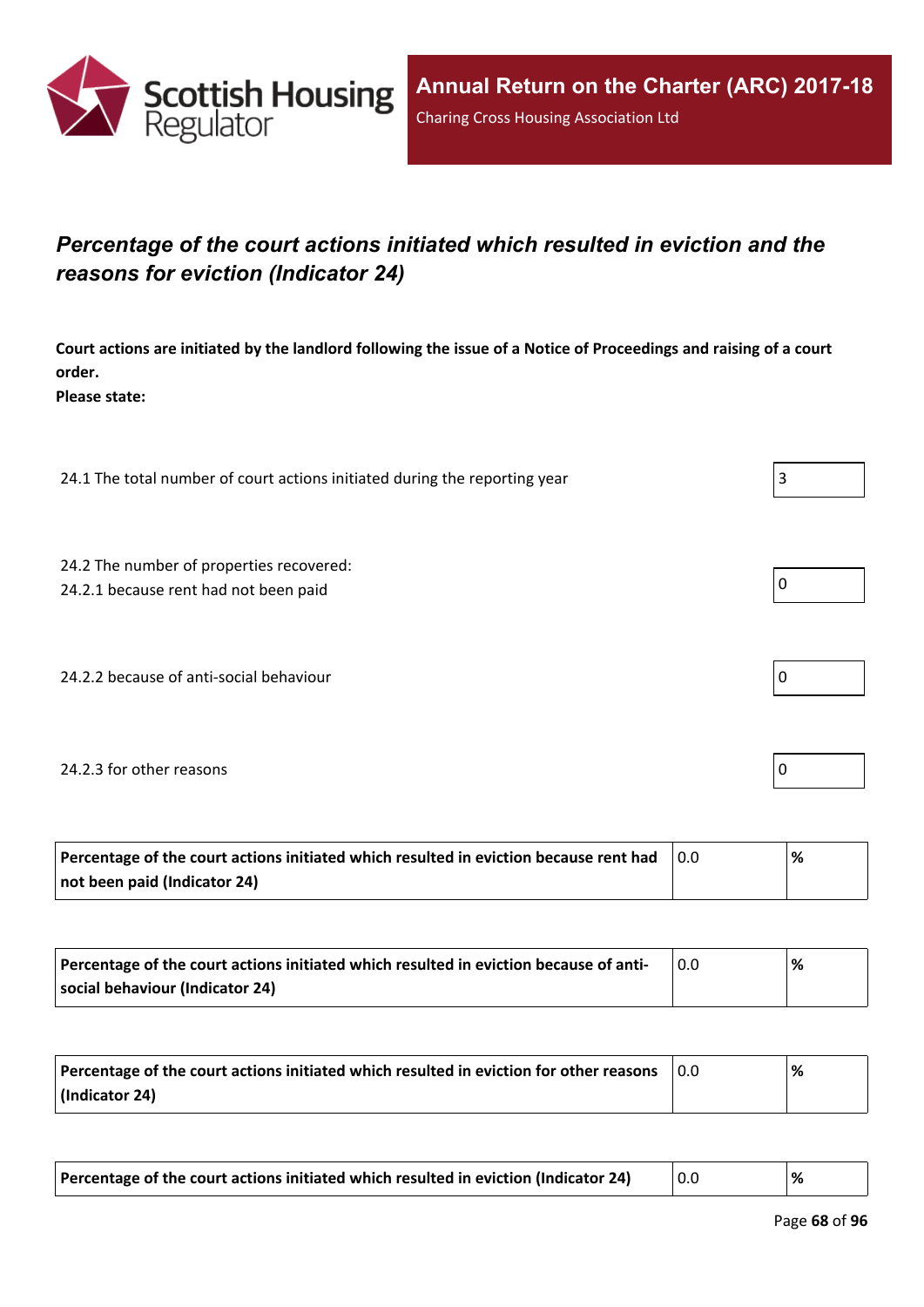

### *Abandoned properties (Indicator C11)*

**As defined by the Housing (Scotland) Act 2001, a property is abandoned where the landlord has reasonable grounds to believe that: the property is unoccupied; and the tenant does not intend to occupy the property as their home Please state:**

C11.1 The number of properties abandoned during the reporting year  $1 \tbinom{1}{1}$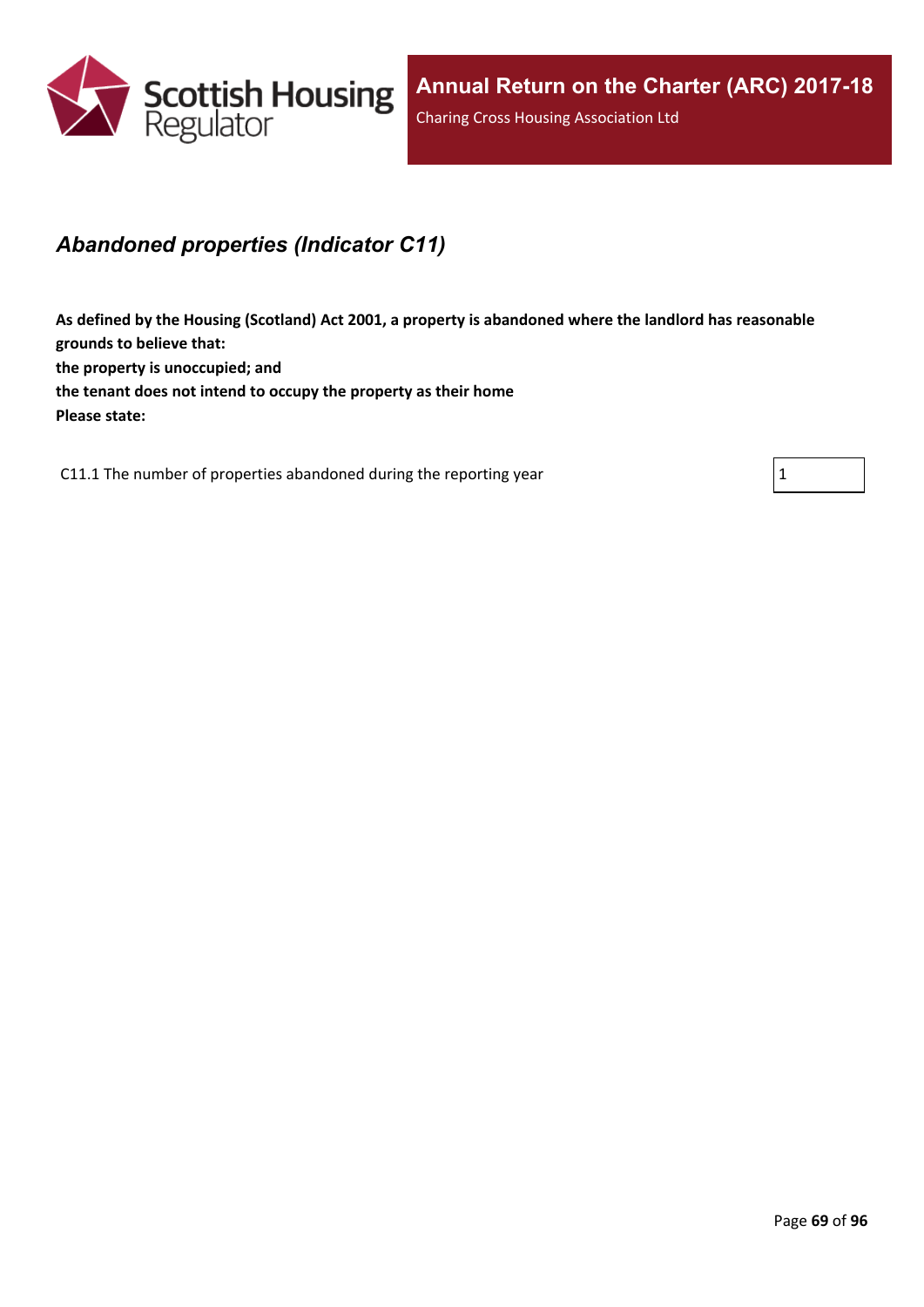

## *Number of notices of proceedings issued and court action initiated (Indicator C12)*

Notices of Proceedings are legal documents issued during the first stage in the process of evicting tenant. Orders for recovery of possession are issued by the court and give a landlord the right to repossess a property. **Please state:**

C12.1 The number of notices of proceedings issued during the reporting year  $|10 \rangle$ 

C12.2 The number of orders for recovery of possession granted during the reporting year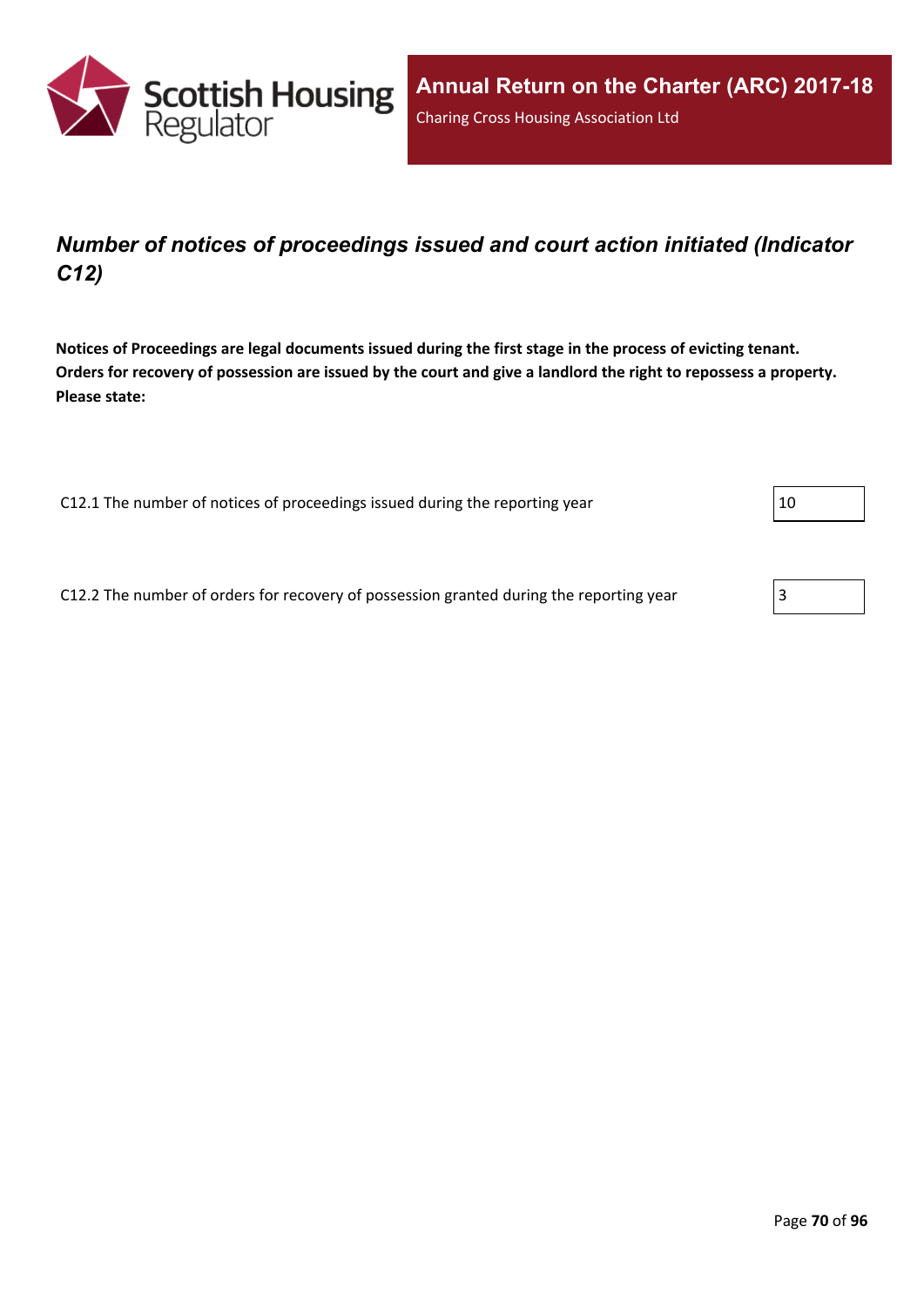

## *Comments (Neighbourhood & community)*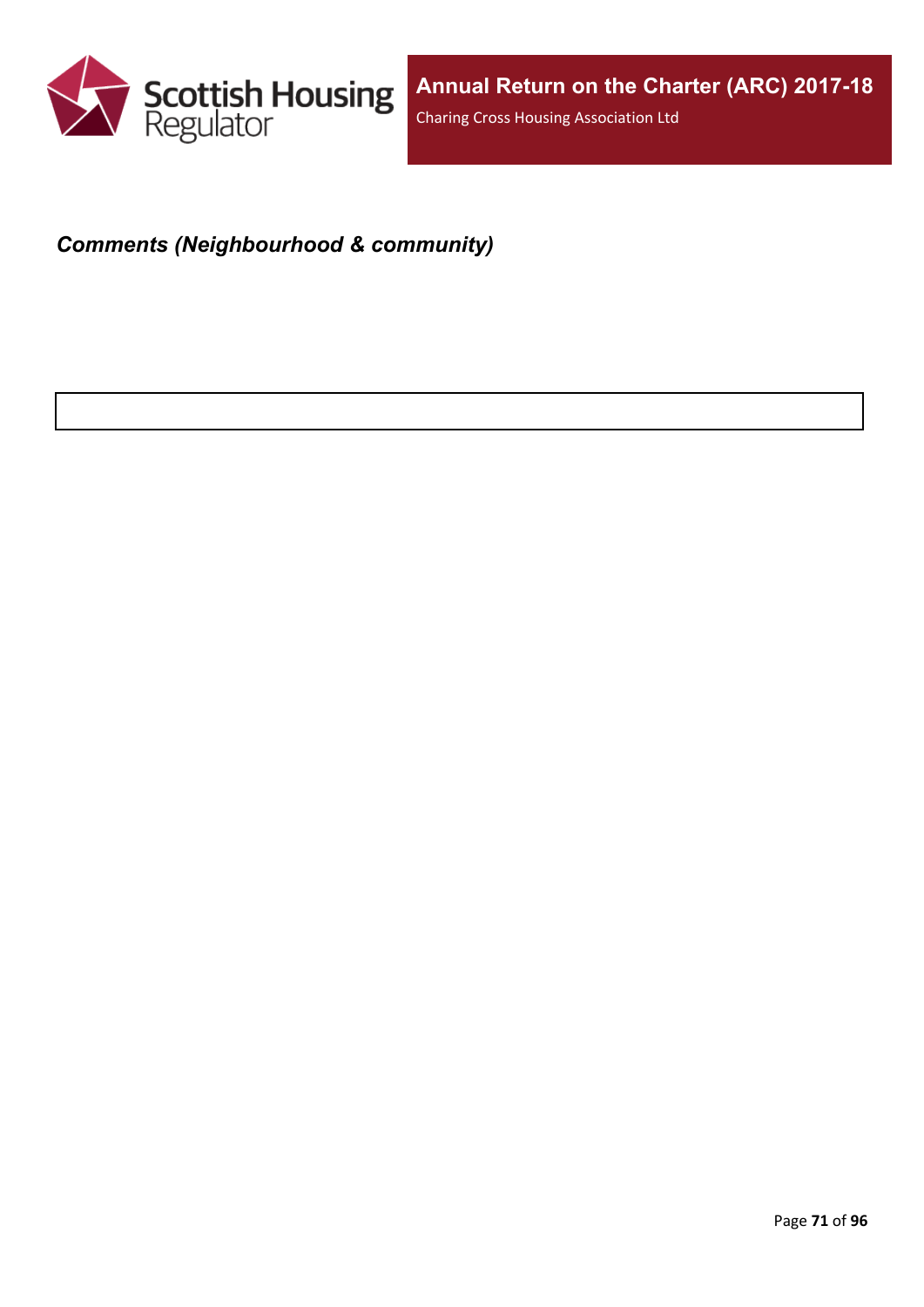

#### *Access to housing and support*

The information you give us here will tell us about how people access your housing stock and how you support **new and existing tenants.**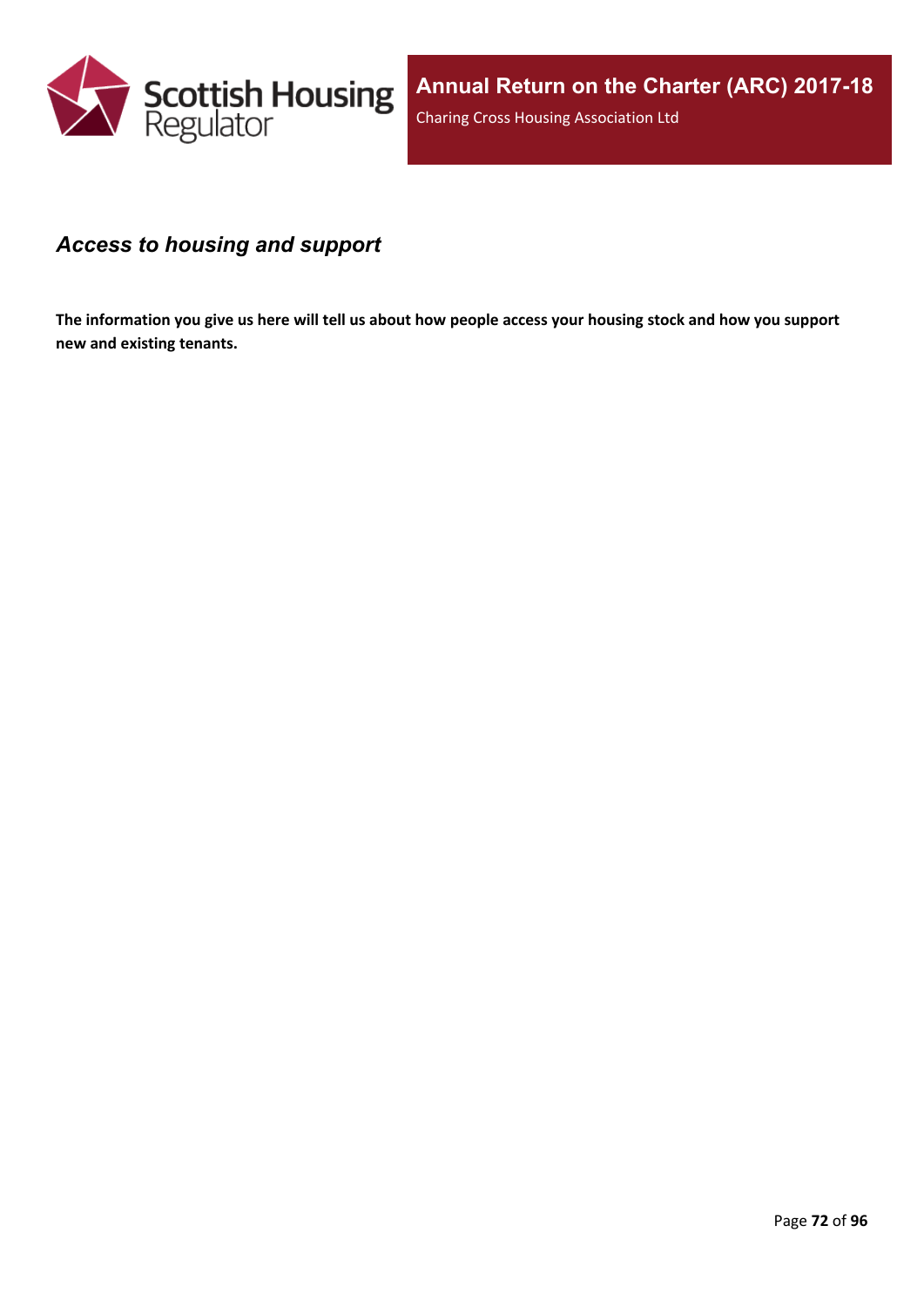

## *Housing Options and Access to Social Housing*

The information you give us here allows us to monitor the arrangements your organisation has for providing **service users access to its housing, and managing its re-lets.**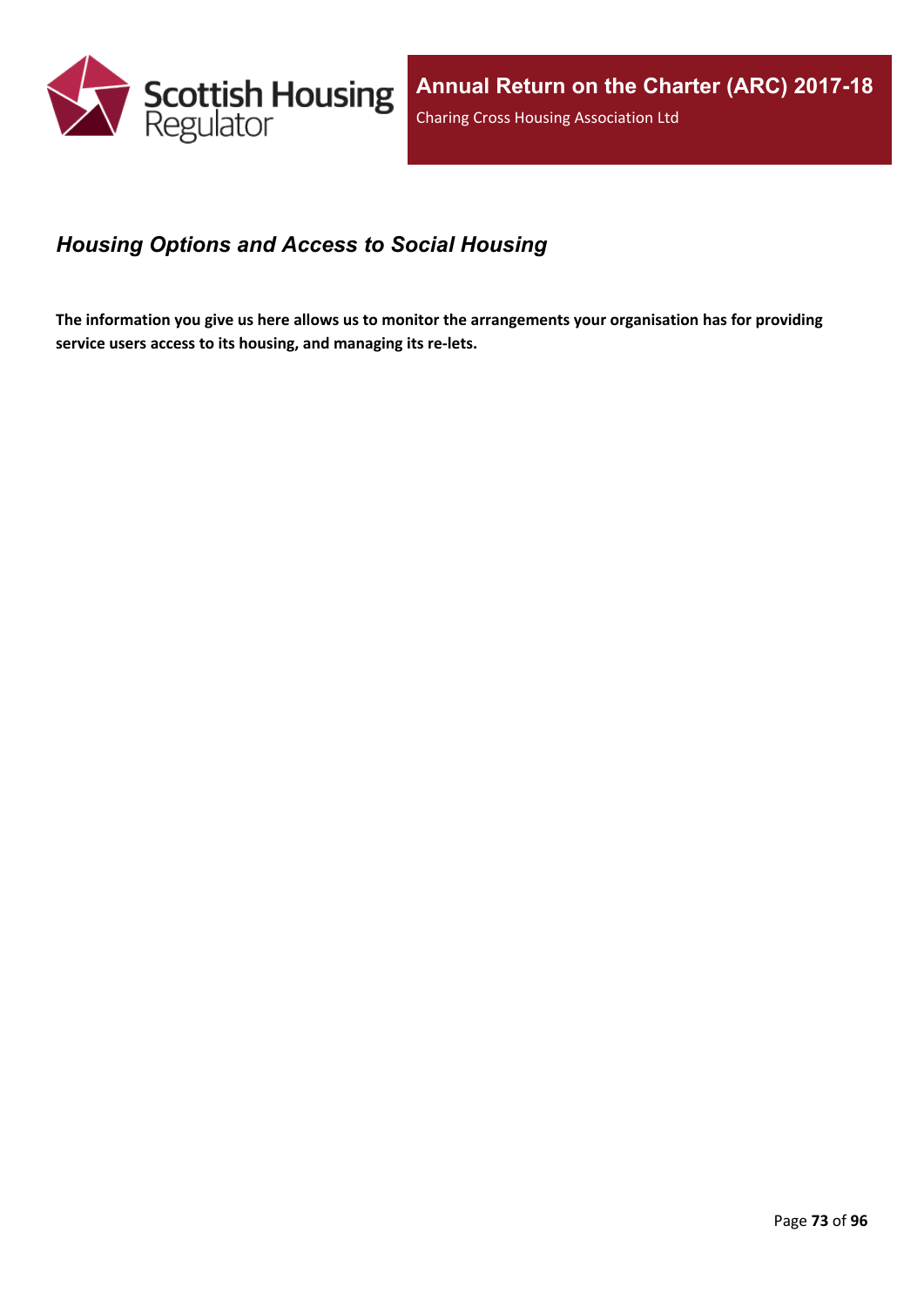

# *Percentage of lettable houses that became vacant in the last year (Indicator 21)*

**Please state:**

21.1 The number of empty dwellings that arose during the reporting year in self-contained lettable stock and the stock of  $\vert$  33  $\vert$ 

| Percentage of lettable houses that became vacant in the last year (Indicator 21) | 6.43 | % |
|----------------------------------------------------------------------------------|------|---|
|----------------------------------------------------------------------------------|------|---|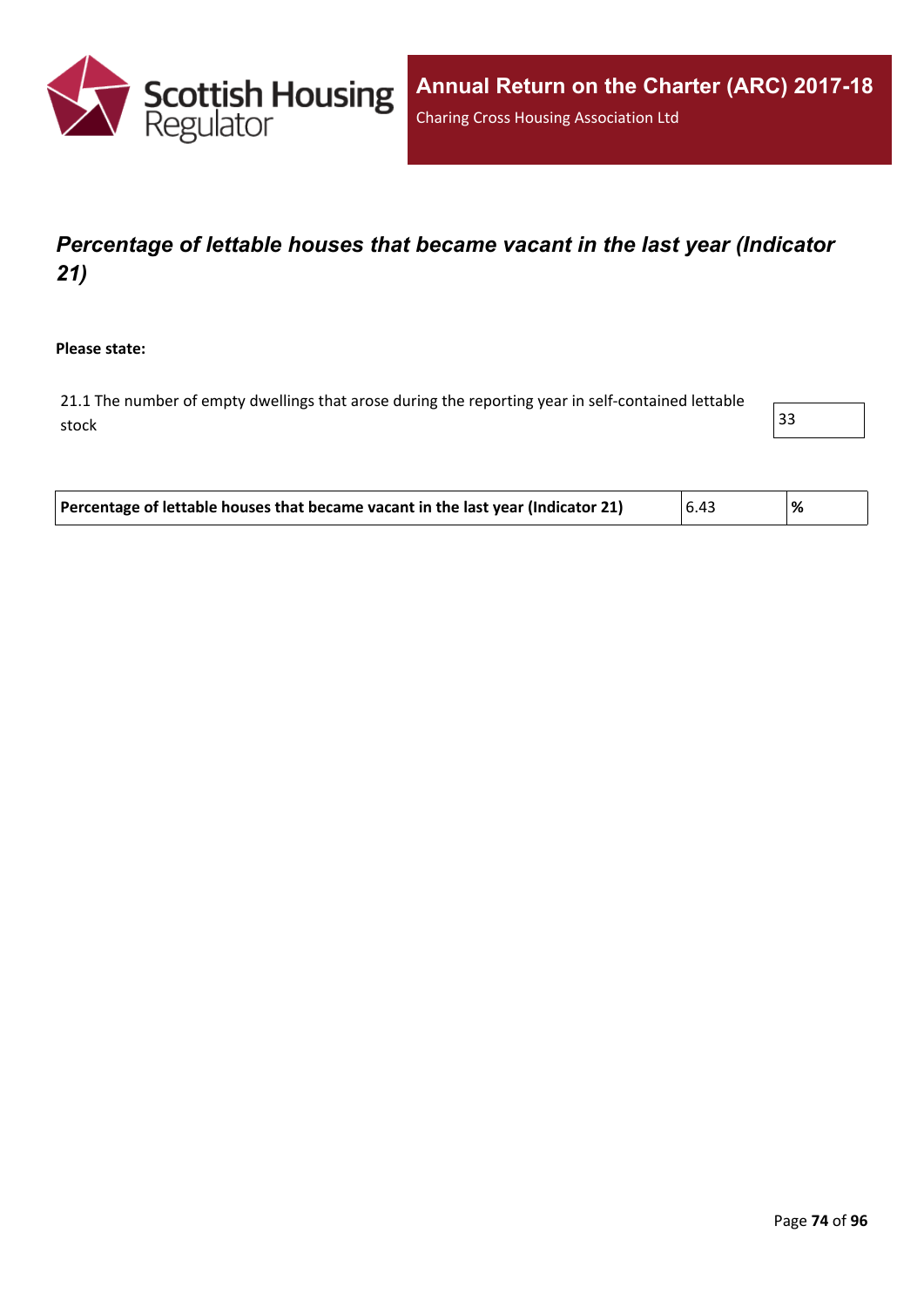

#### *Average time to re-let properties in the last year (Indicator 35)*

**Please state:**

35.1 The total number of properties re-let in the reporting year 35.1 The total number of properties re-let in the reporting year

35.2 The total number of calendar days properties were empty 389

| Average time to re-let properties in the last year (Indicator 35) | 11.79 | days |
|-------------------------------------------------------------------|-------|------|
|                                                                   |       |      |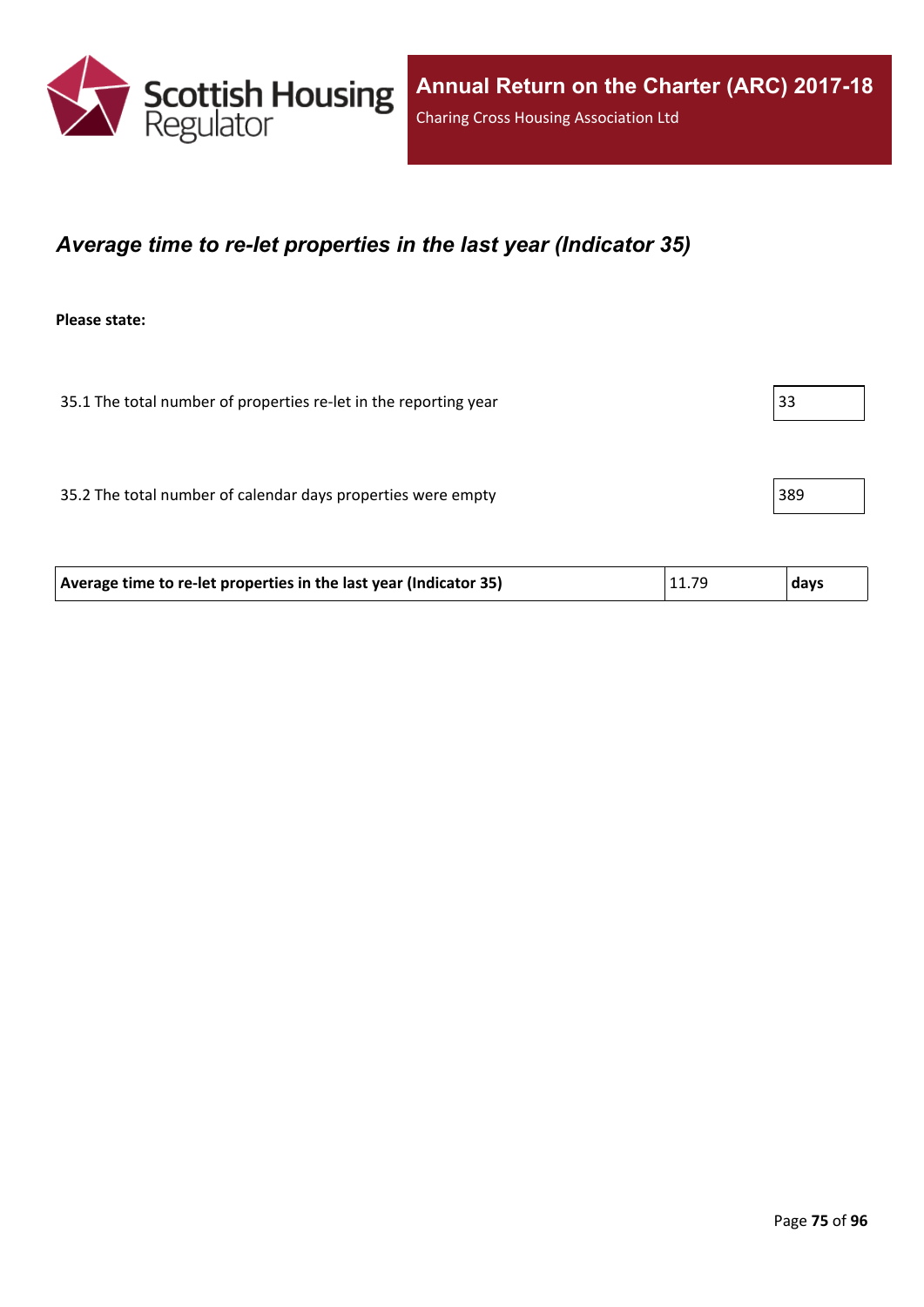

# *Percentage of approved applications for medical adaptations completed during the reporting year and the average time to complete applications (Indicators 22 & 23)*

A 'medical adaptation' is a collective term for a broad range of products (including assistive technology) and changes to the fabric of a building that enable people of all ages to carry out ordinary, daily activities that have **been affected by:**

- **impairment**
- **ill health**
- **traumatic injury**
- **ageing**

#### **Please state:**

| 22.1 The number of approved applications on the list for medical adaptations at the start of the |    |
|--------------------------------------------------------------------------------------------------|----|
| reporting year plus any new, approved applications made during the reporting year                | 16 |

22.2 The number of approved applications completed between start and end of the reporting year

23.1 The total number of days taken to complete approved applications

23.2 The number of medical adaptations completed in the reporting year

| Percentage of approved applications for medical adaptations completed during the | ! 50.00 | % |
|----------------------------------------------------------------------------------|---------|---|
| reporting year (Indicator 22)                                                    |         |   |

| Average time to complete approved applications for medical adaptations in the | 98.38 | days |
|-------------------------------------------------------------------------------|-------|------|
| reporting year (Indicator 23)                                                 |       |      |

|  | I<br>-92 |  |  |  |  |  |
|--|----------|--|--|--|--|--|
|--|----------|--|--|--|--|--|

| 78 |  |  |
|----|--|--|
|    |  |  |

|--|--|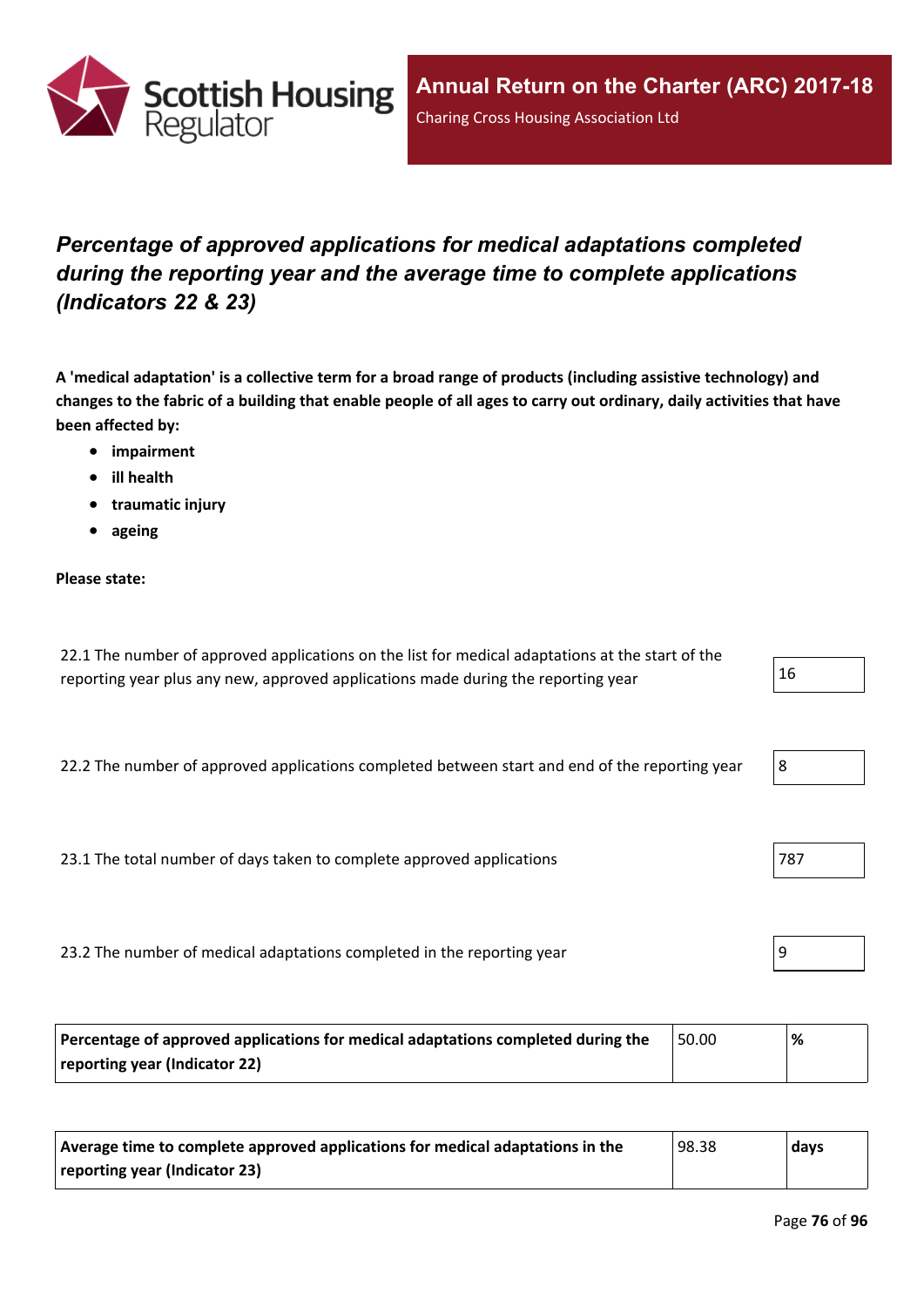

# *Percentage of new tenancies sustained for more than a year, by source of let (Indicator 20)*

**Please state:**

| 20.1 The number of tenancies which began in the previous reporting year by:<br>20.1.1 existing tenants               | 18               |
|----------------------------------------------------------------------------------------------------------------------|------------------|
| 20.1.2 applicants who were assessed as statutory homeless by the local authority                                     | 9                |
| 20.1.3 applicants from your organisation's housing list                                                              | 22               |
| 20.1.4 nominations from local authority                                                                              | 0                |
| 20.1.5 others                                                                                                        | $\boldsymbol{0}$ |
| 20.2 The number of tenants at 20.1 who remained in their tenancy for more than a year by:<br>20.2.1 existing tenants | 16               |
| 20.2.2 applicants who were assessed as statutory homeless by the local authority                                     | 6                |
| 20.2.3 applicants from your organisation's housing list                                                              | 20               |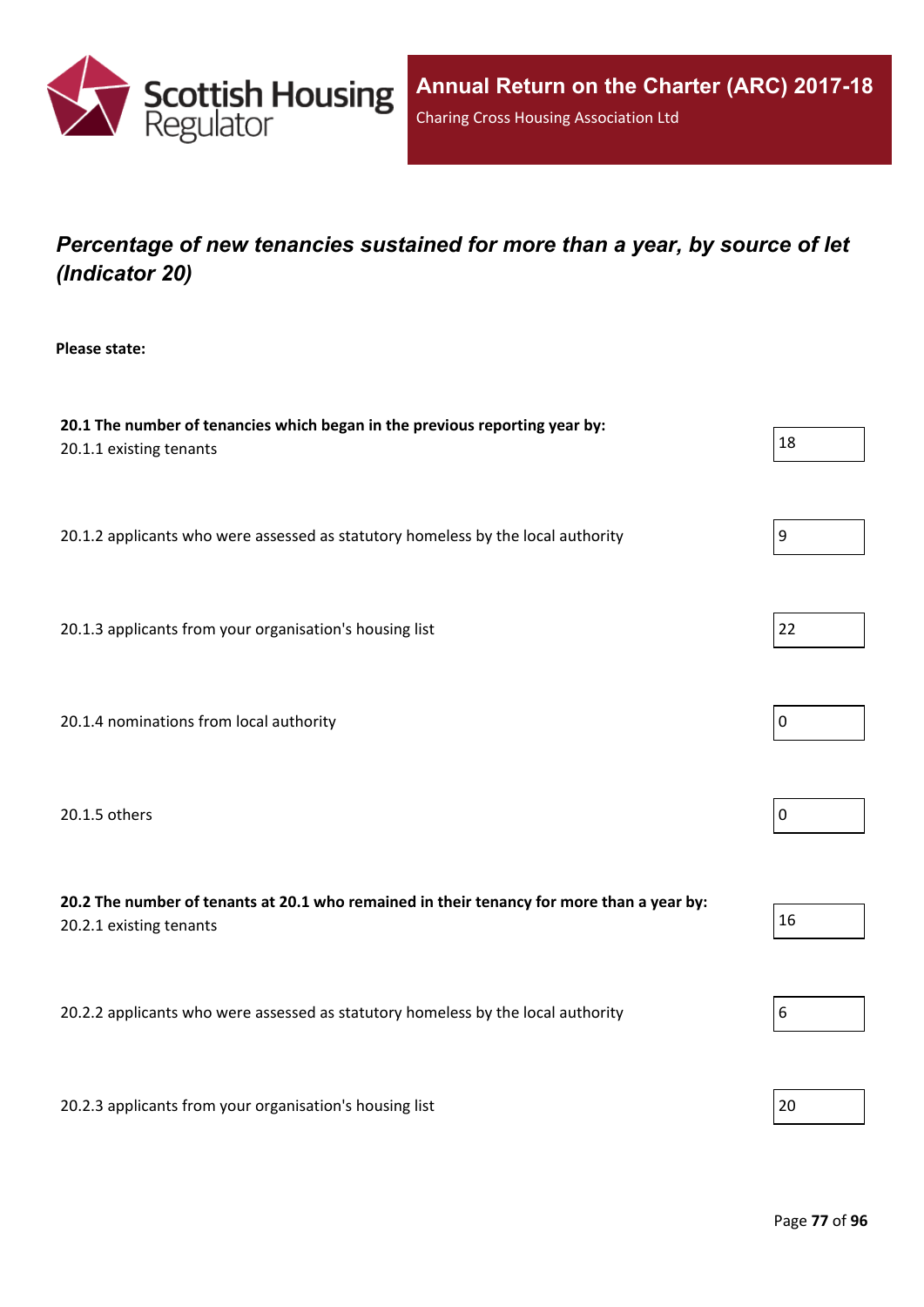

Charing Cross Housing Association Ltd

#### 20.2.4 nominations from local authority

 $20.2.5$  others  $\begin{bmatrix} \end{bmatrix}$ 

| Percentage of new tenancies to existing tenants sustained for more than a year | 88.89 | ℅ |
|--------------------------------------------------------------------------------|-------|---|
| (Indicator 20)                                                                 |       |   |

| Percentage of new tenancies to applicants who were assessed as statutory homeless | 166.67 | '% |
|-----------------------------------------------------------------------------------|--------|----|
| by the local authority sustained for more than a year (Indicator 20)              |        |    |

| Percentage of new tenancies to applicants from the landlord's housing list sustained | 90.91 | % |  |
|--------------------------------------------------------------------------------------|-------|---|--|
| for more than a year (Indicator 20)                                                  |       |   |  |

| Percentage of new tenancies through nominations from local authority sustained for | 10.O | % |
|------------------------------------------------------------------------------------|------|---|
| more than a year (Indicator 20)                                                    |      |   |

| Percentage of new tenancies to others sustained for more than a year (Indicator 20) |  | ℅ |
|-------------------------------------------------------------------------------------|--|---|
|-------------------------------------------------------------------------------------|--|---|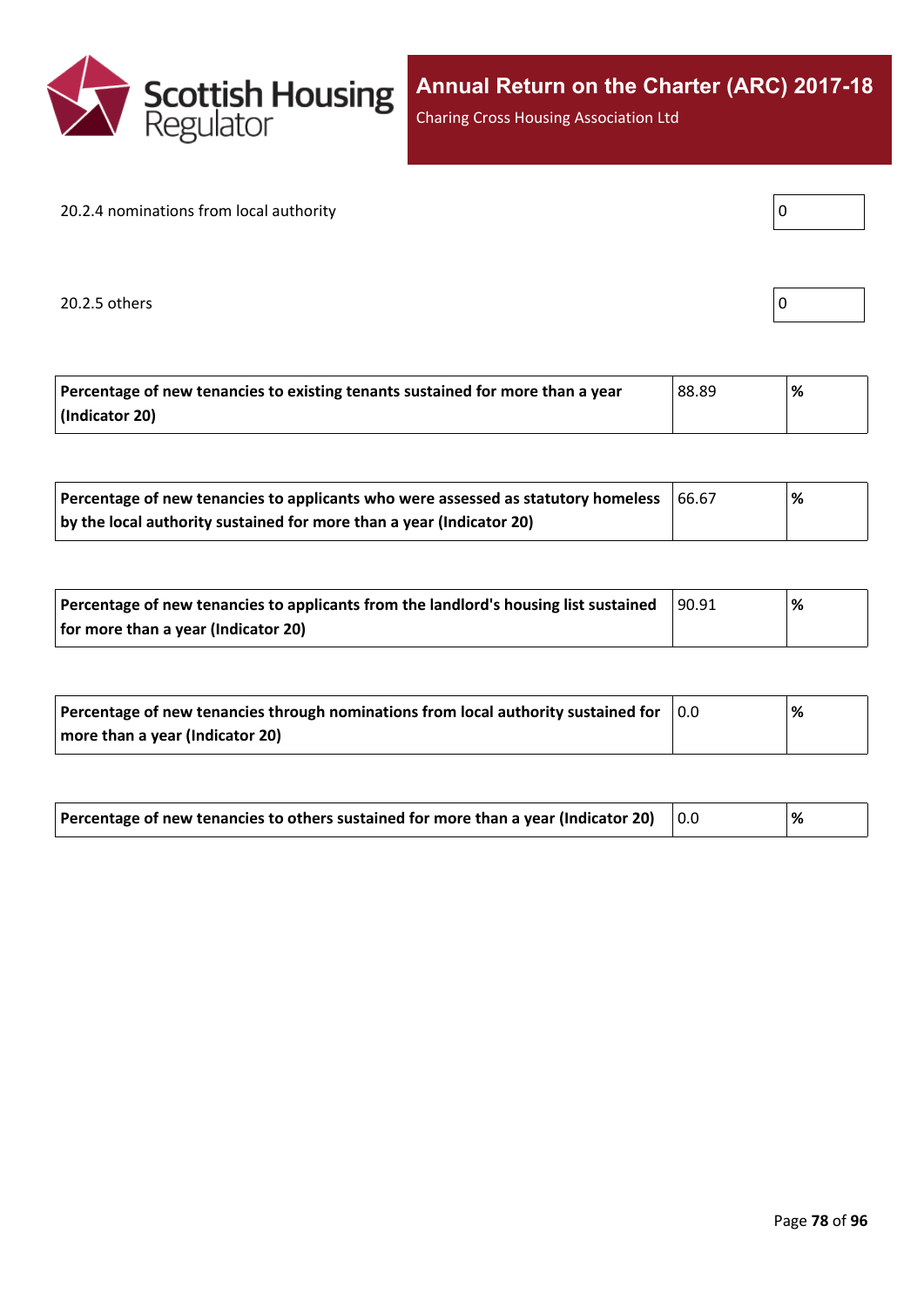

#### *Comments (Access to housing and support)*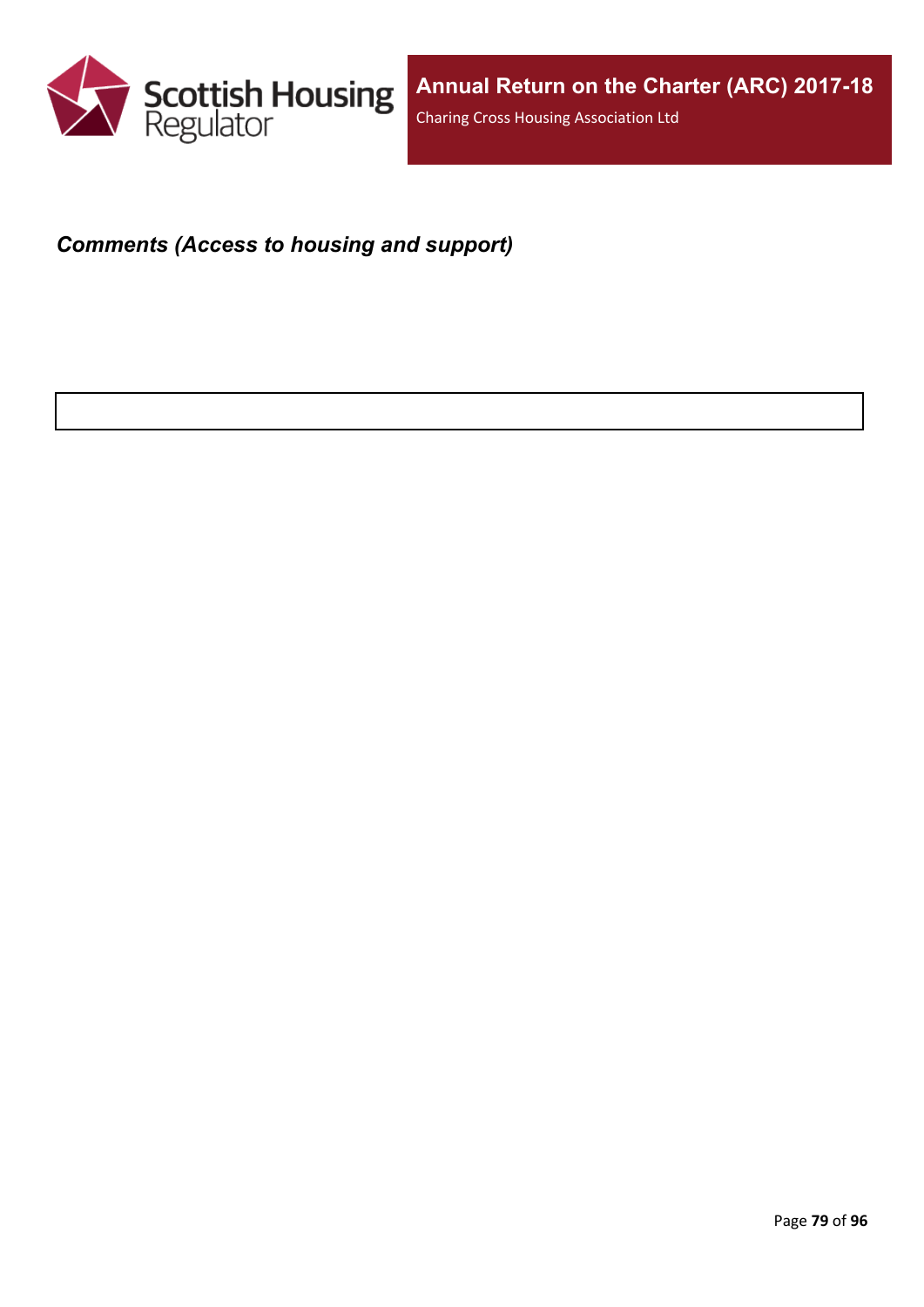

#### *Getting good value from rents and service charges*

The information you give us here will tell us about your charges and the value for money you achieve.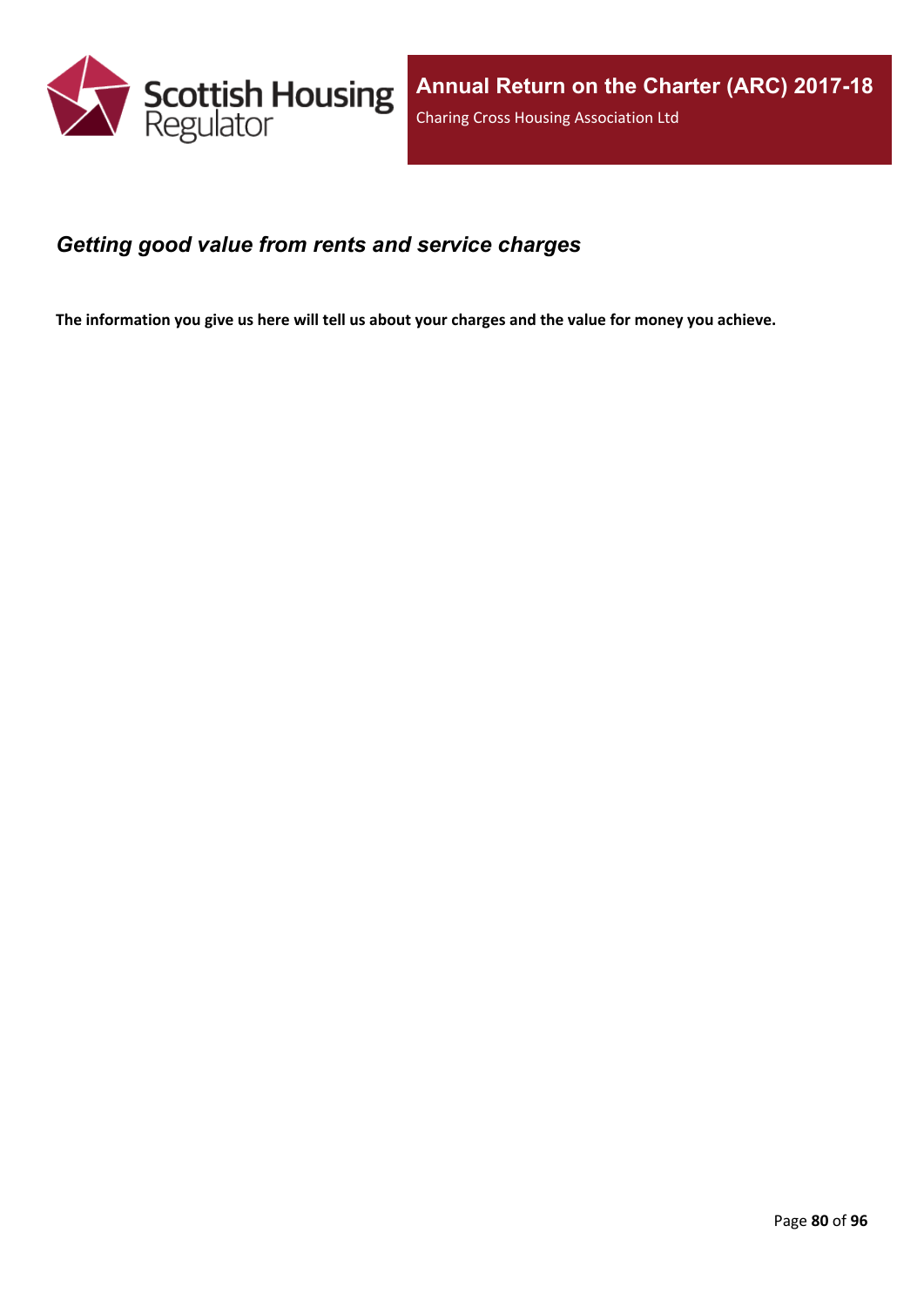

#### *Value for money*

**The information you give us here will tell us about the value for money you achieve.**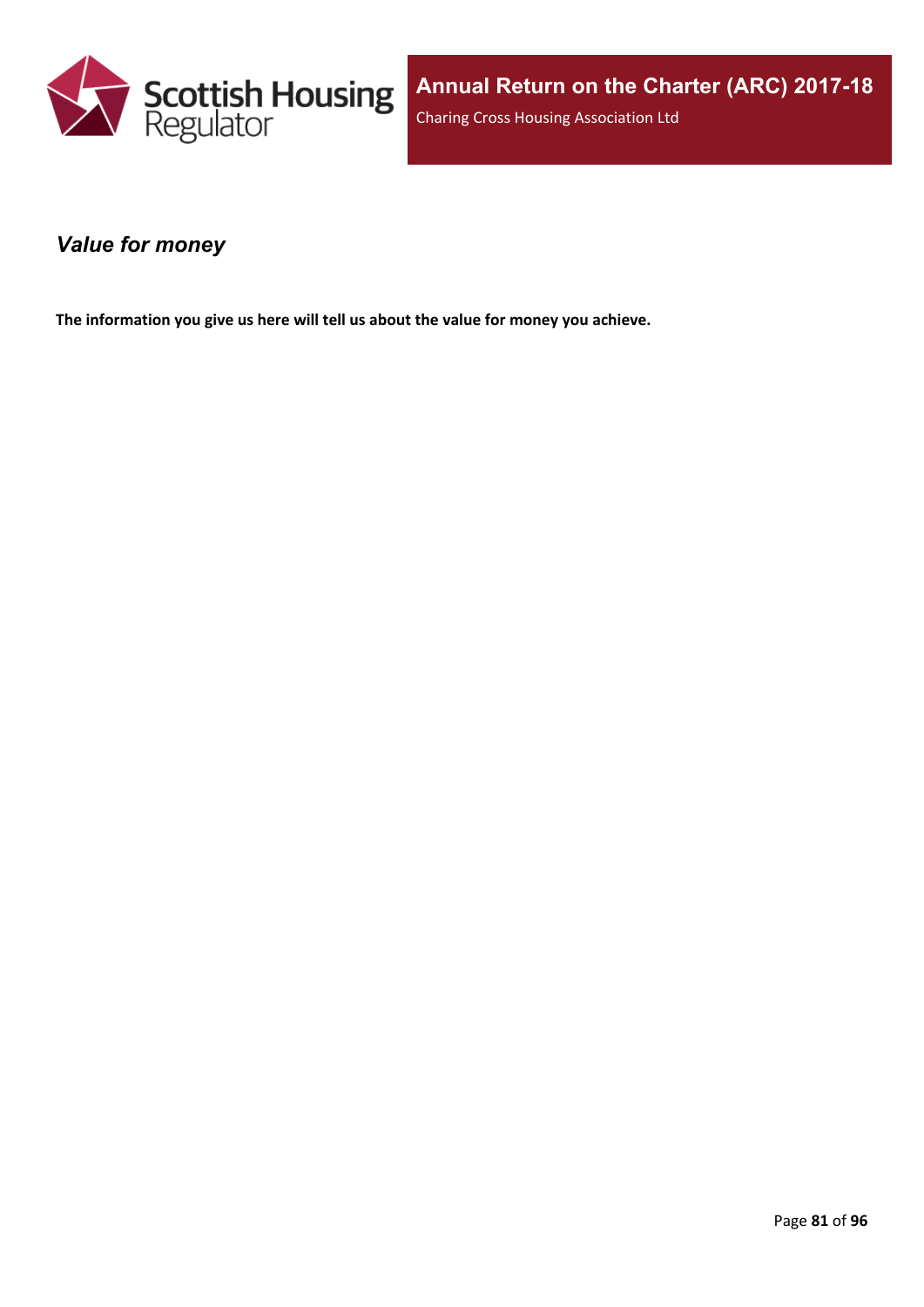

# *Percentage of tenants who feel that the rent for their property represents good value for money (Indicator 29)*

In relation to tenant satisfaction with the value for money provided by the rent they pay, please state:

29.1 How many tenants answered the question "Taking into account the accommodation and the services your landlord provides, do you think the rent for your property represents good or poor value for money?" 397

29.2 Of the tenants who answered, how many said that their rent represented: **29.2.1 very good value for money** 93

**29.2.2 fairly good value for money** 200

**29.2.3 neither good nor poor value for money** 78

**29.2.4 fairly poor value for money** 21

**29.2.5 very poor value for money** 5

| Percentage of tenants who feel that the rent for their property represents good value   73.80 | '% |
|-----------------------------------------------------------------------------------------------|----|
| for money (Indicator 29)                                                                      |    |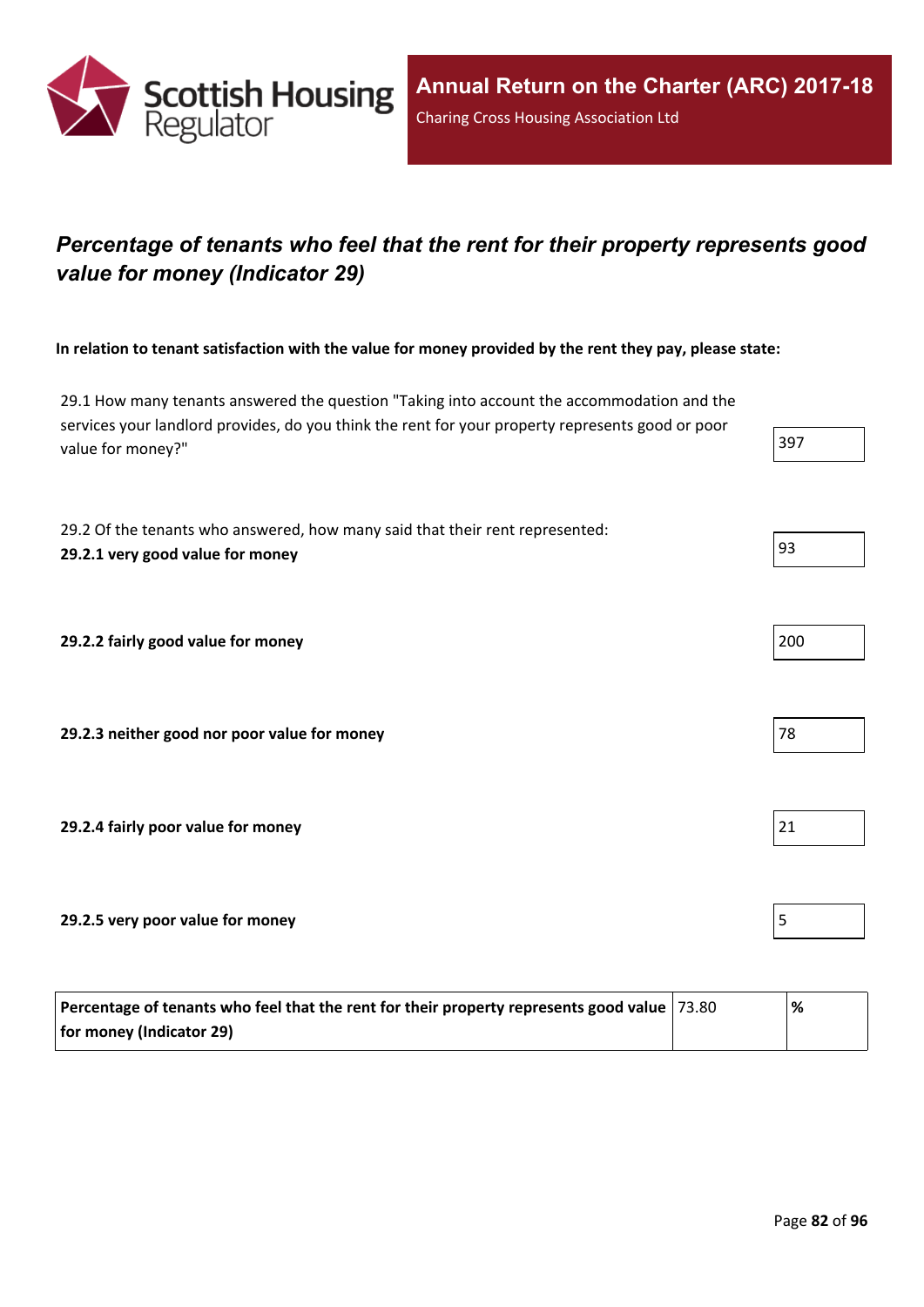

# *Percentage of factored owners satisfied with the factoring service they receive (Indicator 33)*

**In relation to tenant satisfaction with the factoring services provided, please state:**

33.1 How many factored owners answered the question "Taking everything into account, how satisfied or dissatisfied are you with the factoring services provided by your landlord?" 33.2 Of the factored owners who answered, how many said that they were: **33.2.1 very satisfied** 64 **33.2.2 fairly satisfied** 48 **33.2.3 neither satisfied nor dissatisfied** 12 **33.2.4 fairly dissatisfied** 11 **33.2.5 very dissatisfied** 5

| Percentage of factored owners satisfied with the factoring service they receive | 80.00 | % |
|---------------------------------------------------------------------------------|-------|---|
| (Indicator 33)                                                                  |       |   |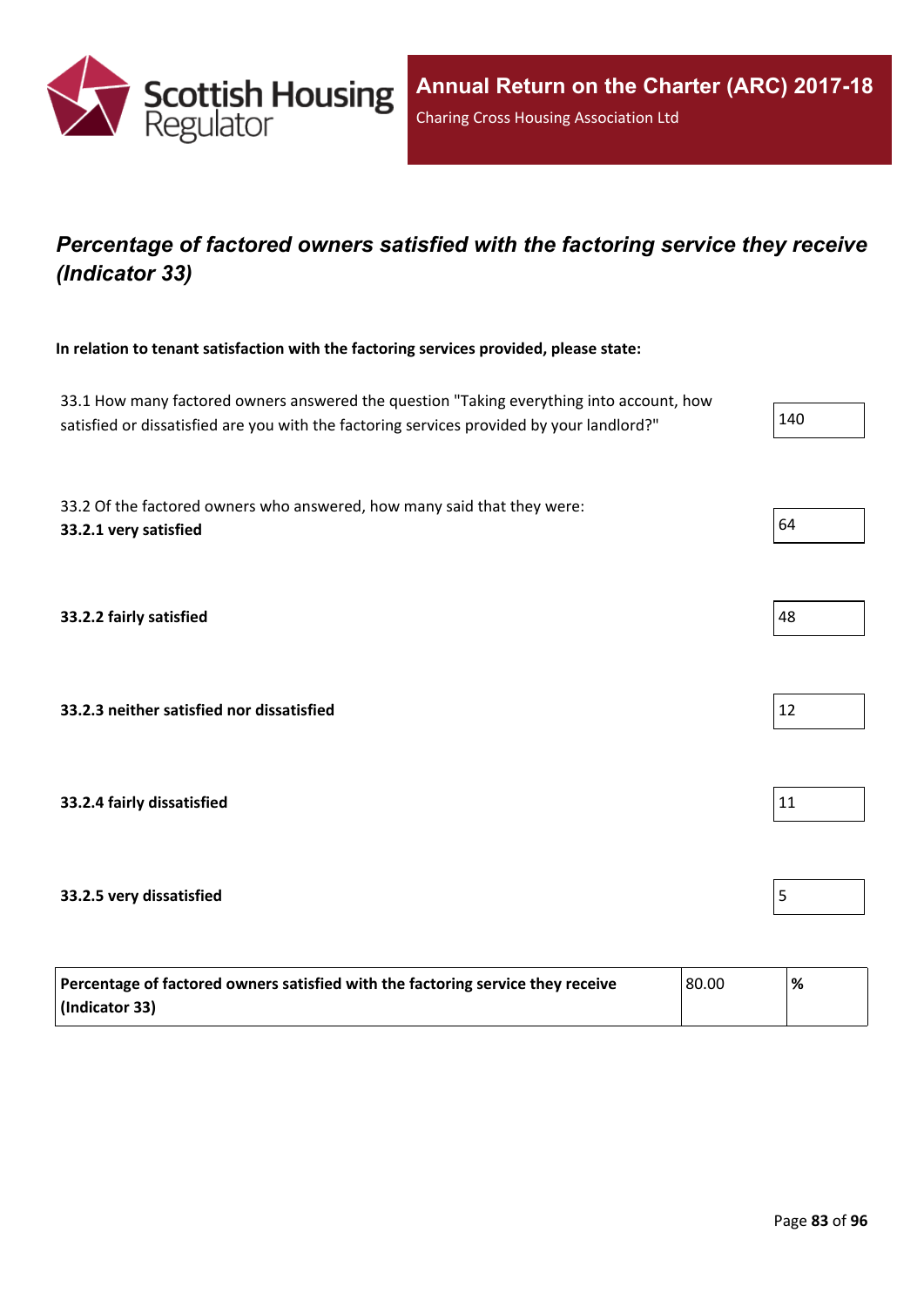

#### *Rents and service charges*

**The information you give us here will tell us about how you maximise your income.**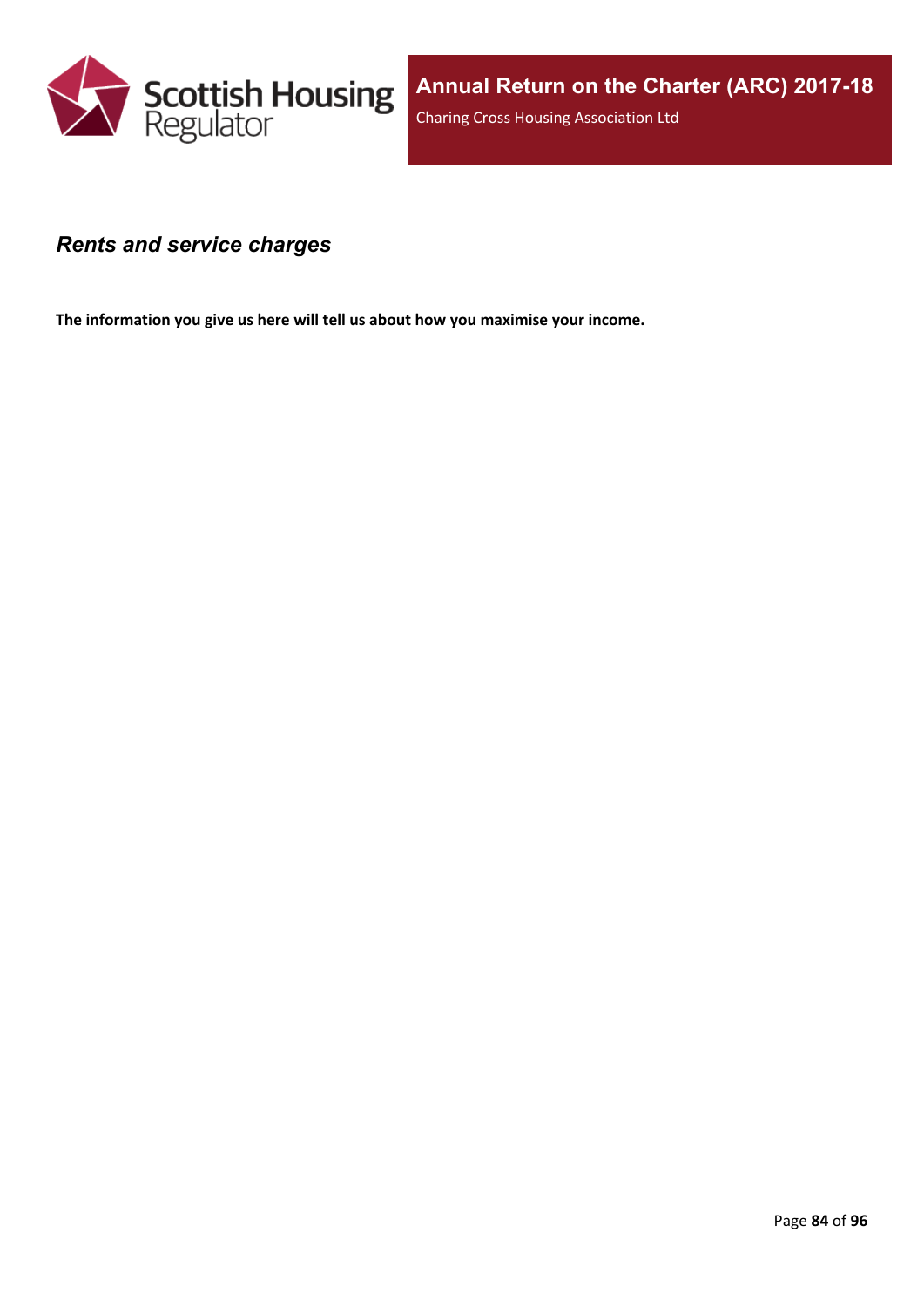

# *Rent collected as percentage of total rent due in the reporting year (Indicator 30)*

**Please state:**

| 2089473<br>30.1 The total amount of rent collected in the reporting year |  |
|--------------------------------------------------------------------------|--|
|--------------------------------------------------------------------------|--|

30.2 The total amount of rent due to be collected in the reporting year (annual rent debit) 2077468

| Rent collected as percentage of total rent due in the reporting year (Indicator 30) | 100.58 | % |
|-------------------------------------------------------------------------------------|--------|---|
|-------------------------------------------------------------------------------------|--------|---|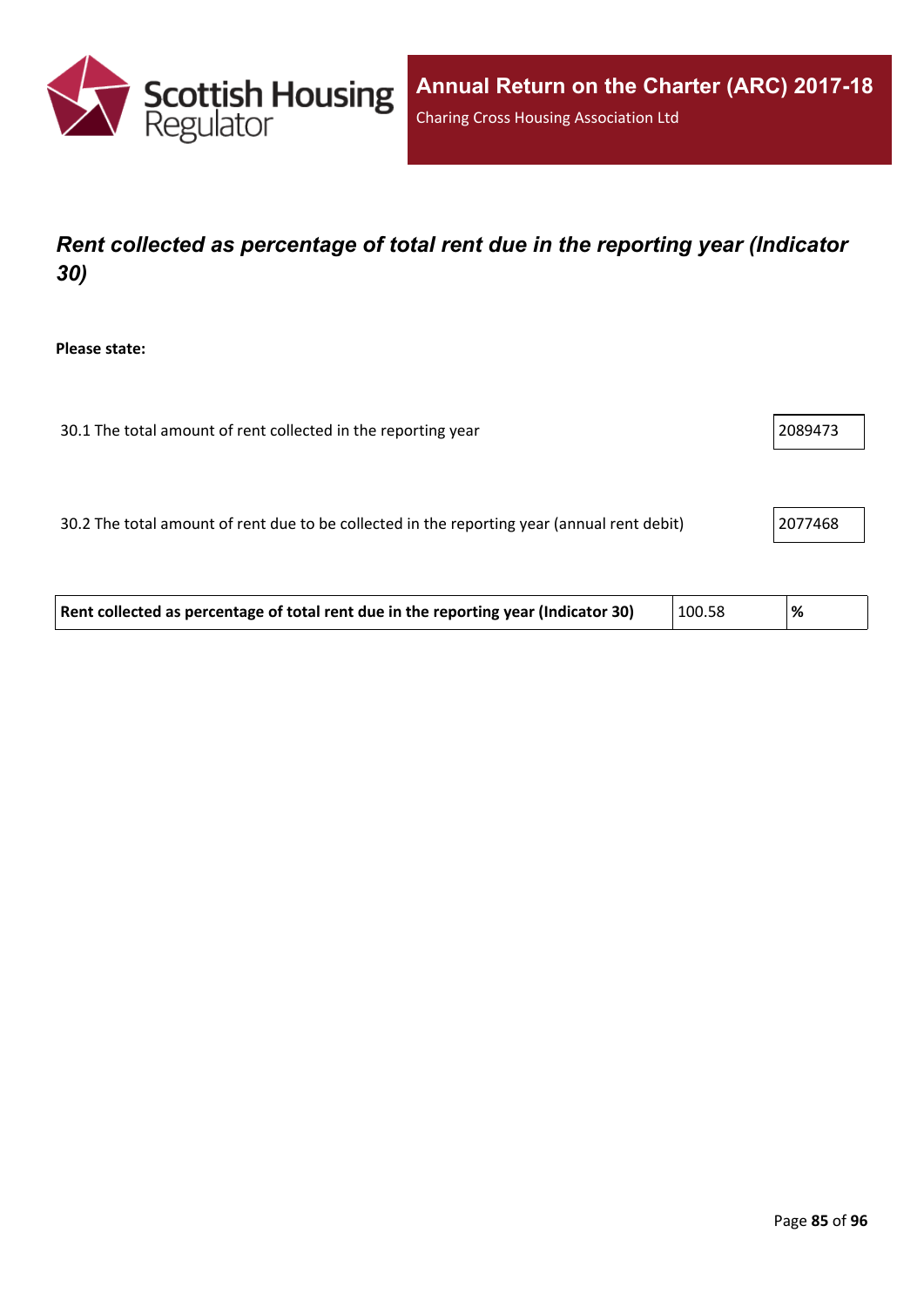

# *Gross rent arrears (all tenants) as at 31 March each year as a percentage of rent due for the reporting year (Indicator 31)*

**Please state:**

31.1 The total value ( $f$ ) of gross rent arrears as at the end of the reporting year  $43590$ 

31.2 The total rent due for the reporting year 21.2 The total rent due for the reporting year

| Gross rent arrears (all tenants) as at 31 March each year as a percentage of rent due $\vert$ 2.07 | % |
|----------------------------------------------------------------------------------------------------|---|
| for the reporting year (Indicator 31)                                                              |   |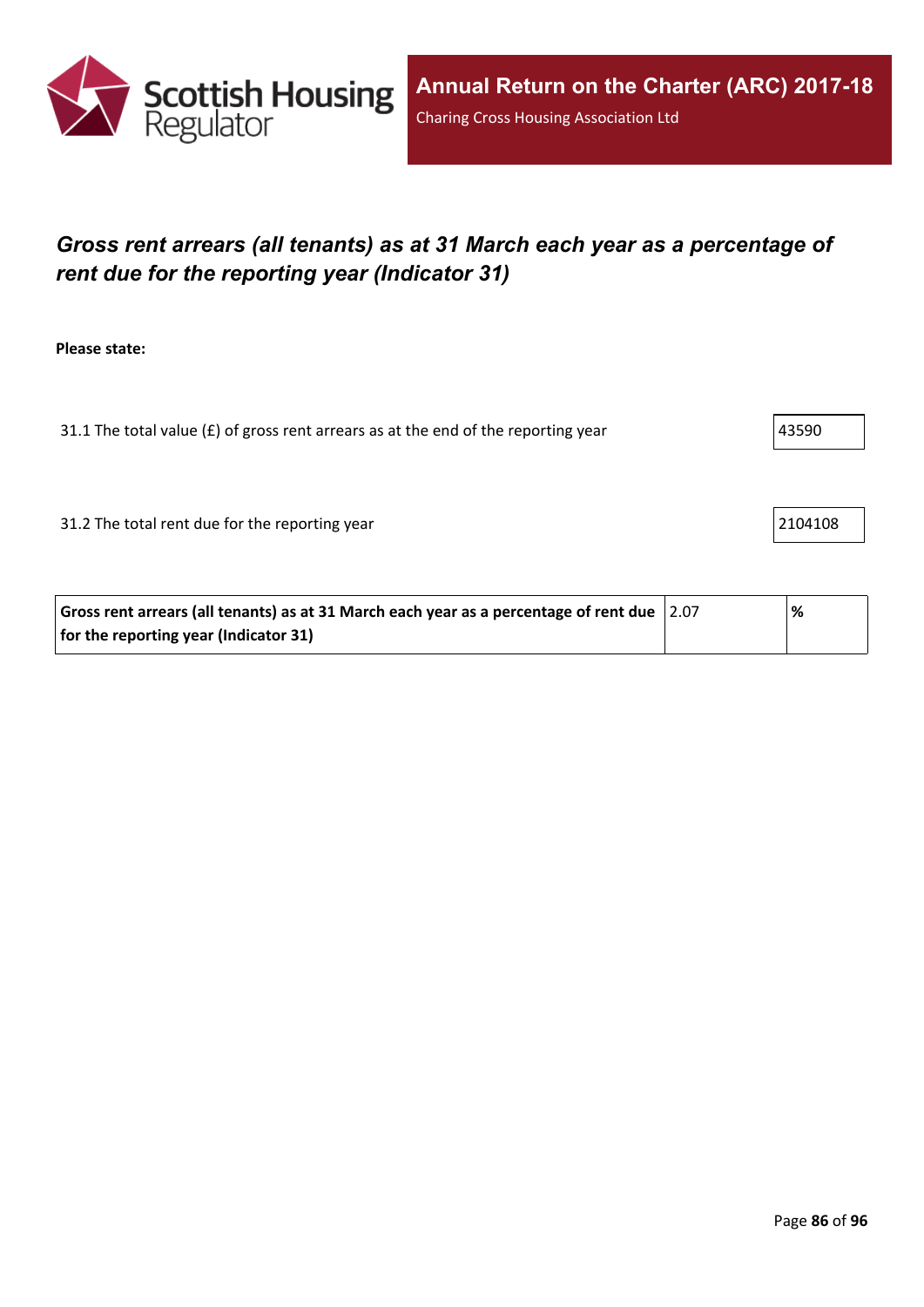

#### *Average annual management fee per factored property (Indicator 32)*

A factored property is where a landlord is responsible for the delivery of a management service to the owner of **the property. Please state:**

32.1 The number of residential properties factored 843

32.2 The total value of management fees invoiced to factored owners in the reporting year 124212

| Average annual management fee per factored property (Indicator 32) | $E$   147.35 |  |
|--------------------------------------------------------------------|--------------|--|
|                                                                    |              |  |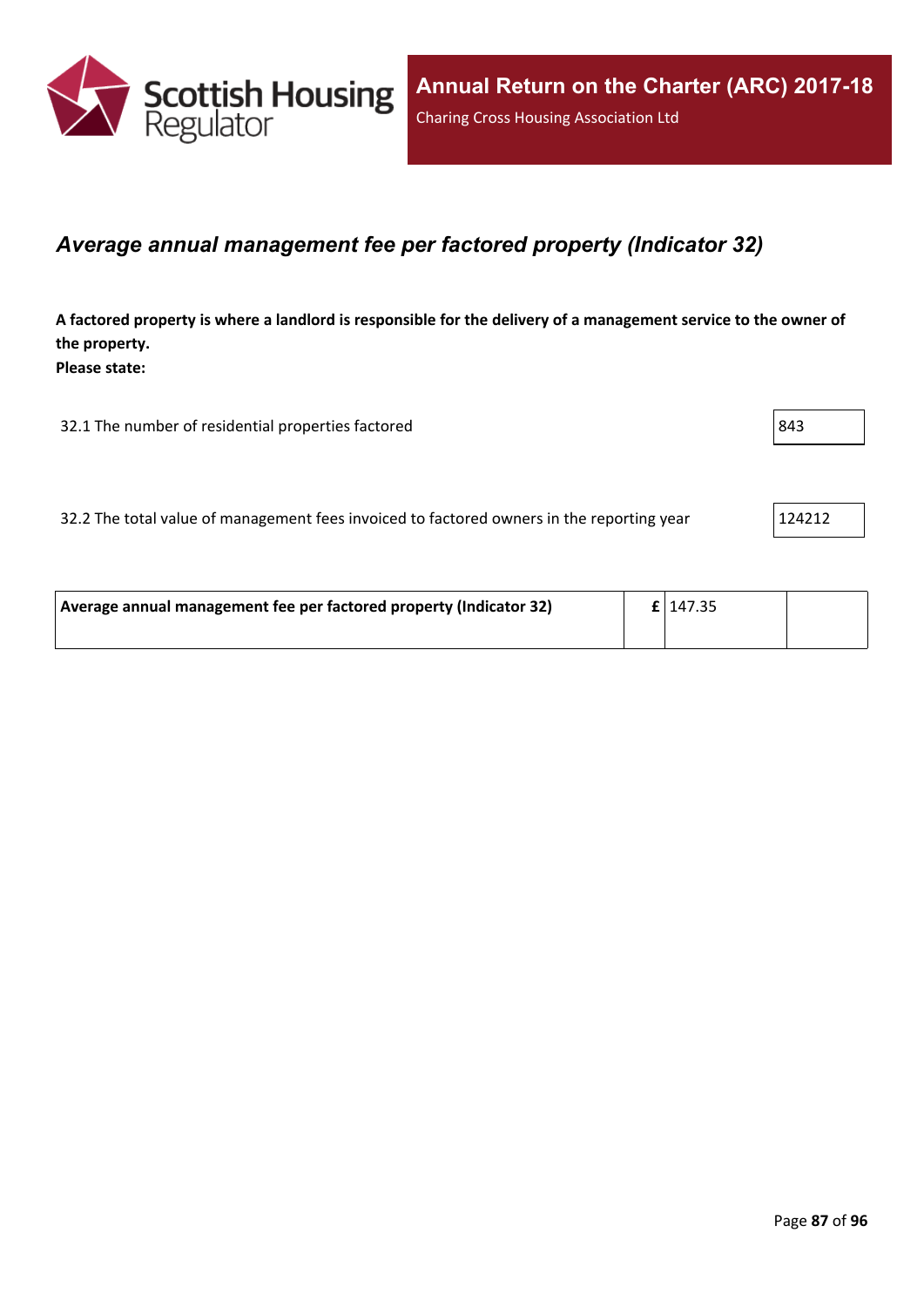

# *Percentage of rent due lost through properties being empty during the last year (Indicator 34)*

**Please state:**

34.1 The total amount of rent due for the reporting year 21.1 and 21.1 2104108.0

34.2 The total amount of rent lost through properties being empty during the reporting year 5527

| Percentage of rent due lost through properties being empty during the last year | 0.26 | % |
|---------------------------------------------------------------------------------|------|---|
| (Indicator 34)                                                                  |      |   |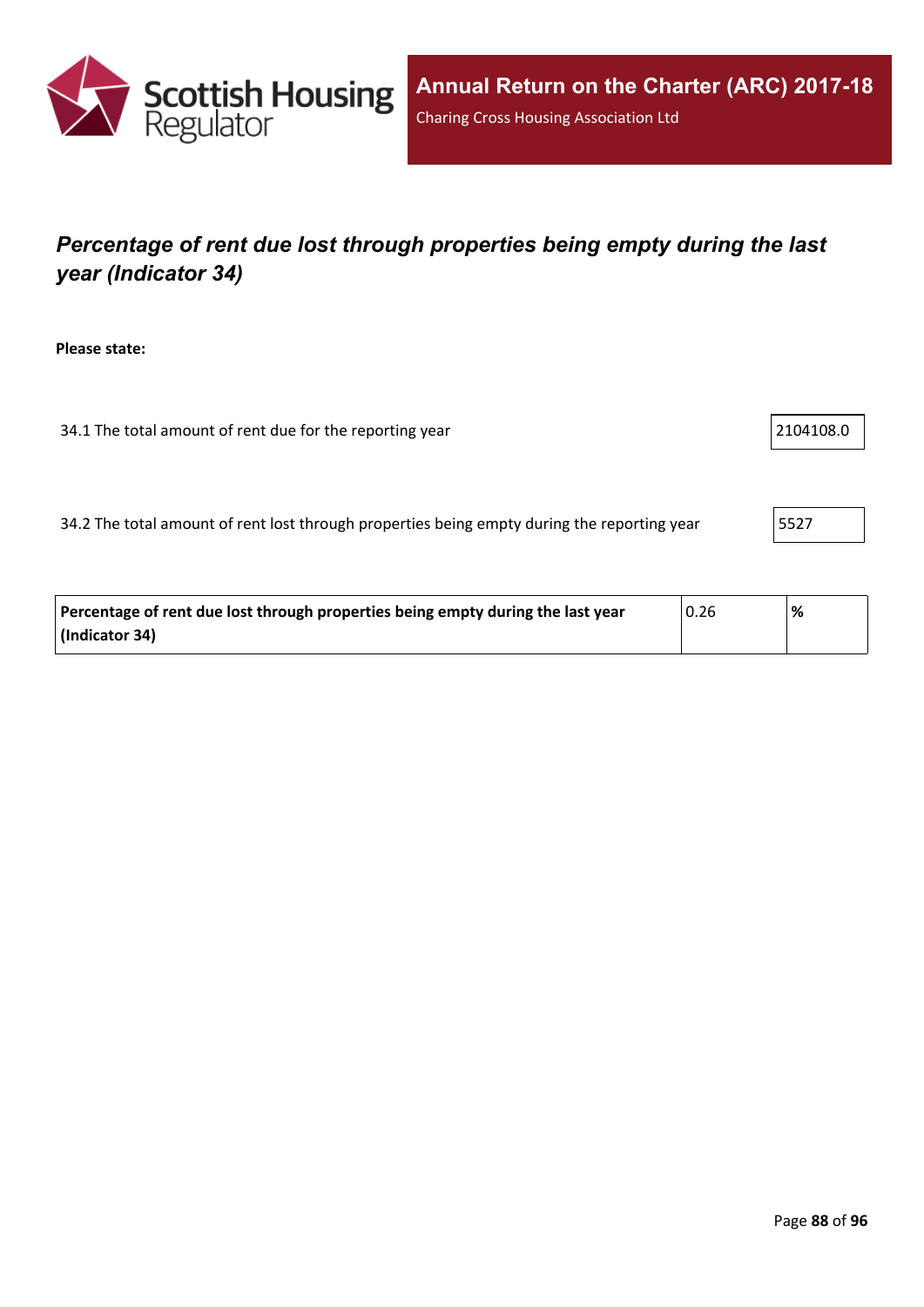

#### *Rent increase (Indicator C21)*

**Please state:**

C21.1 The percentage average weekly rent increase to be applied in the next reporting year  $\vert$  3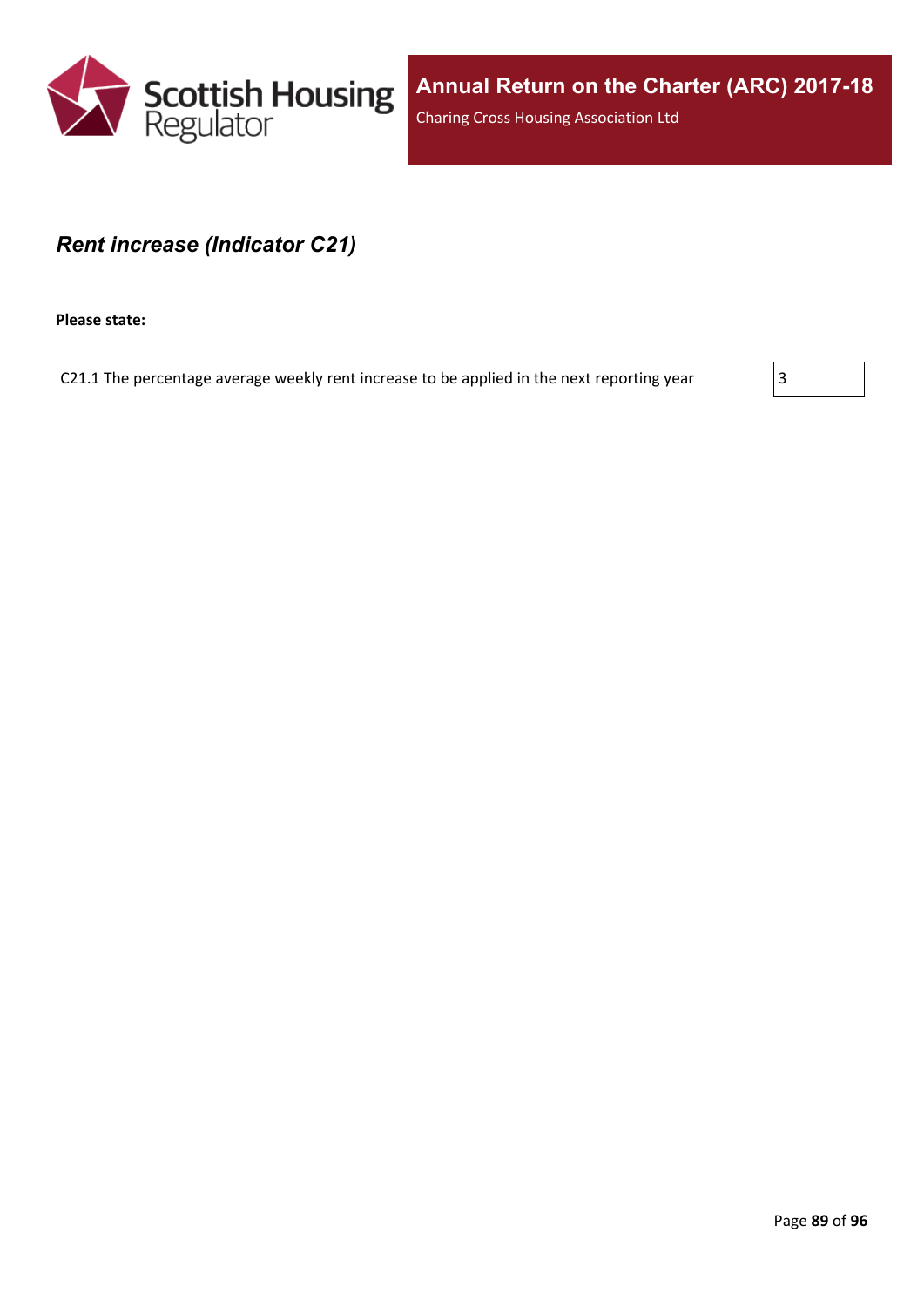

# *The number of households for which landlords are paid housing costs directly and the total value of payments received in the reporting year (Indicator C22)*

**Please state:**

C22.1 The number of households the landlord received housing costs directly for during the reporting year  $\vert$  350  $\vert$ 

C22.2 The value of direct housing cost payments received during the reporting year  $1169603$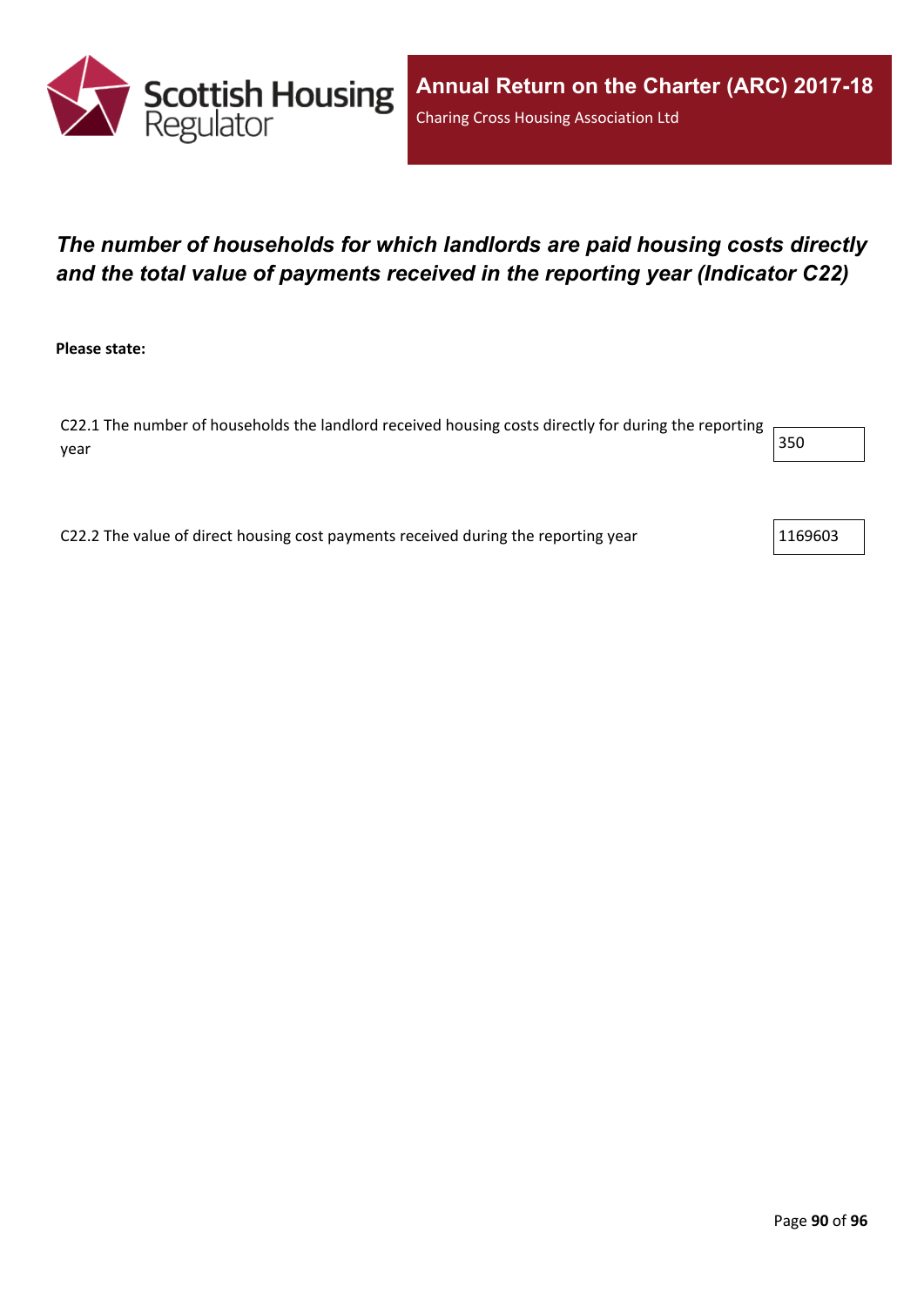

# *Amount and percentage of former tenant rent arrears written off at the year end (Indicator C23)*

**Please state:**

C23.1 The total value of former tenant arrears at year end  $\vert$ 9494

C23.2 The total value of former tenant arrears written off at year end 3848

| Amount and percentage of former tenant rent arrears written off at the year end | 40.53 | % |
|---------------------------------------------------------------------------------|-------|---|
| (Indicator C23)                                                                 |       |   |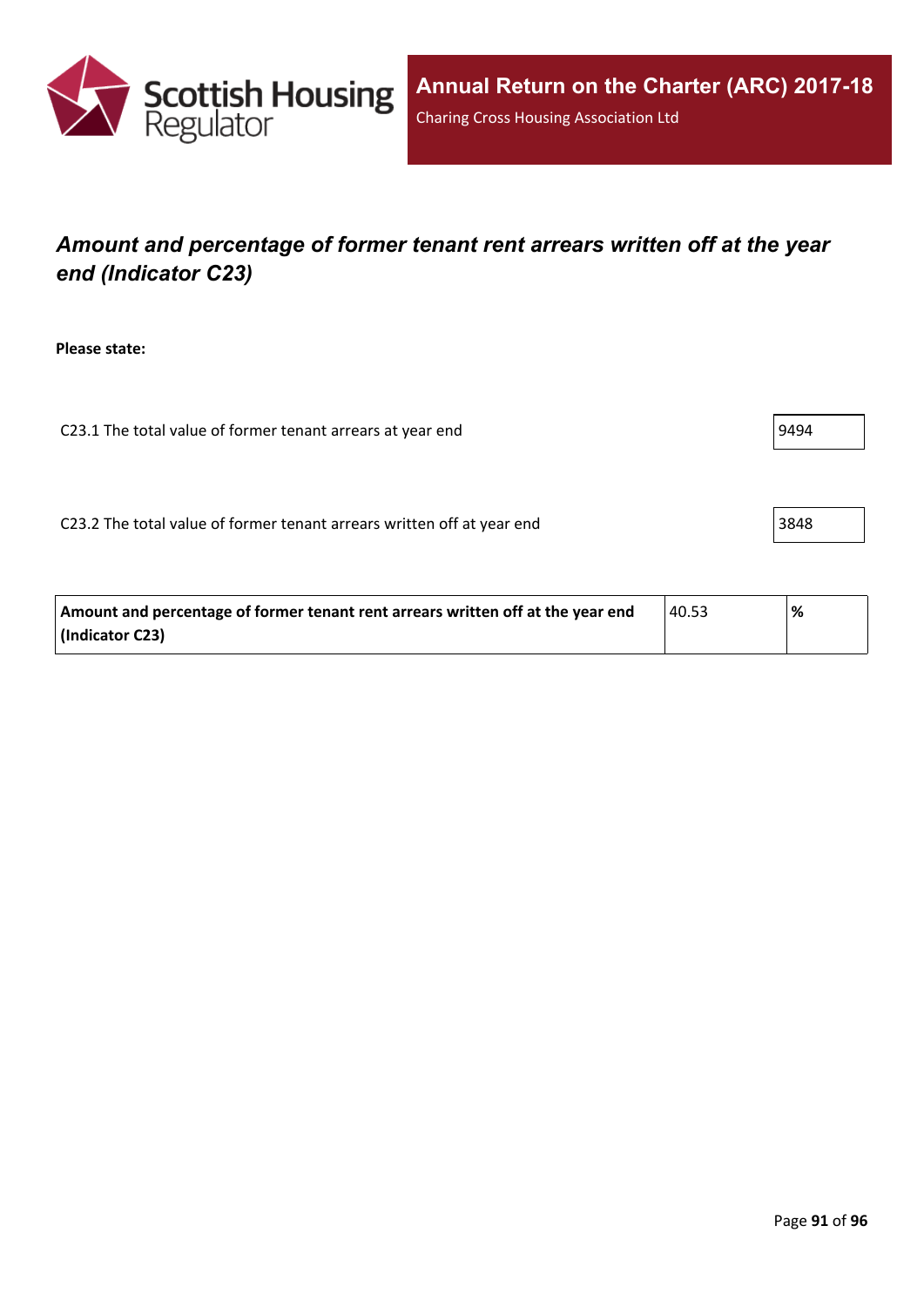

*Comments (Getting good value from rents and service charges)*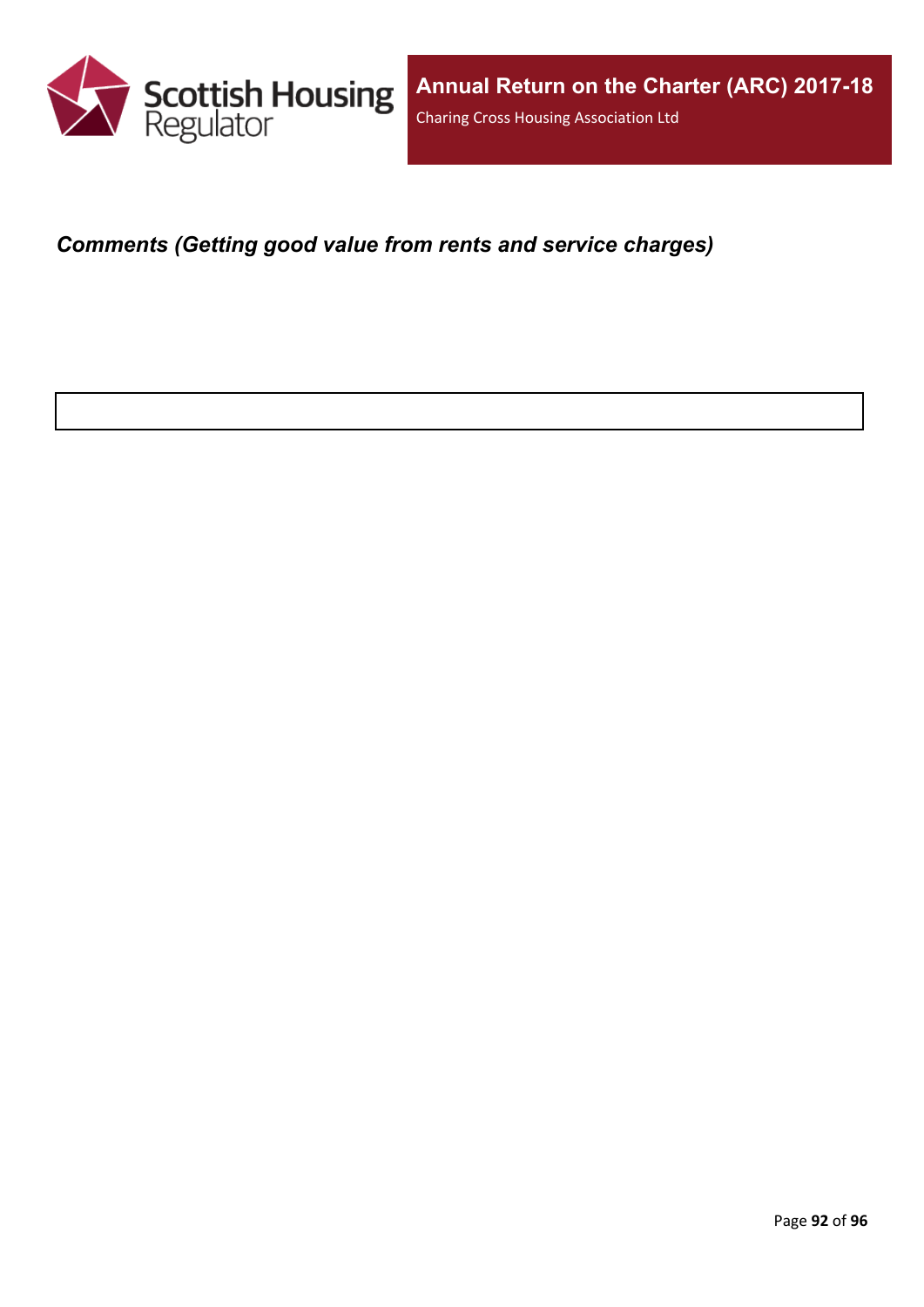

#### *Other Customers*

**The information you give us here will tell us about the services you offer to Gypsies/Travellers.**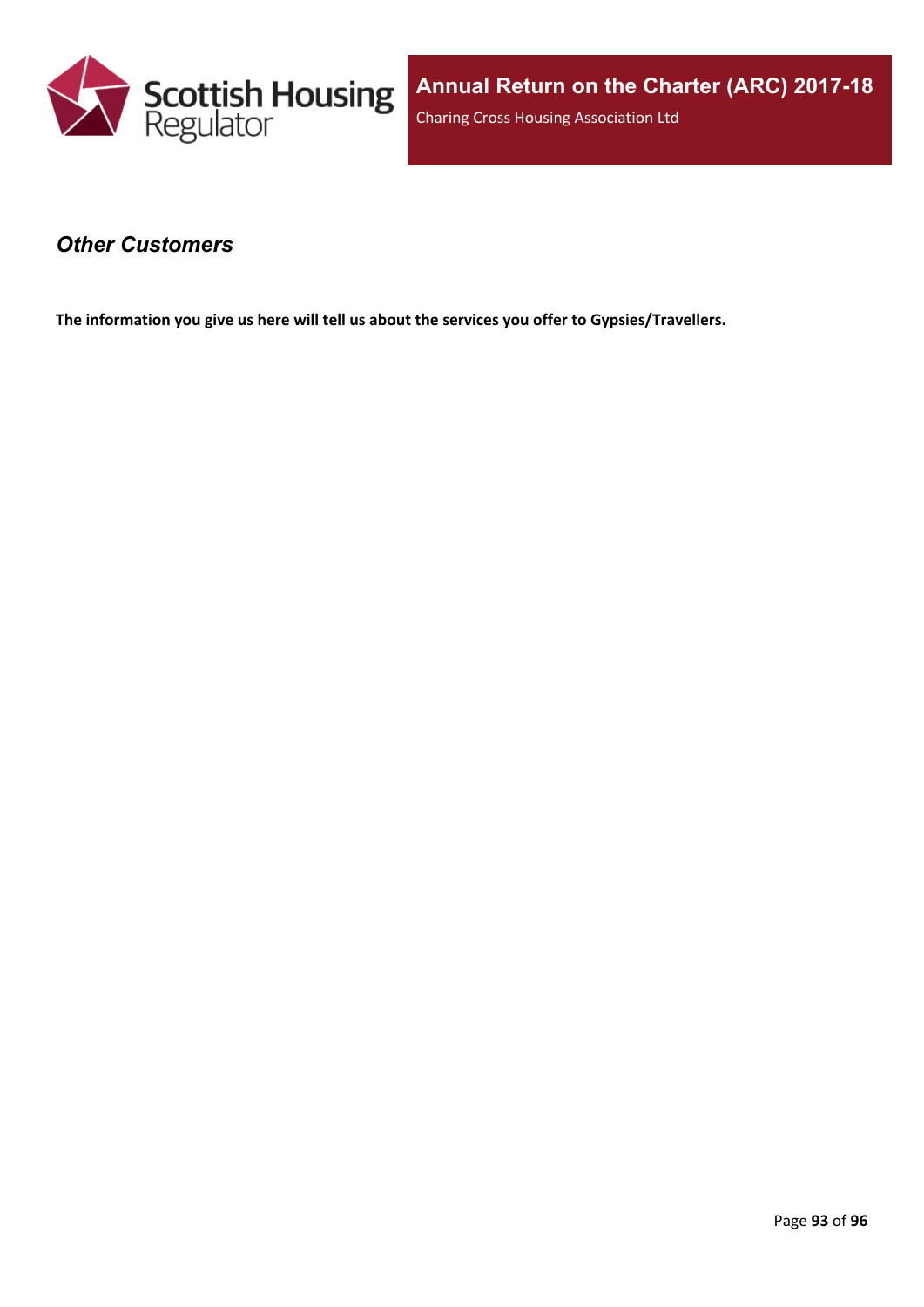

#### *Gypsies/travellers – Average weekly rent per pitch (Indicator 36)*

A pitch is a defined serviced area provided by a landlord for mainly Gypsies and Travellers to place their homes. **Please state:**

36.1 The total amount of rent set for all pitches during the reporting year

 $36.2$  The total number of pitches  $\boxed{0}$ 

| Gypsies/travellers - Average weekly rent per pitch (Indicator 36) |  | $\mathbf{f}$   0.0 |  |
|-------------------------------------------------------------------|--|--------------------|--|
|                                                                   |  |                    |  |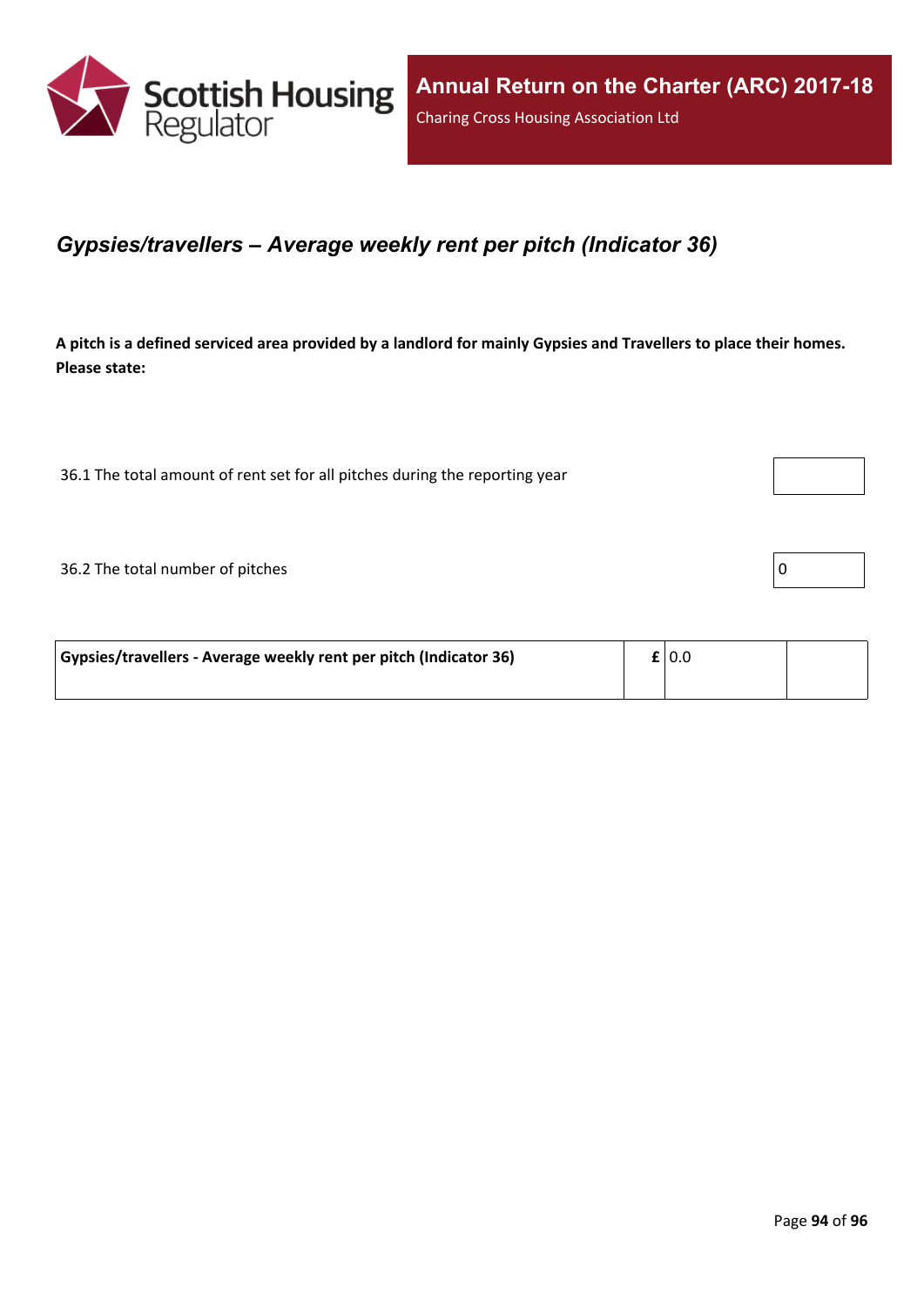

# *For those who provide sites – percentage of gypsies/travellers satisfied with the landlord's management of the site (Indicator 37)*

In relation to the satisfaction question on the management of sites provided to gypsies/travellers, please state:

37.1 How many Gypsies/Travellers answered the question "How satisfied or dissatisfied are you with your landlord's management of your site?"

37.2 Of the Gypsies/Travellers who answered, how many said that they were: **37.2.1 very satisfied**

**37.2.2 fairly satisfied**

**37.2.3 neither satisfied nor dissatisfied**

**37.2.4 fairly dissatisfied**

**37.2.5 very dissatisfied**

| For those who provide sites – percentage of gypsies/travellers satisfied with the | 0.0 | % |
|-----------------------------------------------------------------------------------|-----|---|
| I landlord's management of the site (Indicator 37)                                |     |   |